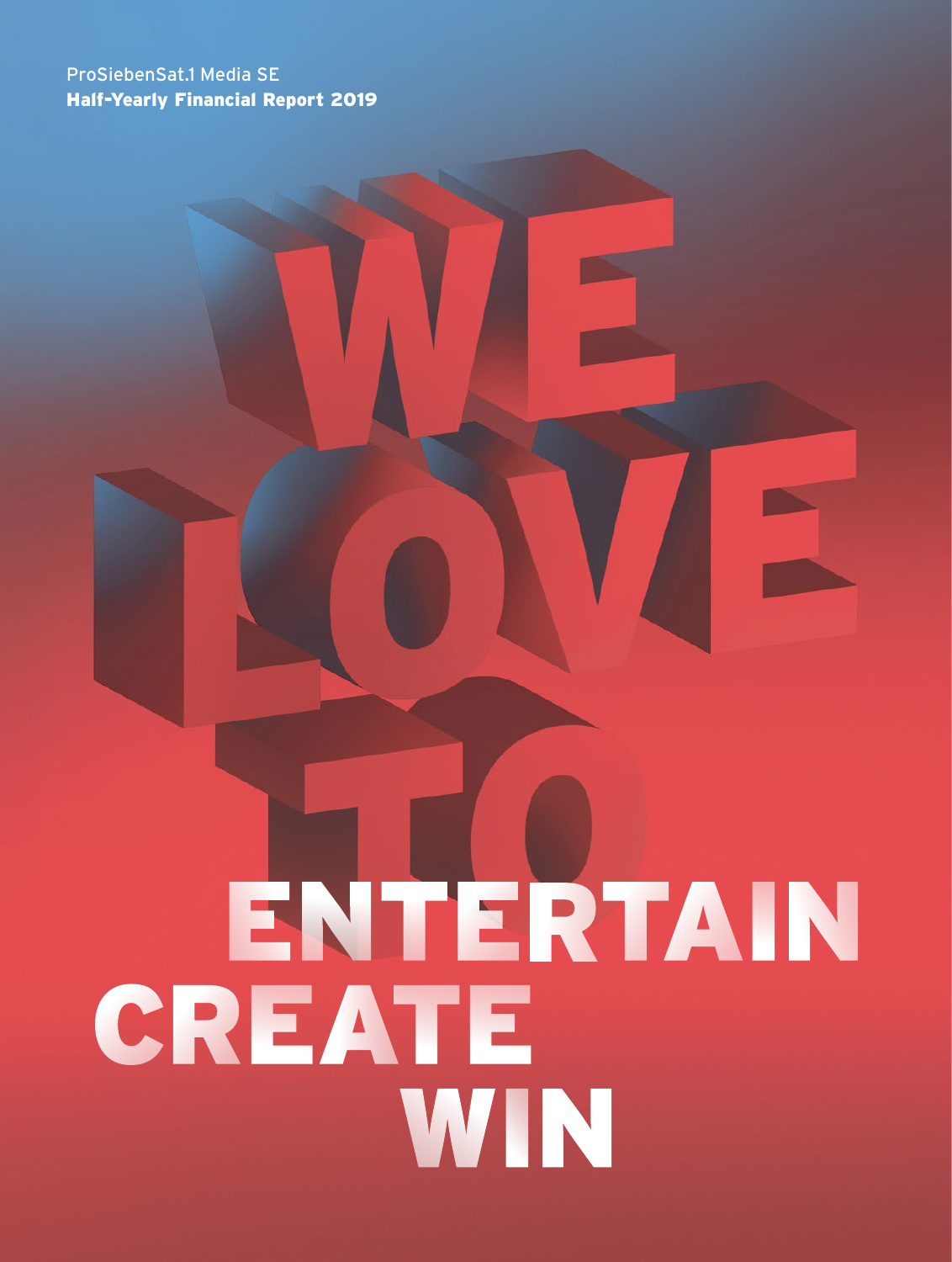# <span id="page-1-0"></span>KEY FIGURES OF PROSIEBENSAT.1 GROUP

**in EUR m**

|                                                                              | <b>Q2 2019</b> | <b>Q2 2018</b> | H1 2019    | H1 2018      |
|------------------------------------------------------------------------------|----------------|----------------|------------|--------------|
| <b>Revenues</b>                                                              | 947            | 912            | 1,860      | 1,794        |
| Revenue margin before income taxes (in %)                                    | 13.8           | 20.2           | 16.6       | 12.8         |
| <b>Total costs</b>                                                           | 812            | 742            | 1,605      | 1,550        |
| <b>Operating costs<sup>1</sup></b>                                           | 743            | 661            | 1,475      | 1,350        |
| <b>Consumption of programming assets</b>                                     | 217            | 207            | 449        | 452          |
| <b>Adjusted EBITDA<sup>2</sup></b>                                           | 213            | 259            | 403        | 459          |
| Adjusted EBITDA margin (in %)                                                | 22.5           | 28.4           | 21.7       | 25.6         |
| <b>EBITDA</b>                                                                | 204            | 230            | 384        | 363          |
| Reconciling items <sup>3</sup>                                               | - 9            | $-28$          | $-19$      | $-96$        |
| <b>Operating result (EBIT)</b>                                               | 144            | 178            | 273        | 260          |
| <b>Financial result</b>                                                      | $-13$          | 6              | 36         | $-30$        |
| <b>Result before income taxes</b>                                            | 131            | 184            | 309        | 230          |
| Adjusted net income <sup>4</sup>                                             | 85             | 136            | 179        | 230          |
| Net income                                                                   | 94             | 125            | 215        | 155          |
| Net income attributable to shareholders of ProSiebenSat.1<br><b>Media SE</b> | 93             | 126            | 215        | 153          |
| Net income attributable to non-controlling interests                         |                | $-1$           | - 1        | $\mathbf{2}$ |
| Adjusted earnings per share (in EUR)                                         | 0.37           | 0.60           | 0.79       | 1.00         |
| Payments for the acquisition of programming assets                           | 275            | 236            | 578        | 463          |
| <b>Free cash flow</b>                                                        | $-25$          | $-199$         | $-79$      | $-143$       |
| Cash flow from investing activities                                          | $-429$         | $-466$         | -766       | $-751$       |
| <b>Free cash flow before M&amp;A</b>                                         | 76             | $-3$           | 15         | 83           |
|                                                                              | 06/30/2019     | 12/31/2018     | 06/30/2018 |              |
| Employees <sup>5</sup>                                                       | 7,318          | 6,583          | 6,512      |              |
| <b>Programming assets</b>                                                    | 1,212          | 1,113          | 1,208      |              |
| <b>Equity</b>                                                                | 1,080          | 1,070          | 1,041      |              |
| Equity ratio (in %)                                                          | 17.2           | 16.5           | 16.8       |              |
| <b>Cash and cash equivalents</b>                                             | 685            | 1,031          | 990        |              |
| <b>Financial debt</b>                                                        | 3,200          | 3,194          | 3,189      |              |
| Leverage ratio <sup>6</sup>                                                  | 2.6            | 2.1            | 2.17       |              |
| Net financial debt                                                           | 2,514          | 2,163          | 2,1997     |              |

1 Total costs excl. EBITDA expense adjustments, depreciation, amortization, and impairments.

<sup>2</sup> EBITDA before reconciling items.

<sup>3</sup> EBITDA expense adjustments less income adjustments.

4 Net income attributable to shareholders of ProSiebenSat.1 Media SE before the amortization and impairments from purchase price allocations, adjusted for the reconciling items. These include valuation effects recognized in other financial result, valuation effects of put-options and earn-out liabilities, as well as valuation effects from interest rate hedging transactions. Moreover, the tax effects resulting from such adjustments are also adjusted. Annual Report 2018, page 85.

<sup>5</sup> Full-time equivalent positions as of reporting date.

 $6$  Ratio net financial debt to adjusted EBITDA in the last twelve months.

 $7$  After reclassification of cash and cash equivalents of assets held for sale.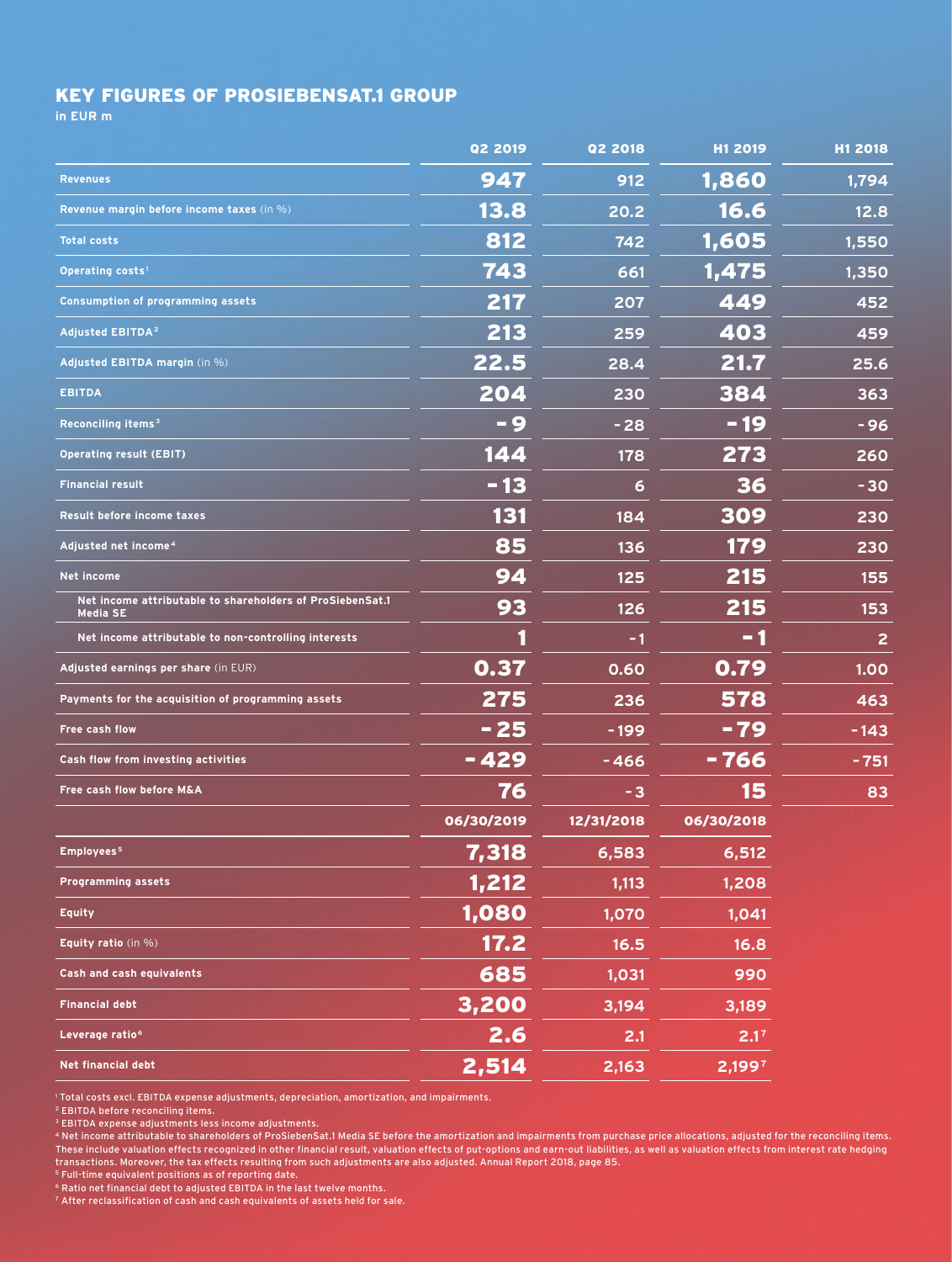# **[Key Figures of ProSiebenSat.1 Group](#page-1-0)**

# [GROUP INTERIM MANAGEMENT REPORT](#page-3-0)

### **[At a Glance](#page-3-0)**

- **[Significant Events](#page-4-0)**
- **[Business Performance of ProSiebenSat.1 Group](#page-5-0)**
- [Group Environment](#page-5-0)
- [Group Earnings](#page-8-0)
- **[Business Development of the Segments](#page-11-0)**
- [Group Financial Position and Performance](#page-13-0)
- **[The ProSiebenSat.1 Media SE Share](#page-19-0)**
- **[Risk and Opportunity Report](#page-20-0)**
- **[Outlook](#page-21-0)**

# **[INTERIM CONSOLIDATED FINANCIAL STATEMENTS](#page-23-0)**

- **[Income Statement](#page-23-0)**
- **[Statement of Comprehensive Income](#page-24-0)**
- **[Statement of Financial Position](#page-25-0)**
- **[Cash Flow Statement](#page-26-0)**
- **[Statement of Changes in Equity](#page-27-0)**
- **[Notes](#page-28-0)**

# **[INFORMATION](#page-43-0)**

- **[Responsibility Statement](#page-43-0)**
- **[Review Report](#page-44-0)**
- **[Financial Calendar](#page-45-0)**
- **[Editorial Information](#page-45-0)**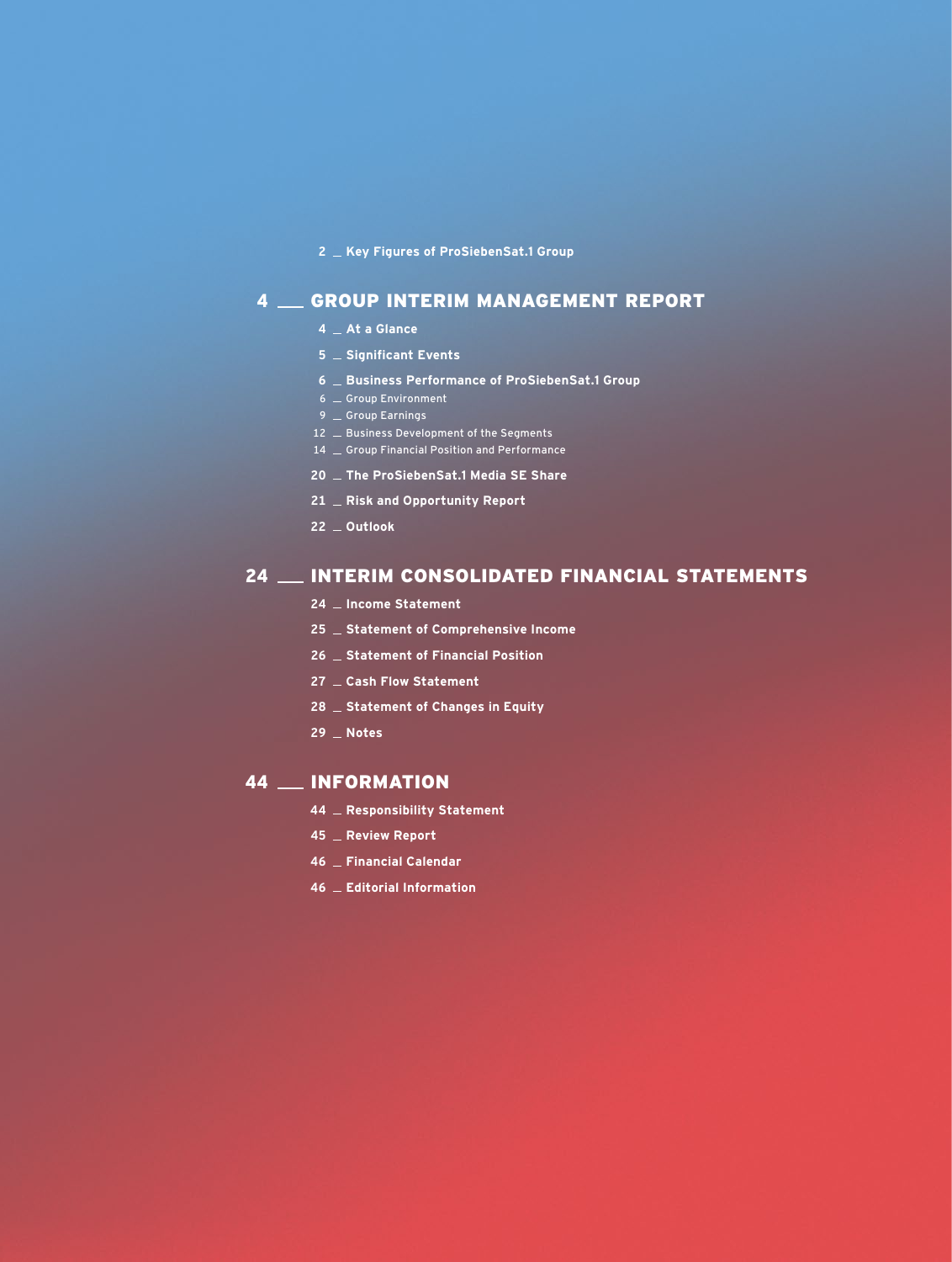# <span id="page-3-0"></span>GROUP INTERIM MANAGEMENT REPORT

# AT A GLANCE

- \_ Revenues increase by 4% to EUR <sup>947</sup> million in the second quarter, with growth of 28% at Red Arrow Studios, 18% in Commerce and 26% in digital and smart advertising business, thereby more than compensating the 3% decline in the TV core advertising revenues
- \_ Adjusted EBITDA and adjusted net income decline as expected due to investments recognized as expense making the Entertainment business fit for the future
- \_ Focus on local content is starting to pay off: best Q2 TV audience share in four years at 28.4% (+1.2 pp)
- \_ Successful market launch of our streaming platform Joyn
- \_ In the first half of the year growth of revenues (+4%), EBITDA (+6%) and net income (+38%)
- \_ Group confirms financial targets for full-year 2019

ProSiebenSat.1 Group is driving the digital transformation forward emphatically and uniting leading entertainment brands with a globally successful production and distribution business and a high-growth commerce business under one roof. ProSiebenSat.1 Group is increasingly taking advantage of synergies within the Group by systematically connecting the business areas with one another. For example, programs for the Entertainment business are increasingly being produced by the Content Production & Global Sales segment, while the Entertainment and Commerce segments each benefit from the reach, the attractive programming and advertising environment and the data portfolio of the other business area. The Group's revenue base is therefore widely diversified. Over the next around five years, ProSiebenSat.1 Group intends to further increase the digital business's share in revenues to 50% (Q2 2018: 27%; Q2 2019: 31%; H1 2018: 26%; H1 2019: 31%).

ProSiebenSat.1 Group is continuing its revenue growth, with revenues rising by 4% to EUR 947 million in the second quarter of 2019 (previous year: EUR 912 million). Revenues also posted growth of 4% in the first half of 2019, increasing to EUR 1,860 million (previous year: EUR 1,794 million). Both in the second quarter and in the first half of the year, revenues in the Content Production & Global Sales and Commerce segments posted double-digit percentage growth, thereby more than compensating for the decline in revenues in the Entertainment segment. As expected, the Group's adjusted EBITDA saw a decline in both periods, which particularly reflected investments recognized as expense in the Entertainment business in the second quarter, primarily in local content, digital platforms and an improved monetization of reach, as well as lower advertising revenues. EBITDA and net income both increased in the first half year. For full-year 2019 the Group is confirming its financial targets.

At the core of its activities, the Group will continue to provide top entertainment that people love and commerce offerings that people need. In everything it does, ProSiebenSat.1 Group wants to be as close to the consumers as possible and to delight people — with the right offers at the right time, no matter where. This success is decisively shaped by the Group's employees. As of June 30, 2019, ProSiebenSat.1 Group had 7,318 employees (previous year: 6,512), calculated on the basis of full-time equivalents. The higher number of employees mainly results from acquisitions and the expansion of the digital portfolio.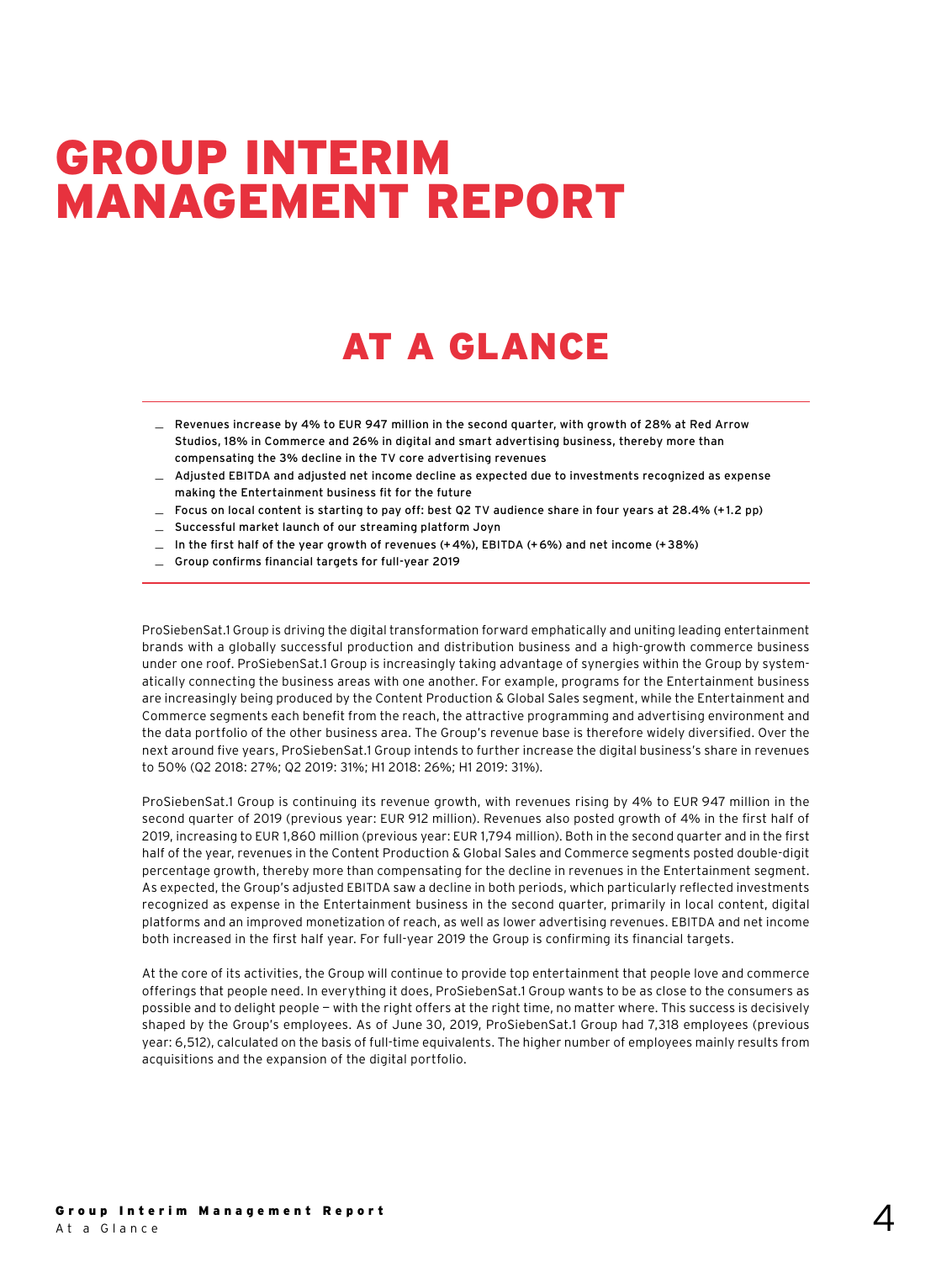# <span id="page-4-1"></span><span id="page-4-0"></span>SIGNIFICANT EVENTS

ProSiebenSat.1 Group regularly analyzes its portfolio and assesses possible growth and synergy potential. This strategy includes portfolio expansions, company disposals and investments in promising growth areas. In this context, the following events were significant in the first half of 2019:

- \_ Effective as of February 21, 2019, General Atlantic PD GmbH, Munich ("General Atlantic"), contributed its 41.6% stake in Marketplace GmbH, Berlin ("Marketplace"), to NCG – NUCOM GROUP SE, Unterföhring ("NuCom Group"), by way of a capital increase. General Atlantic has been a growth investor in NuCom Group since 2018; as of the closing date on December 31, 2018, NuCom Group also held a 41.6% interest in Marketplace. At the same time, NuCom Group acquired 10.5% of the shares from other shareholders of Marketplace. The newly resulting total stake of NuCom Group and the shares held by the remaining minority shareholders were contributed effective as of February 21, 2019 to the newly founded be Around Holding GmbH, Berlin ("be Around"). After this contribution, 94.0% of the voting rights and 80.0% of the capital of be Around are attributed to NuCom Group. The overall transaction is based on a purchase price of about EUR 130 million. General Atlantic's stake in NuCom Group thus increased from 25.1% to 28.4%. be Around operates Aroundhome (formerly Käuferportal), Germany's largest online broker for products and services related to the home. Further information on events in the first quarter can be found in  $\rightarrow$  [Notes, Note 3 "Acquisitions, disposals and other transactions affecting the scope of](#page-33-0) [consolidation," page 34](#page-33-0) .
- $\_$  In the second quarter of 2019, the Group extended the maturities for most of the syndicated credit agreement consisting of a term loan and a revolving credit facility until April 2024. No further reportable events materially impacting the financial position and performance of ProSiebenSat.1 Group occurred in this period.  $\rightarrow$  [Borrowings and Financing Structure, page 14](#page-13-1)

In the first half of 2019, ProSiebenSat.1 Group further developed its Executive Committee and holding structure with the aim of speeding up the Group's transformation process. Further information can be found in the  $\rightarrow$  [Annual](https://www.prosiebensat1.com/en/investor-relations/publications/annual-reports) [Report 2018 from page 31](https://www.prosiebensat1.com/en/investor-relations/publications/annual-reports) .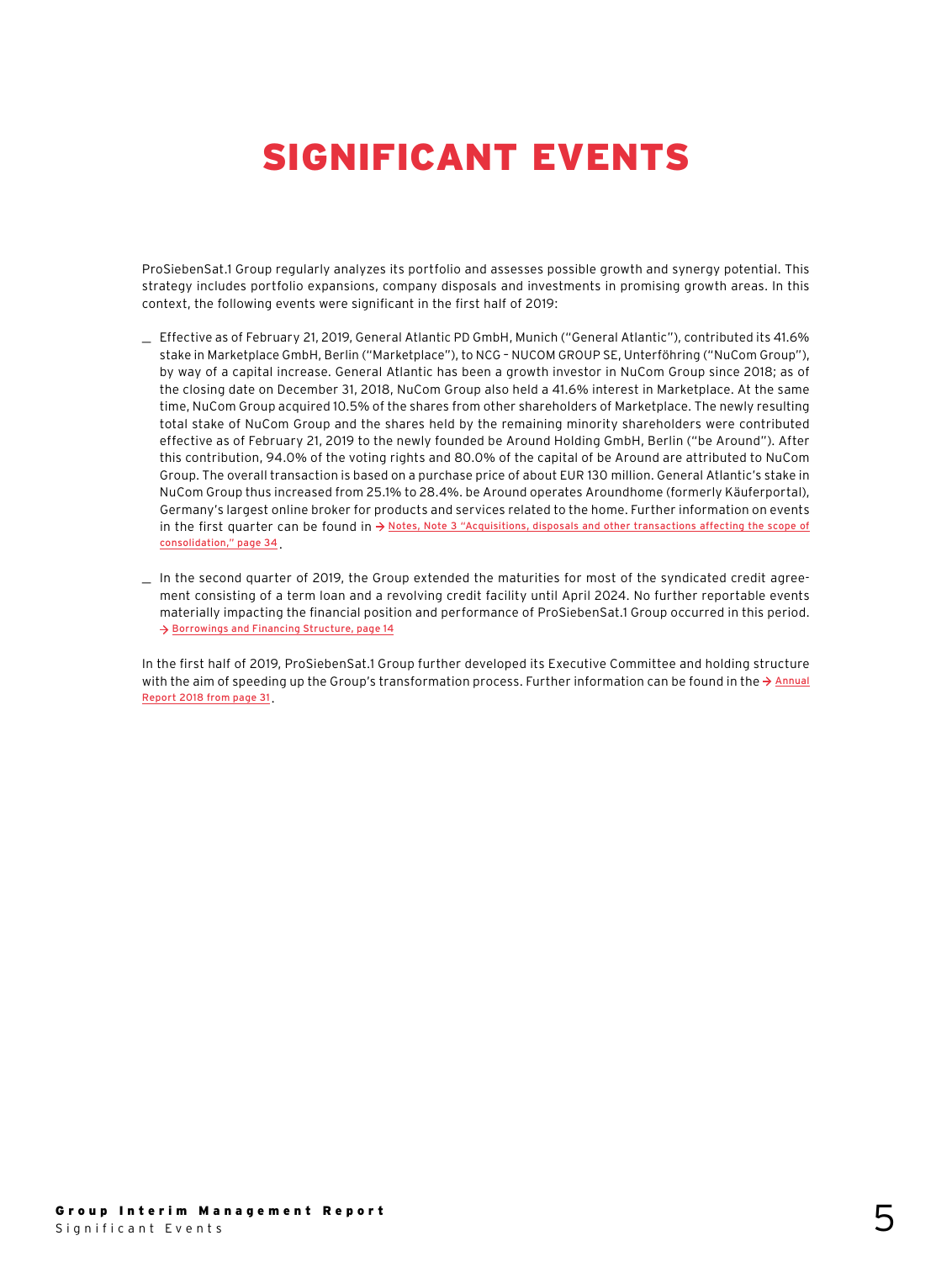# <span id="page-5-0"></span>BUSINESS PERFORMANCE OF PROSIEBENSAT.1 GROUP

# GROUP ENVIRONMENT

### <span id="page-5-1"></span>Economic Development

In the first quarter of 2019, the German economy grew by 0.4% in real terms compared to the previous quarter. However, this increase was exaggerated by various one-off factors such as the favorable development of the construction industry and consumer-friendly fiscal measures.

The export-driven German economy is still suffering due to several political uncertainties and trade conflicts, the slowing global economy, and risks within the European Union. The pace of growth in its gross domestic product (GDP) is therefore likely to remain limited overall. According to the German Institute for Economic Research (DIW), weak growth can accordingly be expected in the second quarter.

Currently, positive impetus is mainly coming from the domestic economy. The construction industry is experiencing a boom, while private consumer spending is expanding thanks to the favorable labor market situation and substantial rises in income. According to preliminary information from the German Federal Statistical Office, revenues in retail, which accounts for around one-third of private consumer spending, increased by 2.8% in real terms from January to May 2019. The online and mail order business developed particularly dynamically (+7.1% in real terms).  $\rightarrow$  Fig. 01  $\rightarrow$  [Risk and Opportunity Report, page 21](#page-20-1)

# Sector-Specific Development

ProSiebenSat.1 Group is consistently linking its television business to digital entertainment media and thus expanding its total reach. Together with AGF Videoforschung, ProSiebenSat.1 Group is currently working on the market launch of a convergent total reach metric for TV and digital with daily data. These new indicators will account for altered media usage, as digitalization has extended the range of media usage in recent years and the lines between different media are increasingly blurring. The same content is consumed via various channels on different devices. The associated overlaps between the various forms of use can be presented with the reach metric "total reach." As the next step, this reach is to be made addressable so that advertising can be tailored to the respective viewers in an optimum manner ("smart reach"). In this context, ProSiebenSat.1 Group announced in June 2019 that it would be founding the joint venture "d-force" together with Mediengruppe RTL Deutschland GmbH ("Mediengruppe RTL Deutschland") – with the aim of establishing a cross-marketer platform for booking addressable TV and online video in order to create additional growth opportunities in this area. The

plan is subject to the approval of the German Federal Cartel Office. → [Annual Report 2018, page 99ff and page 126ff](https://www.prosiebensat1.com/en/investor-relations/publications/annual-reports)

### 01 / DEVELOPMENT OF GROSS DOMESTIC PRODUCT IN GERMANY in %, change vs. previous quarter



Adjusted for price, seasonal and calendar effects.

**Sources:** Destatis, DIW Economic Barometer from June 26, 2019. / **e:** estimate

# <span id="page-5-2"></span>Development of the Advertising Market

According to Nielsen Media Research, gross TV advertising investment in Germany rose slightly by 0.5% to EUR 3.70 billion in the second quarter of 2019 (previous year: EUR 3.68 billion). From January to June 2019, it decreased by 0.8% to EUR 7.29 billion (previous year: EUR 7.34 billion). At the same time, TV still has the greatest relevance in comparison to other media, accounting for 47.4% of gross advertising investment in the second quarter (previous year: 47.2%) and 47.9% from January to June (previous year: 48.1%). Online advertising accounted for 11.4% in the second quarter (previous year: 11.2%) and also 11.4% in the first half of the year (previous year:  $11.0\%$ ).  $\rightarrow$  [Fig. 02](#page-6-0)

ProSiebenSat.1 Group is the market leader in the German TV advertising market. According to Nielsen Media Research, the Group achieved a market share of 38.4% in the second quarter of 2019 (previous year: 38.1%). This equated to gross TV advertising revenues of EUR 1.42 billion (previous year: EUR 1.40 billion). From January to June 2019, revenues amounted to EUR 2.77 billion (previous year: EUR 2.83 billion). ProSiebenSat.1 Group thus achieved a market share of 38.1% (previous year: 38.5%).  $\rightarrow$  [Fig. 03](#page-6-1)  $\rightarrow$  [Fig. 0](#page-6-1)4  $\rightarrow$  Fig. 05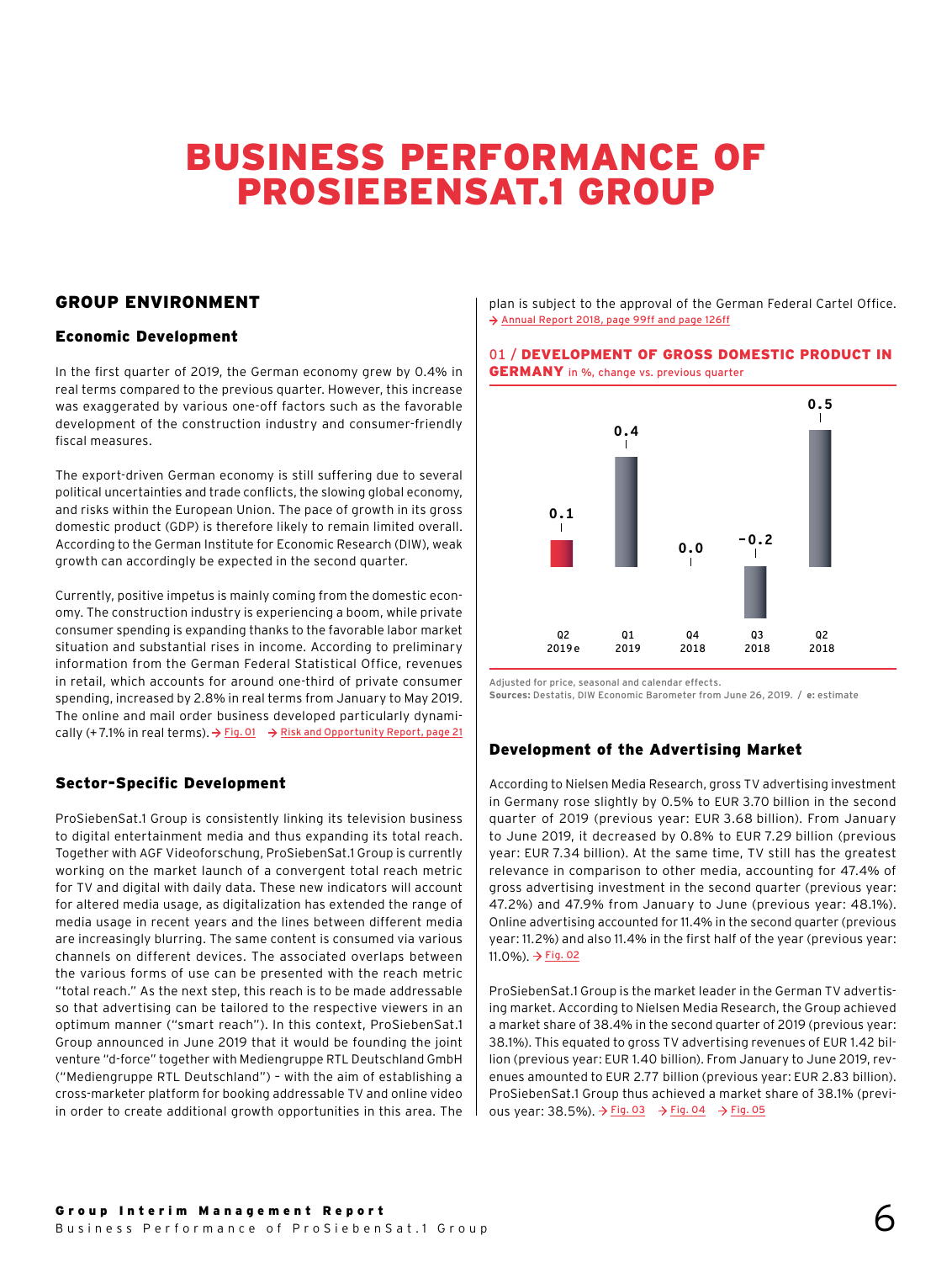Nielsen Media Research provides important indicators for assessing the advertising market's development. However, the data are collected on a gross basis, meaning that they do not take account of discounts, self-promotion or agency commission. In addition, the data also include TV spots from media-for-revenue-share and media-for-equity transactions. Furthermore, the advertising revenues of major digital players from the US such as Google LLC ("Google") and Facebook Inc. ("Facebook") are not reflected in the Nielsen figures and therefore do not represent the entire gross market.

From ProSiebenSat.1 Group's perspective, the TV advertising market developed noticeably below the previous year's level on a net basis in the second quarter of 2019. In addition to structural changes, the dimmer general economic outlook is also likely to have influenced TV advertising investment.  $\rightarrow$  [Future Business and Industry Environment, page 22](#page-21-1)

#### <span id="page-6-0"></span>02 / MEDIA MIX GERMAN GROSS ADVERTISING MARKET in %, Q2 2018 figures in parentheses



**Source:** Nielsen Media Research.

### <span id="page-6-1"></span>03 / MARKET SHARES GERMAN GROSS ADVERTISING MARKET in %, Q2 2018 figures in parentheses



**Source:** Nielsen Media Research.

### 04 / TV ADVERTISING MARKETS IN GERMANY, AUSTRIA AND SWITZERLAND ON A GROSS BASIS in %

|             | Development of<br>the TV advertising<br>market in Q2 2019<br>(Change against<br>previous year) | <b>Market shares</b><br>ProSiebenSat.1<br>Group<br>Q2 2019 | <b>Market shares</b><br>ProSiebenSat.1<br>Group<br><b>Q2 2018</b> |
|-------------|------------------------------------------------------------------------------------------------|------------------------------------------------------------|-------------------------------------------------------------------|
| Germany     | 0.5                                                                                            | 38.4                                                       | 38.1                                                              |
| Austria     | 3.3                                                                                            | 44.5                                                       | 43.3                                                              |
| Switzerland | $-7.2$                                                                                         | 29.0                                                       | 28.5                                                              |

**Germany:** Gross, Nielsen Media. / **Austria:** Gross, Media Focus, April –May. **Switzerland :** The market shares relate to the German-speaking part of Switzerland, gross, Media Focus.

### 05 / TV ADVERTISING MARKETS IN GERMANY, AUSTRIA AND SWITZERLAND ON A GROSS BASIS in %

|             | Development of<br>the TV advertising<br>market in H1 2019<br>(Change against<br>previous year) | <b>Market shares</b><br><b>ProSiebenSat.1</b><br>Group<br>H1 2019 | <b>Market shares</b><br>ProSiebenSat.1<br>Group<br>H1 2018 |
|-------------|------------------------------------------------------------------------------------------------|-------------------------------------------------------------------|------------------------------------------------------------|
| Germany     | $-0.8$                                                                                         | 38,1                                                              | 38.5                                                       |
| Austria     | $-0.1$                                                                                         | 44,9                                                              | 43.3                                                       |
| Switzerland | $-2.4$                                                                                         | 27,8                                                              | 29.0                                                       |

**Germany:** Gross, Nielsen Media. / **Austria:** Gross, Media Focus, January–May. **Switzerland :** The market shares relate to the German-speaking part of Switzerland, gross, Media Focus.

Advertising budgets for in-stream video ads developed dynamically: The gross market volume in Germany increased by 31.3% to EUR 183.8 million in the second quarter of 2019 (previous year: EUR 140.0 million) and amounted to EUR 337.9 million in the first half of the year (previous year: EUR 261.7 million). By selling in-stream video ads, which are shown online before, after or during a video stream, ProSiebenSat.1 Group generated gross revenues of EUR 92.0 million in the second quarter of 2019 (previous year: EUR 66.3 million). This corresponds to a year-on-year increase of 38.8%. The market share therefore, rose from 47.4% to 50.1%. Over the six-month period, the gross revenues of the ProSiebenSat.1 Group rose by 37.2% to EUR 165.2 million (previous year: EUR 120.4 million). This resulted in a market share of 48.9% (previous year: 46.0%).

Overall, investments in online forms of advertising rose by 2.2% to EUR 890.6 million in the second quarter of 2019 (previous year: EUR 871.8 million), allowing the Group to increase its gross revenues by 21.9% to EUR 110.7 million (previous year: EUR 90.8 million). In the six-month period, the investments amounted to EUR 1.73 billion (previous year: EUR 1.67 billion). ProSiebenSat.1 Group thus generated gross revenues of EUR 199.1 million in the first half of the year (+19.9%). In addition to in-stream videos, the online advertising market also includes display ads such as traditional banners and buttons. The official Nielsen Media Research online advertising statistics only include advertisement that is displayed on the websites of the Circle of Online Marketers (OVK). No data is available for advertising on digital platforms such as Google/YouTube, Facebook, or Amazon Inc. ("Amazon"), as these providers do not report their gross revenues to Nielsen Media Research.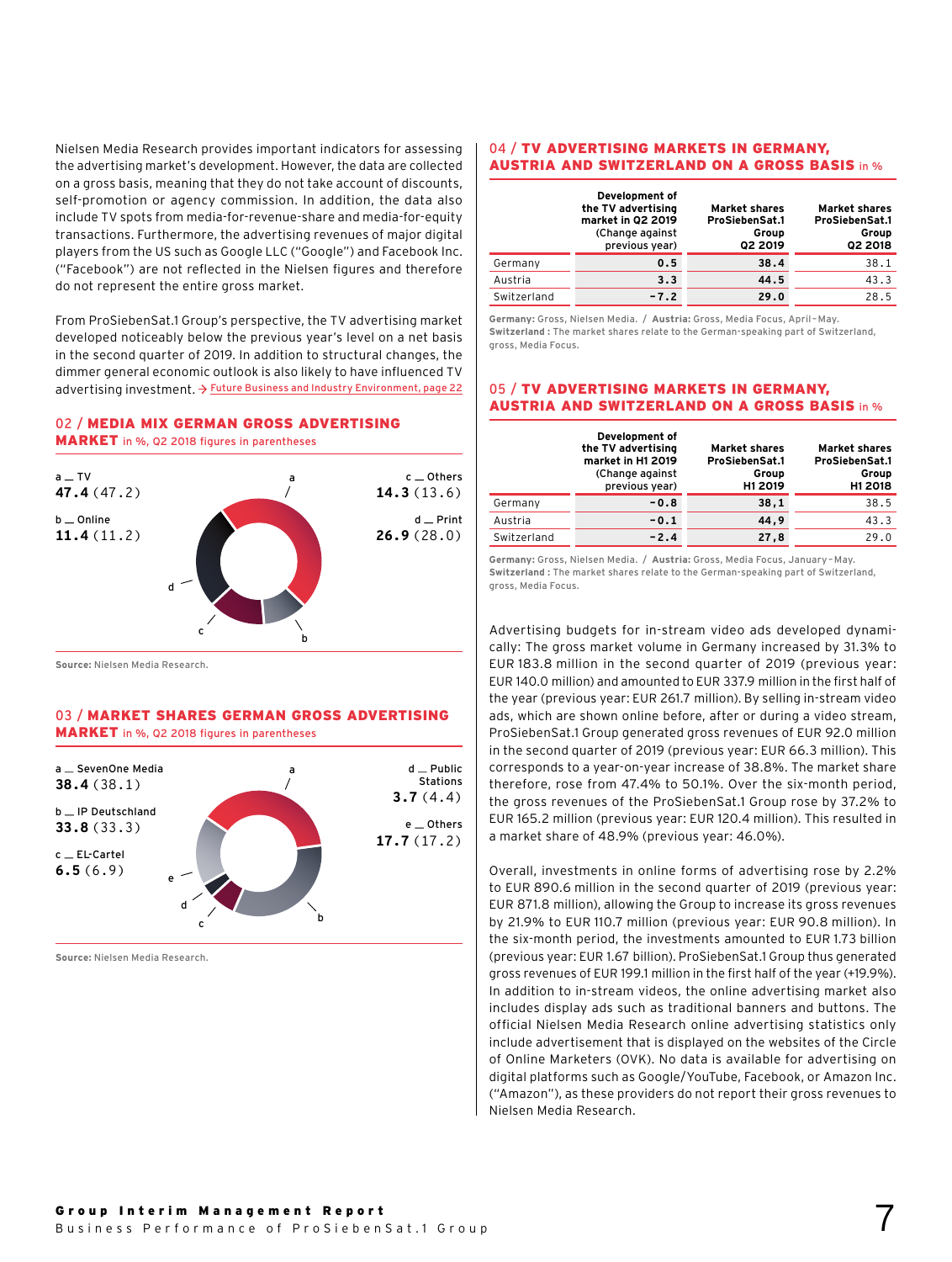In ProSiebenSat.1 Group's view, the online advertising market on a net basis developed above previous year's level in the second quarter of 2019. This is particularly attributable to the growing in-stream market.

# Development of Audience Shares and User Numbers

ProSiebenSat.1 Group has further increased its audience share in Germany: In the second quarter of 2019, the Group's seven German free TV stations achieved a joint market share of 28.4% (previous year: 27.1%) among viewers aged between 14 and 49 years. This was the best second-quarter result in four years and corresponded to a year-on-year increase of 1.2 percentage points. There was also a positive development in the first half of the year: In the first six months, the Group posted a market share of 28.1% (previous year: 26.9%), the highest level for the first half of a year since 2016. The increase in ProSiebenSat.1 Group's audience share is particularly attributable to growth in the stations ProSieben, kabel eins and ProSieben MAXX. The latter station posted its best half-year result since it was established in 2013. The stations marketed by IP Deutschland had a market share of 25.2% in the second quarter of 2019 (previous year: 23.0%). In the first half of the year, their share came to 25.8% (previous year:  $24.5\%$ ).  $\rightarrow$  Fig. 06

### 06 / AUDIENCE SHARES OF PROSIEBENSAT.1 GROUP in %

|             | Q2 2019 | 02 2018 | H1 2019 | H1 2018 |
|-------------|---------|---------|---------|---------|
| Germany     | 28.4    | 27.1    | 28.1    | 26.9    |
| Austria     | 28.2    | 27.9    | 27.5    | 28.1    |
| Switzerland | 17.7    | 16.7    | 17.9    | 17 1    |

**Germany:** ProSiebenSat.1 Group: SAT.1, ProSieben, kabel eins, sixx, SAT.1 Gold, ProSieben MAXX, kabel eins Doku; AGF in cooperation with GfK | videoSCOPE 1.2 | market standard: TV | prepared on July 4, 2019; target group: 14–49. **Austria:** AGTT/GfK TELETEST; Evogenius Reporting; January 1, 2019–June 30, 2019; weighted for number of people; including VOSDAL/time-shift; standard, target group: 12–49.

**Switzerland:** Figures are based on 24 hours (Mon–Sun). SAT.1 Schweiz, ProSieben Schweiz, kabel eins Schweiz, sixx Schweiz, SAT.1 Gold Schweiz, ProSieben MAXX Schweiz, Puls 8; advertising-relevant target group 15–49; market shares relate to the German-speaking part of Switzerland; total signal. Source: Mediapulse TV Panel.

With sixx, SAT.1 GOLD, ProSieben MAXX and kabel eins Doku, the Group has launched four new special-interest stations in Germany in the past few years, thereby extending its lead in the audience market. Today, ProSiebenSat.1 Group has seven brands in its principal revenue market, which complement each other synergistically and address different target groups. In addition, ProSiebenSat.1 Group has a complementary profile with various advertising-financed free TV stations in Austria and Switzerland.

In addition to increasingly specific, targeted approaches to viewers and the sale of advertising spots, ongoing digitalization is opening up new revenue models for the TV business. For instance, in the free TV business, ProSiebenSat.1 Group participates in the technical service fees that end customers pay to the respective providers for programs in HD quality. In Germany, ProSiebenSat.1 HD stations were able to increase the number of users to 9.8 million in the second quarter of

2019 (previous year: 9.1 million)<sup>1</sup>. The Group also broadcasts its programs in HD quality in Austria and Switzerland.

In addition, the Company develops offers that incorporate various platforms based on the main medium of TV. In June 2019, ProSiebenSat.1 Group launched its streaming platform Joyn GmbH ("Joyn") in cooperation with Discovery Inc. ("Discovery"). In the first week after its launch on June 18, 2019, Joyn already recorded over 1 million users in Germany.

A further essential component of ProSiebenSat.1 Group's portfolio is the digital studio Studio71, which pools the Group's digital content offerings and distributes them via digital platforms. In the second quarter of 2019, digital studio Studio71 generated over 9.7 billion video views per month worldwide (previous year: 8.9 billion video views). In the first half of 2019, 9.9 billion video views per month were achieved (previous year: 8.6 billion video views).

Due to the 26% growth of its digital viewtime in the second quarter of 2019 as well as the rising audience market shares, ProSiebenSat.1 Group recorded a total video viewtime of 257,043 million minutes in the second quarter (previous year: 256,400 million minutes), meaning the total number of minutes viewed on the linear channels and digital entertainment platforms of the Group. This is a growth of 0.3% compared to the previous year.

1 As of May 31, 2019 (and May 31, 2018)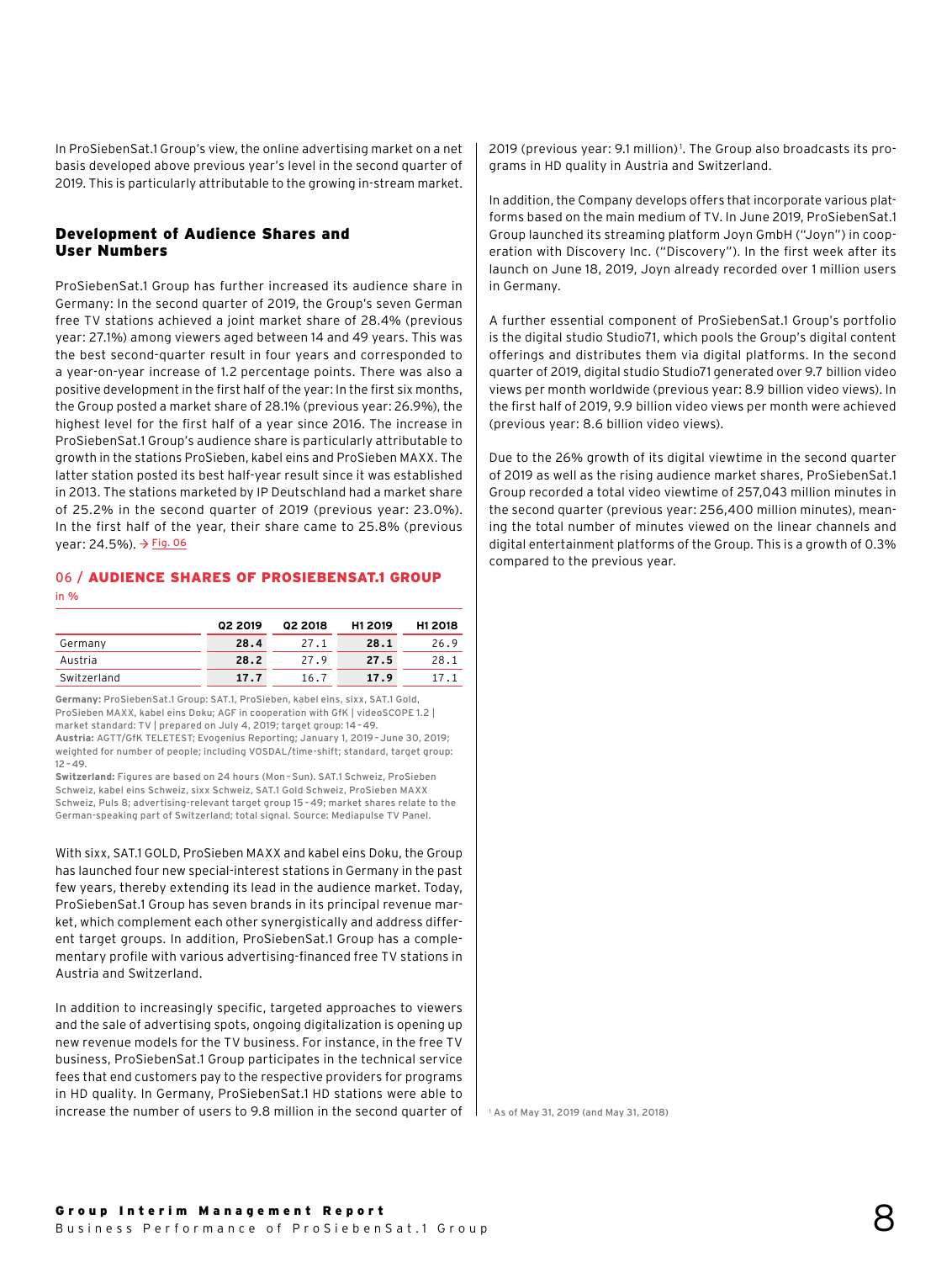### <span id="page-8-1"></span><span id="page-8-0"></span>GROUP EARNINGS

Revenue and Earnings Performance in the Second Quarter of 2019

### 07 / SELECTED KEY FIGURES OF PROSIEBENSAT.1 GROUP in EUR m

|                                                                       | 02 2019 | <b>Q2 2018</b> |
|-----------------------------------------------------------------------|---------|----------------|
| Revenues                                                              | 947     | 912            |
| Total costs                                                           | $-812$  | $-742$         |
| Operating costs                                                       | $-743$  | $-661$         |
| Operating result (EBIT)                                               | 144     | 178            |
| Adjusted EBITDA                                                       | 213     | 259            |
| Reconciling items                                                     | $-9$    | $-28$          |
| EBITDA                                                                | 204     | 230            |
| Financial result                                                      | $-13$   | 6              |
| Result before income taxes                                            | 131     | 184            |
| Income taxes                                                          | $-37$   | $-59$          |
| Net income                                                            | 94      | 125            |
| Net income attributable to shareholders of<br>ProSiebenSat.1 Media SE | 93      | 126            |
| Adjusted net income                                                   | 85      | 136            |
|                                                                       |         |                |

ProSiebenSat.1 Group's **revenues** amounted to EUR 947 million in the second quarter of 2019, up 4% or EUR 35 million year-on-year (previous year: EUR 912 million). Adjusted for consolidation and currency effects, the increase in revenues also was 4%. The Content Production & Global Sales and Commerce segments both increased their revenues, thereby more than compensating for the decline in the Entertainment segment.  $\rightarrow$  [Business Development of the Segments, page 12](#page-11-1)

Besides the deconsolidation of the video-on-demand (VoD) portal maxdome and the online sports program operator 7NXT, the decline in revenues in the Entertainment segment was mainly due to the development of the TV core advertising revenues, which were below the previous year's level. At the same time, the share of the nonadvertising business increased to 45% at Group level in the second quarter of 2019 (previous year: 42%). Here, ProSiebenSat.1 Group grew both organically and as a result of acquisitions to expand the digital portfolio. ProSiebenSat.1 Group's objective is to generate additional revenues beyond the traditional TV advertising business and above all to successively increase the share of the digital business.

#### 08 / TOTAL COSTS in EUR m



■ Cost of sales ■ Selling expenses ■ Administrative expenses Other operating expenses

**Total costs** rose by 9% to EUR 812 million (previous year: EUR 742 million). The rise in the cost of sales resulted on the one hand from increased revenues, particularly in the Content Production & Global Sales and Commerce segments, and on the other hand from higher consumption of programming assets of EUR 217 million (previous year: EUR 207 million). The increase in selling expenses was particularly due to consolidation effects. In contrast administrative expenses decreased by 15%. The high figure for the previous year was primarily influenced by costs in connection with M&A transactions.

**Adjusted EBITDA** decreased by 18% or EUR 46 million to EUR 213 million. This is due to higher operating costs, which amounted to EUR 743 million (+12% or EUR 82 million). As announced, in addition to a revenue-driven cost increase in the Content Production & Global Sales and Commerce segments, this year-on-year increase is attributable partly to investments recognized as expense, especially in the Entertainment segment. These investments recognized as expense included investments in local content, the expansion of digital platforms and improved monetization of reach. The **adjusted EBITDA margin** was 22.5% (previous year: 28.4%). The development of the adjusted EBITDA margin is characterized by different cost and earnings structures of the individual segments.

### 09 / RECONCILIATION OF OPERATING COSTS in EUR m

|                                                         | 02 2019 | 02 2018 |
|---------------------------------------------------------|---------|---------|
| Total costs                                             | 812     | 742     |
| EBITDA expense adjustments                              | 10      | 29      |
| Depreciation, amortization and impairments <sup>1</sup> | 59      |         |
| <b>Operating costs</b>                                  | 743     | 661     |

1 Of other intangible and tangible assets.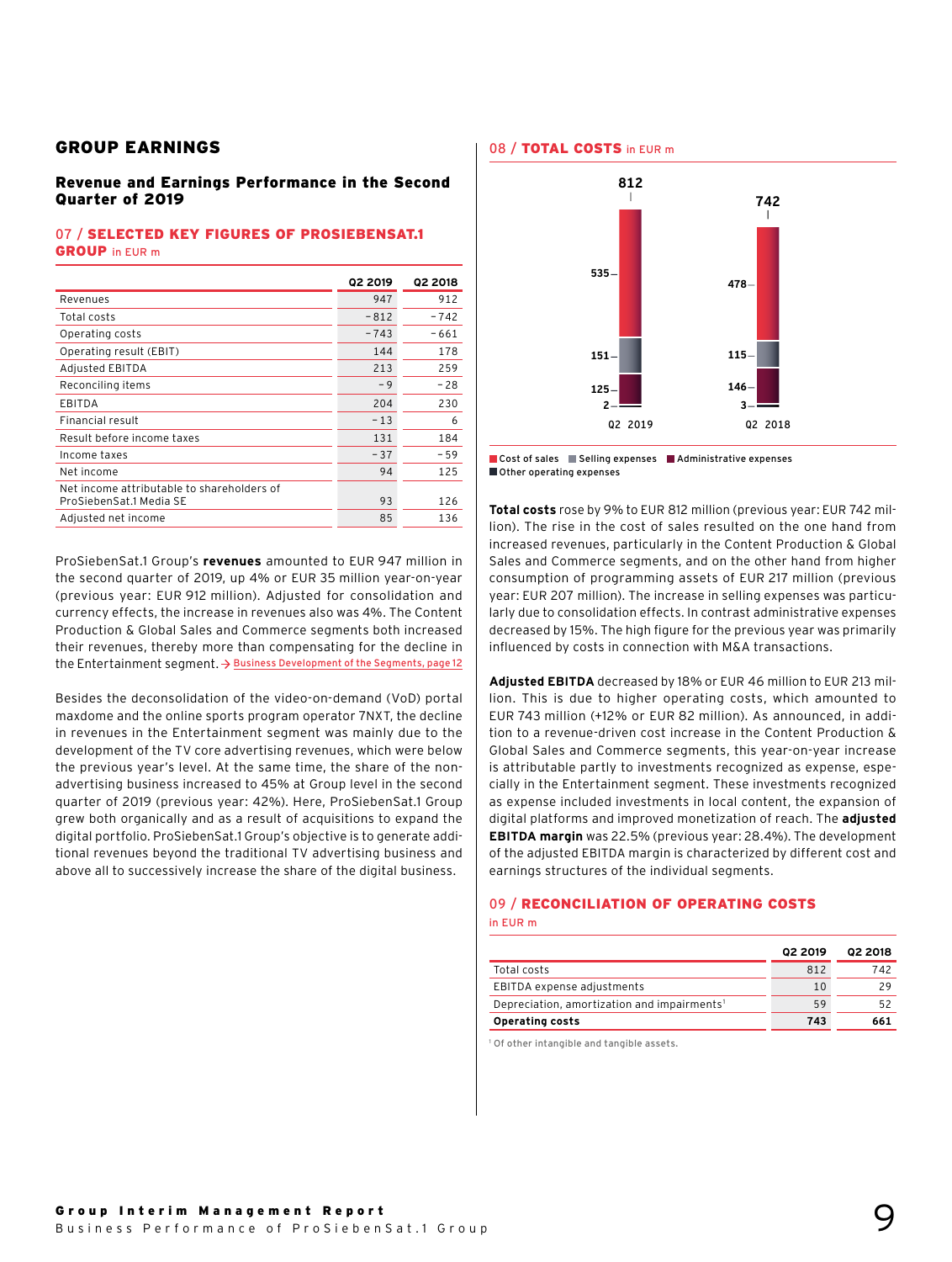**EBITDA** declined by 12% or EUR 27 million to EUR 204 million in the second quarter of 2019. This figure was influenced by reconciling items of minus EUR 9 million (previous year: EUR – 28 million), which comprised the following: Expenses in connection with reorganization increased by EUR 6 million to EUR 8 million. Expenses of EUR 2 million resulted from M&A projects in the second quarter of 2019 (previous year: EUR 20 million), which were primarily attributable to the Entertainment segment. Other EBITDA effects amounted to EUR 0 million (previous year: EUR –6 million). This item mainly includes fair value adjustments of share-based payments amounted to EUR 1 million (previous year: EUR 2 million). The expenses from other material one-time items of minus EUR 2 million (previous year: EUR – 10 million) had an opposite effect.

### 10 / RECONCILIATION OF ADJUSTED EBITDA in EUR m

|                                                         | <b>Q2 2019</b> | <b>Q2 2018</b> |
|---------------------------------------------------------|----------------|----------------|
| Result before income taxes                              | 131            | 184            |
| Financial result                                        | $-13$          | 6              |
| <b>Operating result (EBIT)</b>                          | 144            | 178            |
| Depreciation, amortization and impairments <sup>1</sup> | $-59$          | $-52$          |
| thereof from purchase price allocations                 | $-13$          | $-12$          |
| <b>EBITDA</b>                                           | 204            | 230            |
| Reconciling items <sup>2</sup>                          | $-9$           | $-28$          |
| <b>Adjusted EBITDA</b>                                  | 213            | 259            |

1 Of other intangible and tangible assets.

<sup>2</sup> EBITDA expense adjustments of minus EUR 10 million (previous year: EUR –29 million) less income adjustments of EUR 0 million (previous year: EUR 1 million).

The **financial result** totaled minus EUR 13 million (previous year: EUR 6 million). This is mainly attributable to the negative development of the result from investments accounted for using the equity method, which amounted to minus EUR 12 million (previous year: EUR –2 million). As expected, this was due to the planned investments in the joint venture with Discovery, which operates the streaming platform Joyn. Joyn was successfully launched on June 18, 2019. Less than 24 hours after its start, the app was already number 1 in the download charts in Germany. Joyn offers livestreams from over 50 TV channels and an extensive on-demand offer of series produced in-house, shows and exclusive previews. The **other financial result** totaled EUR 13 million (previous year: EUR 25 million) and comprised the following: Impairments and reversals of impairment on financial assets amounted to EUR 24 million in the second quarter of 2019 (previous year: EUR 29 million). EUR 23 million of this was attributable to the reassessment of put-options (previous year: EUR 33 million) and EUR 7 million to earn-out liabilities (previous year: EUR 0 million). The two biggest items were the valuation of shares in the US film distributor Gravitas Ventures, LLC ("Gravitas Ventures") as a result of the changed expectations for future cash inflows and the valuation of shares in digital studio Studio71. Other financing costs of minus EUR 5 million (previous year: 0 million) and results of currency conversion of minus EUR 6 million (previous year: –5 million) had an opposite effect. The **interest result** amounted to minus EUR 14 million (previous year: EUR – 17 million).

The developments described resulted in a decline in the **result before income taxes** to EUR 131 million (previous year: EUR 184 million). **Income taxes** amounted to EUR 37 million (previous year: EUR 59 million) with a tax rate of 28.5% (previous year: 32.0%).

The **net income** decreased by EUR 32 million to EUR 94 million (previous year: EUR 125 million). The net income attributable to shareholders of ProSiebenSat.1 Media SE fell by EUR 33 million to EUR 93 million.

### 11 / RECONCILIATION OF ADJUSTED NET INCOME in EUR m

|                                                                                                                 | 02 2019 | 02 2018 |
|-----------------------------------------------------------------------------------------------------------------|---------|---------|
| Net income attributable to shareholders of<br>ProSiebenSat.1 Media SE                                           | 93      | 126     |
| Valuation effects relating to strategic realignments<br>of business units                                       | $-1$    | $-/-$   |
| Other EBITDA adjustments                                                                                        | 10      | 28      |
| Depreciation, amortization and impairments from<br>purchase price allocations <sup>1</sup>                      | 13      | 13      |
| Impairments on other financial assets                                                                           | 11      | 5       |
| Reversal of impairment, reassessment and income<br>from the sale accounted for using the equity<br>method       | $-4$    | $-/-$   |
| Valuation effects of put-options and earn-out<br>liabilities                                                    | $-30$   | $-28$   |
| Subsequent valuation effects relating to strategic<br>realignments of business units in the financial<br>result | 5       | $-/-$   |
| Valuation effects from interest rate hedging<br>transactions                                                    | $-1$    |         |
| Reassessment of tax risks                                                                                       | $-/-$   | $-1$    |
| Other effects                                                                                                   | $-2$    | $-2$    |
| Tax effects                                                                                                     | $-6$    | $-1$    |
| Minority interests                                                                                              | $-5$    | - 4     |
| <b>Adjusted net income</b>                                                                                      | 85      | 136     |

<sup>1</sup> Including effects on associates consolidated using the equity method.

The **adjusted net income** was down 38% year-on-year and amounted to EUR 85 million (previous year: EUR 136 million). This item is adjusted by the mentioned reconciling items and presented in the reconciliation. These include the effects recognized in the other financial result as well as the expenses resulting from restructuring and portfolio measures. Basic adjusted earnings per share amounted to EUR 0.37 (previous year: EUR 0.60).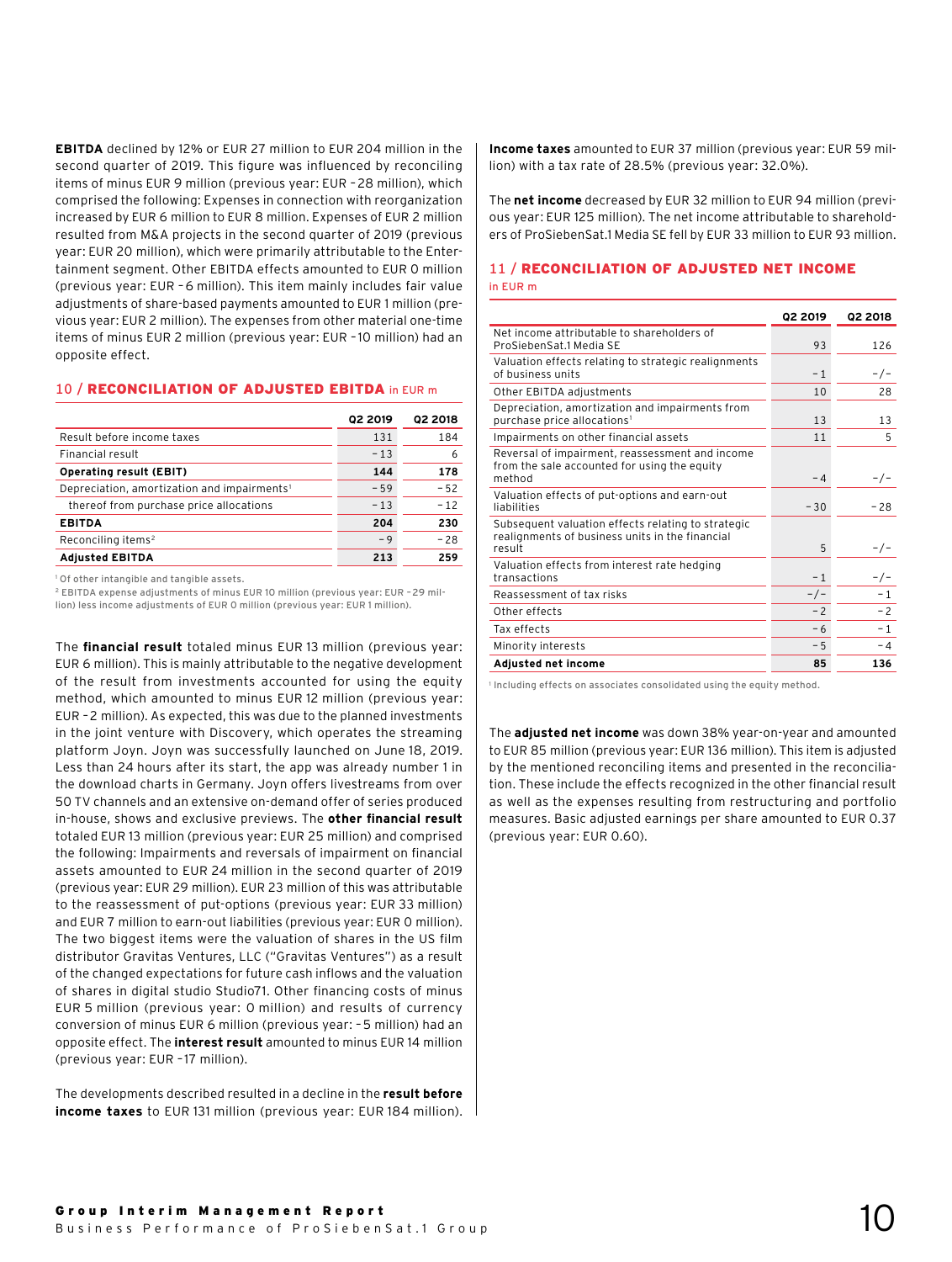### 12 / RECONCILIATION OF THE INCOME STATEMENT

in EUR m

|                                                                         | 02 2019<br><b>IFRS</b> | Adjust-<br>ments | 02 2019<br>adjusted |
|-------------------------------------------------------------------------|------------------------|------------------|---------------------|
| Revenues                                                                | 947                    | $-/-$            | 947                 |
| Total costs                                                             | $-812$                 | $-24$            | $-788$              |
| thereof operating costs                                                 | $-743$                 | $-/-$            | $-743$              |
| thereof depreciation, amortization<br>and impairments                   | $-59$                  | $-14$            | $-46$               |
| Other operating income                                                  | 9                      | $\Omega$         | 9                   |
| <b>Operating result (EBIT)</b>                                          | 144                    | $-23$            | 168                 |
| <b>Financial result</b>                                                 | $-13$                  | 21               | $-35$               |
| Result before income taxes                                              | 131                    | $-2$             | 133                 |
| Income taxes                                                            | $-37$                  | 6                | $-43$               |
| <b>NET INCOME</b>                                                       | 94                     | 4                | 90                  |
|                                                                         |                        |                  |                     |
| Net income attributable to sharehold-<br>ers of ProSiebenSat.1 Media SE | 93                     | 9                | 85                  |
| Net income attributable to<br>non-controlling interests                 | 1                      | $-5$             | 5                   |
|                                                                         |                        |                  |                     |
| Result before income taxes                                              | 131                    | $-2$             | 133                 |
| Financial result                                                        | $-13$                  | 21               | $-35$               |
| <b>Operating result (EBIT)</b>                                          | 144                    | $-23$            | 168                 |
| Depreciation, amortization and<br>impairments                           | $-59$                  | $-14$            | $-46$               |
| thereof from purchase price<br>allocations                              | $-13$                  | $-13$            | $-/-$               |
| <b>EBITDA</b>                                                           | 204                    | - 9              | 213                 |

ProSiebenSat.1 Group also uses non-IFRS figures in the form of adjusted net income (1) and adjusted EBITDA (2). This publication takes into account the development of reporting practices for non-IFRS figures and more stringent regulatory transparency requirements in this area.

### Revenue and Earnings Performance in the First Half of 2019

#### 13 / SELECTED KEY FIGURES OF PROSIEBENSAT.1 GROUP in EUR m

|                                                                       | H1 2019  | H1 2018  |
|-----------------------------------------------------------------------|----------|----------|
| Revenues                                                              | 1,860    | 1,794    |
| Total costs                                                           | $-1,605$ | $-1,550$ |
| Operating costs                                                       | $-1,475$ | $-1,350$ |
| Operating result (EBIT)                                               | 273      | 260      |
| Adjusted EBITDA                                                       | 403      | 459      |
| Reconciling items                                                     | $-19$    | $-96$    |
| EBITDA                                                                | 384      | 363      |
| Financial result                                                      | 36       | $-30$    |
| Result before income taxes                                            | 309      | 230      |
| Income taxes                                                          | $-94$    | $-75$    |
| Net income                                                            | 215      | 155      |
| Net income attributable to shareholders of<br>ProSiebenSat.1 Media SE | 215      | 153      |
| Adjusted net income                                                   | 179      | 230      |

ProSiebenSat.1 Group's **revenues** rose by 4% or EUR 66 million to EUR 1,860 million. Adjusted for consolidation and currency effects, the increase in revenues also was  $4\%$ .  $\rightarrow$  [Business Development of the](#page-11-1) [Segments, page 12](#page-11-1)

Operating costs rose by 9% or EUR 125 million to EUR 1,475 million. This led to an **adjusted EBITDA** of EUR 403 million, after EUR 459 million in the previous year. The corresponding **adjusted EBITDA margin** was 21.7% (previous year: 25.6%). The margin declined because of the different cost and earnings structures of the individual segments.

The **EBITDA** increased by 6% or EUR 21 million to EUR 384 million in the first half of 2019. EBITDA included reconciling items of minus EUR 19 million (previous year: EUR –96 million), which primarily were attributable to the reorganization in the Entertainment segment in the amount of minus EUR 16 million (previous year: EUR –63 million). At the beginning of the previous year, the Group restructured its portfolio on the basis of a three-pillar strategy. This new structure is intended to strengthen growth and efficiency in the Entertainment, Content Production & Global Sales, and Commerce segments. M&A projects resulted in costs of EUR 4 million in the first half of the year (previous year: EUR 24 million). Other EBITDA effects amounted to EUR 1 million (previous year: EUR –9 million). This included expenses from other material one-time items of minus EUR 2 million (previous year: EUR – 11 million). The previous year's figure was impacted by expenses of other accounting periods in the Entertainment and Commerce segments. Fair value adjustments of share-based payments of EUR 3 million (previous year: EUR 0 million) had the opposite effect.

### 14 / RECONCILIATION OF ADJUSTED EBITDA in EUR m

|                                                         | H1 2019 | H1 2018 |
|---------------------------------------------------------|---------|---------|
| Result before income taxes                              | 309     | 230     |
| Financial result                                        | 36      | $-30$   |
| <b>Operating result (EBIT)</b>                          | 273     | 260     |
| Depreciation, amortization and impairments <sup>1</sup> | $-110$  | $-103$  |
| thereof from purchase price allocations                 | $-25$   | $-24$   |
| <b>EBITDA</b>                                           | 384     | 363     |
| Reconciling items <sup>2</sup>                          | $-19$   | $-96$   |
| <b>Adjusted EBITDA</b>                                  | 403     | 459     |

1 Of other intangible and tangible assets.

<sup>2</sup> EBITDA expense adjustments of EUR 20 million (previous year: EUR 97 million) less income adjustments of EUR 0 million (previous year: EUR 1 million).

The **financial result** improved to EUR 36 million, compared to minus EUR 30 million in the previous year. This is mainly attributable to the positive development of the **other financial result**, which amounted to EUR 80 million (previous year: EUR 15 million). It includes impairments and reversals of impairment as well as income from the reassessment of financial assets, which increased by EUR 81 million to EUR 101 million in the first half of 2019 (previous year: EUR 20 million). These result in particular from the sale of shares in the global video service Pluto Inc. ("Pluto") in the amount of EUR 22 million and from the reassessment of the former shares in Marketplace (EUR 27 million) in connection with the increase in the share and full consolidation of the newly founded be Around. The reassessment of put options accounted for EUR 39 million (previous year: EUR 24 million).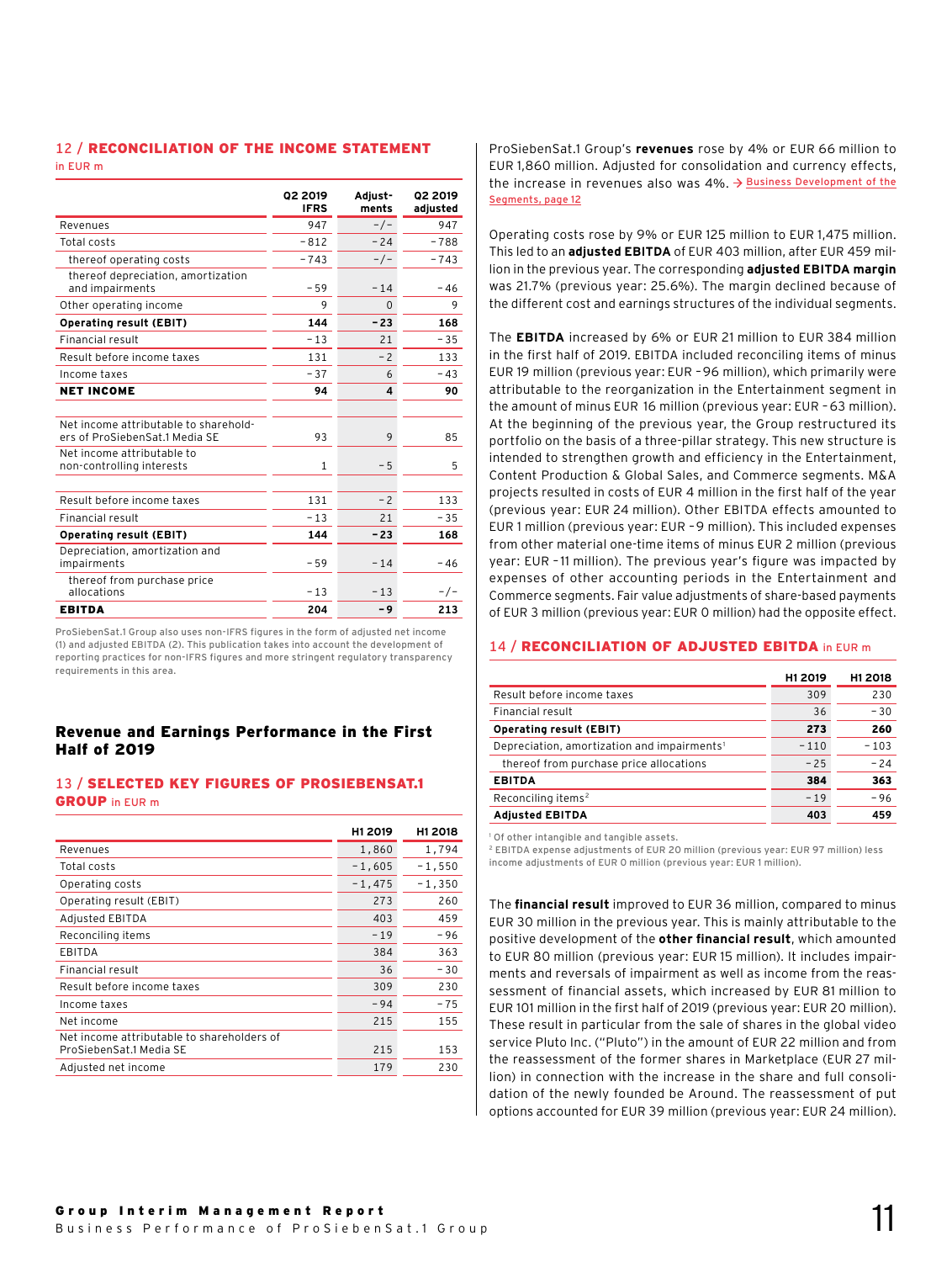<span id="page-11-0"></span>In addition, the valuation effects from earn-out liabilities increased to EUR 20 million (previous year: EUR 0 million). Results of currency conversion of minus EUR 14 million (previous year: – 3 million) and other financing costs of minus EUR 7 million (previous year: – 2 million) had also an opposite effect in the half year.  $\rightarrow$  [Notes, Note 3 "Acquisi](#page-33-0)[tions, disposals and other transactions affecting the scope of consolidation", page](#page-33-0) [34](#page-33-0) → Note [7 "Financial instruments", page 39](#page-38-0)

The developments described resulted in an increase in the **result before income taxes** of 34% or EUR 79 million to EUR 309 million. The **net income** attributable to shareholders of ProSiebenSat.1 Media SE increased to EUR 215 million (previous year: EUR 153 million).

#### 15 / RECONCILIATION OF ADJUSTED NET INCOME in EUR m

|                                                                                                                 | H1 2019                  | H1 2018 |
|-----------------------------------------------------------------------------------------------------------------|--------------------------|---------|
| Net income attributable to shareholders of<br>ProSiebenSat.1 Media SE                                           | 215                      | 153     |
| Valuation effects relating to strategic realignments<br>of business units                                       | $-1$                     | $-/-$   |
| Other EBITDA adjustments                                                                                        | 20                       | 96      |
| Depreciation, amortization and impairments from<br>purchase price allocations <sup>1</sup>                      | 26                       | 24      |
| Impairments on other financial assets                                                                           | 14                       | 11      |
| Reversal of impairment, reassessment and income<br>from the sale accounted for using the equity<br>method       | $-53$                    | 0       |
| Valuation effects of put-options and earn-out<br>liabilities                                                    | $-56$                    | $-22$   |
| Subsequent valuation effects relating to strategic<br>realignments of business units in the financial<br>result | 5                        | $-/-$   |
| Valuation effects from interest rate hedging<br>transactions                                                    | $-1$                     | 0       |
| Reassessment of tax risks                                                                                       | $-/-$                    | 5       |
| Other effects                                                                                                   | $\overline{\phantom{0}}$ | $-4$    |
| Tax effects                                                                                                     | 8                        | $-27$   |
| Minority interests                                                                                              | $\Omega$                 | - 6     |
| Adjusted net income                                                                                             | 179                      | 230     |

<sup>1</sup> Including effects on associates consolidated using the equity method.

**Adjusted net income** amounted to EUR 179 million (previous year: EUR 230 million). Reconciling items can influence or even overshadow operating performance; figures adjusted for such items therefore offer supplementary information for the assessment of the Company's operating performance.

### 16 / RECONCILIATION OF THE INCOME STATEMENT

|  | and the contract of the contract of |  |
|--|-------------------------------------|--|

|                                                                         | H1 2019<br><b>IFRS</b> | Adjust-<br>ments | H1 2019<br>adjusted |
|-------------------------------------------------------------------------|------------------------|------------------|---------------------|
| Revenues                                                                | 1,860                  | $-/-$            | 1,860               |
| Total costs                                                             | $-1,605$               | $-46$            | $-1,559$            |
| thereof operating costs                                                 | $-1,475$               | $-/-$            | $-1.475$            |
| thereof depreciation, amortization<br>and impairments                   | $-110$                 | $-26$            | $-84$               |
| Other operating income                                                  | 18                     | $\Omega$         | 17                  |
| <b>Operating result (EBIT)</b>                                          | 273                    | $-45$            | 319                 |
| <b>Financial result</b>                                                 | 36                     | 90               | $-54$               |
| Result before income taxes                                              | 309                    | 45               | 264                 |
| Income taxes                                                            | $-94$                  | - 8              | $-86$               |
| <b>NET INCOME</b>                                                       | 215                    | 36               | 178                 |
|                                                                         |                        |                  |                     |
| Net income attributable to sharehold-<br>ers of ProSiebenSat.1 Media SE | 215                    | 37               | 179                 |
| Net income attributable to<br>non-controlling interests                 | $-1$                   | $\mathbf{0}$     | $\Omega$            |
|                                                                         |                        |                  |                     |
| Result before income taxes                                              | 309                    | 45               | 264                 |
| <b>Financial result</b>                                                 | 36                     | 90               | $-54$               |
| <b>Operating result (EBIT)</b>                                          | 273                    | $-45$            | 319                 |
| Depreciation, amortization and<br>impairments                           | $-110$                 | $-26$            | $-84$               |
| thereof from purchase price<br>allocations                              | $-25$                  | $-25$            | $-/-$               |
| <b>EBITDA</b>                                                           | 384                    | $-19$            | 403                 |

ProSiebenSat.1 Group also uses non-IFRS figures in the form of adjusted net income (1) and adjusted EBITDA (2). This publication takes into account the development of reporting practices for non-IFRS figures and more stringent regulatory transparency requirements in this area.

# <span id="page-11-1"></span>BUSINESS DEVELOPMENT OF THE **SEGMENTS**

### 17 / REVENUE SHARE BY SEGMENT IN Q2 2019 in %, Q2 2018 figures in parentheses

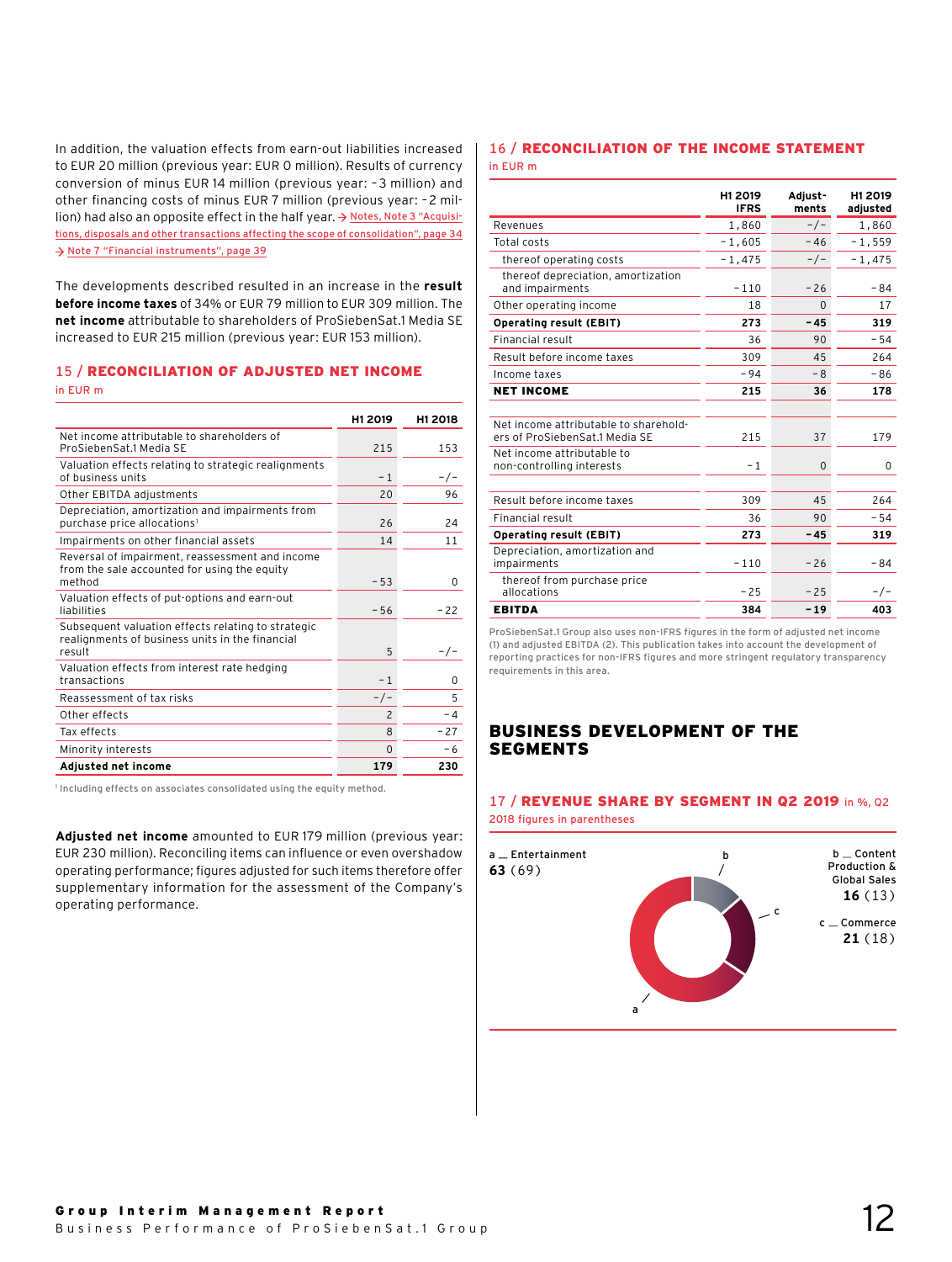



 $\Box$  02 2019  $\Box$  02 2018

### Entertainment Segment

### REVENUE AND EARNINGS PERFORMANCE IN THE SECOND QUARTER OF 2019

The Entertainment segment's **external revenues** amounted to EUR 601 million in the second quarter of 2019. In addition to the deconsolidation of maxdome and 7NXT in July 2018, this decline of 4% or EUR 27 million is primarily attributable to the weaker performance of the advertising business. Adjusted for consolidation and currency effects, the decline amounted to 1%. The dynamic growth of 26% in the digital and smart advertising business did not fully compensate for the decline in the TV core advertising revenues, with the effect that the total advertising revenues fell slightly by 2% in the second quarter of 2019, primarily reflecting the general market development. By contrast, distribution revenues continued to develop positively.  $\rightarrow$  [Eco](#page-5-1)[nomic Development, page 6](#page-5-1)  $\rightarrow$  [Development of the Advertising Market, page 6](#page-5-2)

The **adjusted EBITDA** fell by 20% or EUR 47 million year-on-year to EUR 186 million. The development of earnings is on the one hand due to declining revenues and on the other hand to investments recognized as expense, particularly in local content. The **adjusted EBITDA margin** was 30.5% (previous year: 36.2%). **EBITDA** posted a decline of 16% to EUR 180 million (previous year: EUR 215 million).  $\rightarrow$  [Group](#page-8-1) [Earnings, page](#page-8-1) [9](#page-8-1)

### REVENUE AND EARNINGS PERFORMANCE IN THE FIRST HALF OF 2019

In the first half of the year, too, the above-mentioned deconsolidation effects and the weaker development of the advertising market were the main factors behind the development of revenues and earnings: **External revenues** were down 6% or EUR 72 million year-on-year (previous year: EUR 1,252 million). Adjusted for consolidation and currency effects, the decline amounted to 2%. In addition to the revenue development described above, investments recognized as expense in local content and in the expansion of digital platforms as well as costs related to improved monetization of reach in particular led to a decline in **adjusted EBITDA** of 16% or EUR 68 million to EUR 349 million. The **adjusted EBITDA margin** fell to 29.0% (previous year: 32.4%). The **EBITDA** increased by 2% to EUR 339 million (previous year: EUR 332 million). The previous year's figure is dominated in particular by expenses related to reorganization measures.

#### 19 / KEY FIGURES ENTERTAINMENT SEGMENT in EUR m

|                                     | Q2 2019 | 02 2018 | H1 2019 | H1 2018 |
|-------------------------------------|---------|---------|---------|---------|
| Segment revenues                    | 612     | 646     | 1,204   | 1,288   |
| External revenues                   | 601     | 628     | 1,180   | 1,252   |
| Internal revenues                   | 12      | 18      | 24      | 36      |
| EBITDA                              | 180     | 215     | 339     | 332     |
| <b>Adjusted EBITDA</b>              | 186     | 234     | 349     | 417     |
| Adjusted EBITDA margin <sup>1</sup> | 30.5    | 36.2    | 29.0    | 32.4    |
| (in %)                              |         |         |         |         |

1 Based on segment revenues.

### Content Production & Global Sales Segment

### REVENUE AND EARNINGS PERFORMANCE IN THE SECOND QUARTER OF 2019

In the Content Production & Global Sales segment, **external revenues** increased significantly by 28% to EUR 148 million in the second quarter of 2019 (previous year: EUR 116 million). Adjusted for consolidation and currency effects, revenues grew by 21%. Both digital studio Studio71 and the production business posted sustained dynamic growth.

**Adjusted EBITDA** was on par with the previous year at EUR 9 million; the corresponding **adjusted EBITDA margin** amounted to 5.3% (previous year: 7.3%) and reflects the different margin structures of the individual business models. **EBITDA** increased by EUR 2 million to EUR 10 million.

### REVENUE AND EARNINGS PERFORMANCE IN THE FIRST HALF OF 2019

In the first half of the year, **external revenues** in the Content Production & Global Sales segment rose significantly by 33% to EUR 283 million (previous year: EUR 214 million) as a result of the developments described above. Adjusted for consolidation and currency effects, the increase in revenues was 26%. The **adjusted EBITDA** increased by 28% to EUR 17 million (previous year: EUR 13 million) while the adjusted EBITDA margin amounted to 5.4% (previous year: 5.6%). The **EBITDA** grew by 48% and amounted to EUR 18 million (previous year: EUR 12 million).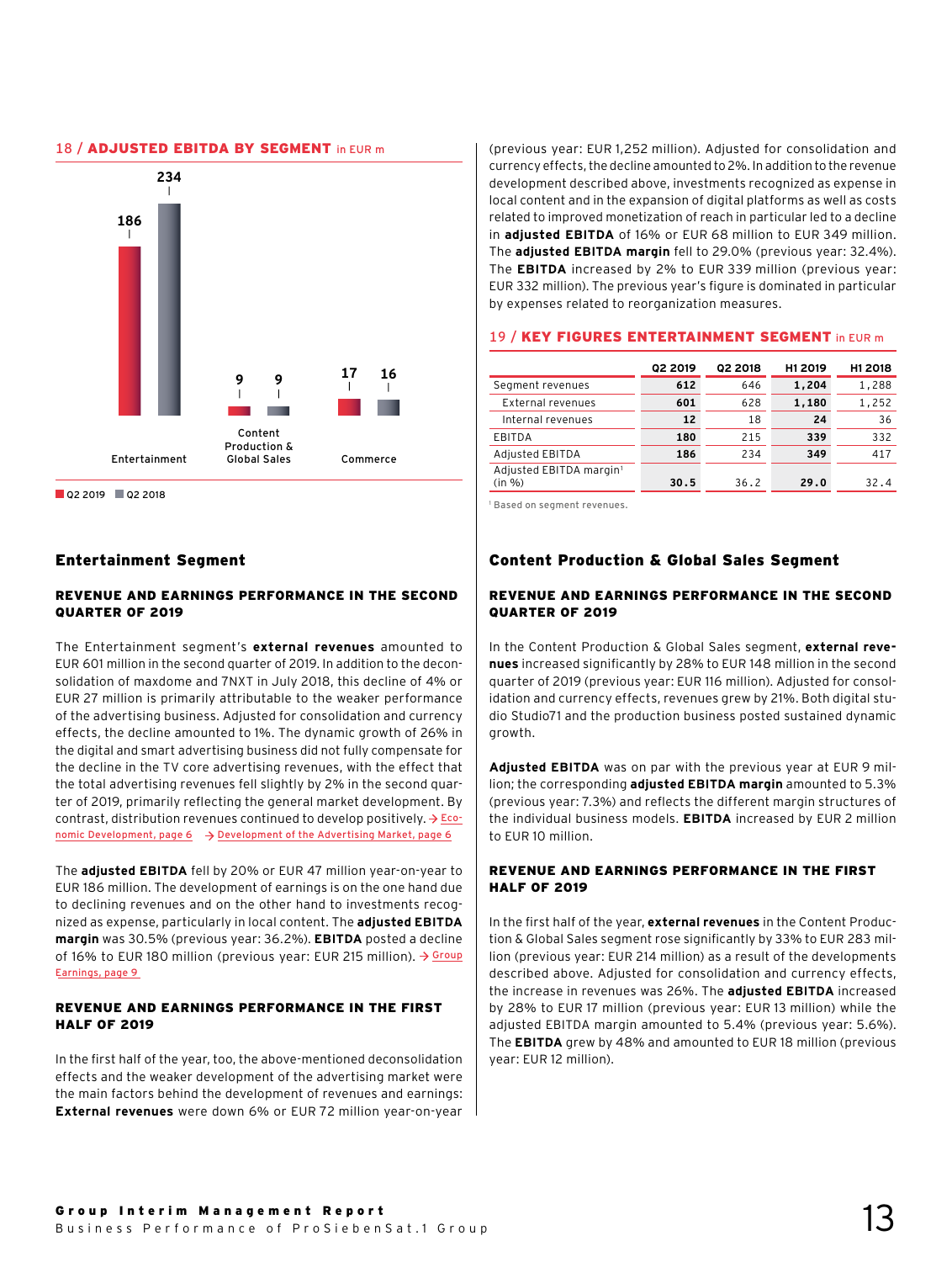# <span id="page-13-0"></span>20 / KEY FIGURES CONTENT PRODUCTION & GLOBAL SALES in EUR m

|                                               | <b>Q2 2019</b> | <b>Q2 2018</b> | H1 2019 | H1 2018 |
|-----------------------------------------------|----------------|----------------|---------|---------|
| Segment revenues                              | 171            | 130            | 319     | 239     |
| External revenues                             | 148            | 116            | 283     | 214     |
| Internal revenues                             | 23             | 14             | 36      | 26      |
| <b>EBITDA</b>                                 | 10             | 8              | 18      | 12      |
| Adjusted EBITDA                               | q              | q              | 17      | 13      |
| Adjusted EBITDA margin <sup>1</sup><br>(in %) | 5.3            | 7.3            | 5.4     | 5.6     |

1 Based on segment revenues.

### Commerce Segment

### REVENUE AND EARNINGS PERFORMANCE IN THE SECOND QUARTER OF 2019

**External revenues** in the Commerce segment rose by 18% and amounted to EUR 198 million in the second quarter of 2019 (previous year: EUR 168 million). The growth was positively influenced by the initial consolidation of eHarmony Inc. ("eHarmony Group") in November 2018 and of be Around in March 2019. Adjusted for consolidation and currency effects, the increase in revenues was 7%. Flaconi GmbH ("Flaconi") and WindStar Medical GmbH ("WindStar Medical") in particular generated substantial growth, whereas Verivox Holding GmbH ("Verivox Holding") and SilverTours GmbH ("SilverTours") were impacted by a challenging market and competitive environment in the second quarter of 2019.

The **adjusted EBITDA** increased by 8% to EUR 17 million (previous year: EUR 16 million); the **adjusted EBITDA margin** amounted to 8.7% (previous year: 9.5%). **EBITDA** increased by 66% to EUR 13 million (previous year: EUR 8 million). EBITDA includes reconciling items of EUR 4 million after EUR 8 million in the previous year. In the second quarter of 2019, reconciling items resulted in particular from expenses related to reorganizations, especially in connection with the integration of eHarmony Group in PARSHIP Group GmbH ("Parship Group").

### REVENUE AND EARNINGS PERFORMANCE IN THE FIRST HALF OF 2019

The effects in the second quarter also characterized the development in the first half of the year: **External revenues** rose by 21% to EUR 397 million (previous year: EUR 328 million). Adjusted for consolidation and currency effects, the increase in revenues was 11%. **Adjusted EBITDA** increased by 24% to EUR 36 million (previous year: EUR 29 million) while the **adjusted EBITDA margin** amounted to 9.1% (previous year: 8.9%). **EBITDA** rose by 36% or EUR 7 million to EUR 28 million.

### 21 / KEY FIGURES COMMERCE in EUR m

|                                               | Q2 2019 | <b>Q2 2018</b> | H1 2019 | H1 2018 |
|-----------------------------------------------|---------|----------------|---------|---------|
| Segment revenues                              | 198     | 168            | 397     | 328     |
| External revenues                             | 198     | 168            | 397     | 328     |
| Internal revenues                             | 0       |                |         |         |
| <b>EBITDA</b>                                 | 13      | 8              | 28      | 20      |
| Adjusted EBITDA                               | 17      | 16             | 36      | 29      |
| Adjusted EBITDA margin <sup>1</sup><br>(in %) | 8.7     | 9.5            | 9.1     | 8.9     |

1 Based on segment revenues.

### GROUP FINANCIAL POSITION AND PERFORMANCE

### <span id="page-13-1"></span>Borrowings and Financing Structure

ProSiebenSat.1 Group uses various financing instruments and practices active financial management. As of June 30, 2019, debt accounted for an 83% share of total equity and liabilities (December 31, 2018, and June 30, 2018: 83%). The majority of this, at EUR 3,200 million or 61% (December 31, 2018: 59%; June 30, 2018: 62%), was attributable to current and non-current financial debt.

The Group continuously monitors and assesses developments on the money and capital markets. In April 2019, ProSiebenSat.1 Group extended the maturities for most of the syndicated credit agreement consisting of a term loan and a syndicated revolving credit facility until April 2024. Further information on the financing instruments can be found on  $\rightarrow$  [pages 113 and 114 of the Annual Report 2018](https://www.prosiebensat1.com/en/investor-relations/publications/annual-reports).

### 22 / DEBT FINANCING INSTRUMENTS AND MATURITIES AS OF JUNE 30, 2019 in EUR m



1 Not drawn.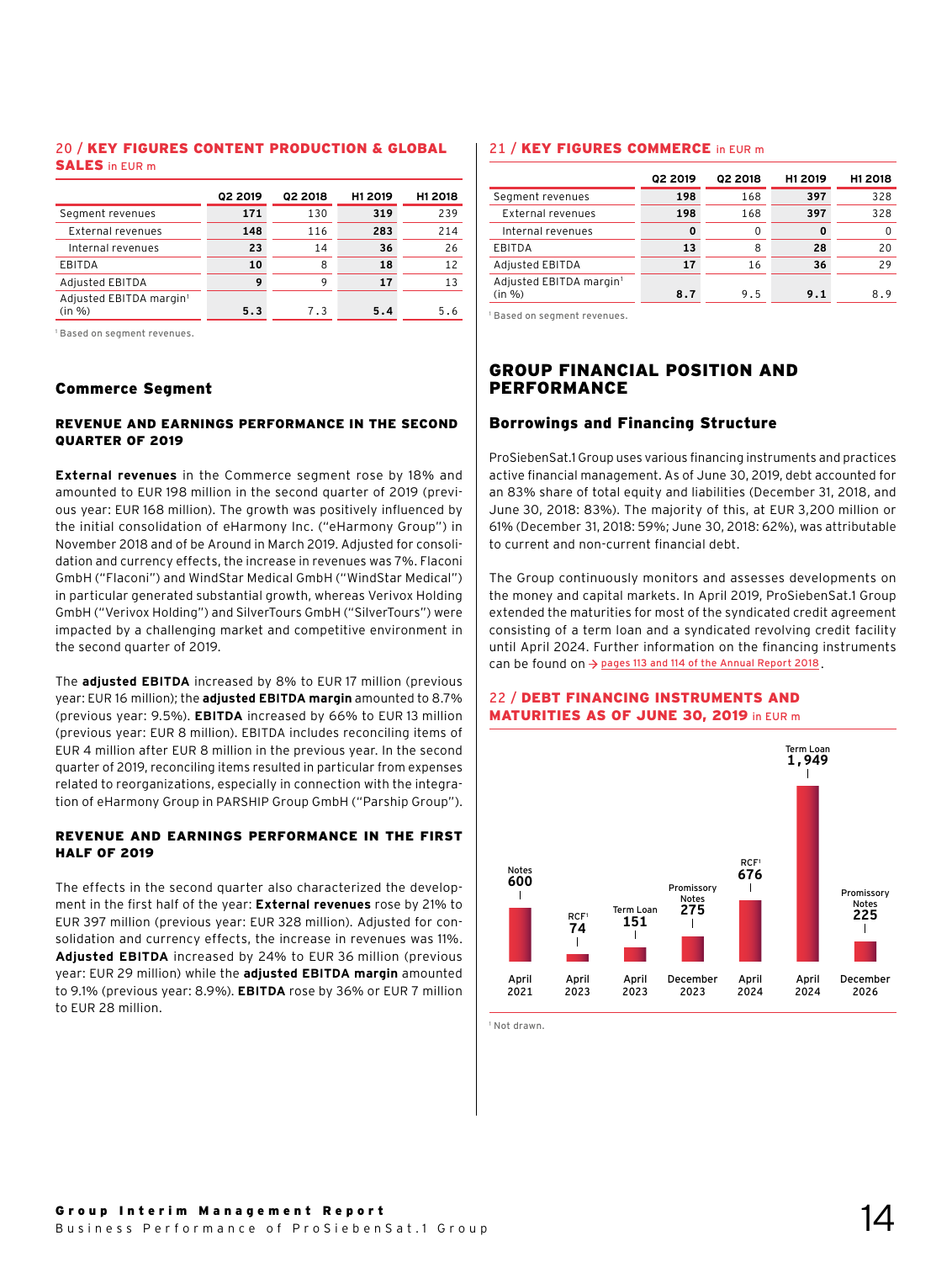**Rating agencies do not take ProSiebenSat.1 Group's loan agreement, notes and promissory notes into account in their credit ratings. For this reason, no corresponding statements are made here.**

Interest payable on the syndicated term loan and the syndicated revolving credit facility (RCF) is variable and based on Euribor money market rates plus an additional credit margin. The Group uses derivative financial instruments in the form of interest rate swaps and interest rate options to hedge against interest rate changes caused by the market. As of June 30, 2019, the proportion of fixed interest was approximately 98% of the entire long-term financing portfolio (December 31, 2018, and June 30, 2018: approx. 98%). The average fixed rate of the interest rate swaps was 0.5% per annum; the average interest rate cap was 1.0%.  $\rightarrow$  [Analysis of Assets and Capital Structure, page 18](#page-17-0)

### Financing Analysis

The leverage ratio is a key indicator for Group-wide financial and investment planning. It reflects the ratio of net financial debt to adjusted EBITDA over the last twelve months (LTM adjusted EBITDA). The target is a ratio between 1.5 and 2.5 at the end of the relevant year; the target range may be exceeded for a short period of time as a result of fluctuations during the year.

As of June 30, 2019, the leverage ratio was 2.6 (December 31, 2018: 2.1; June 30, 2018: 2.1) with net financial debt of EUR 2,514 million (December 31, 2018: EUR 2,163 million; June 30, 2018: EUR 2,199 million). This higher net financial debt reflects the development of cash  $flow. \rightarrow$  [Analysis of Liquidity and Capital Expenditure, page 16](#page-15-0)

**As of June 30, 2019, the definition of ProSiebenSat.1 Group's net financial debt does not include lease liabilities according to IFRS 16, which amounted to EUR 164 million (December 31, 2018: EUR 155 million; June 30, 2018: EUR 165 million). Also not included are real estate liabilities of EUR 42 million (December 31, 2018: EUR 22 million; June 30, 2018: EUR 0 million).** 

### 23 / NET FINANCIAL DEBT in EUR m



1 After reclassification of cash and cash equivalents of assets held for sale. Net financial debt is defined as financial debt minus cash and cash equivalents and certain current financial assets. The leverage ratio is derived by calculating the ratio of net financial debt to adjusted EBITDA of the last twelve months (LTM adjusted EBITDA).

### 24 / LEVERAGE RATIO



1 After reclassification of cash and cash equivalents of assets held for sale. Net financial debt is defined as financial debt minus cash and cash equivalents and certain current financial assets. The leverage ratio is derived by calculating the ratio of net financial debt to adjusted EBITDA of the last twelve months (LTM adjusted EBITDA).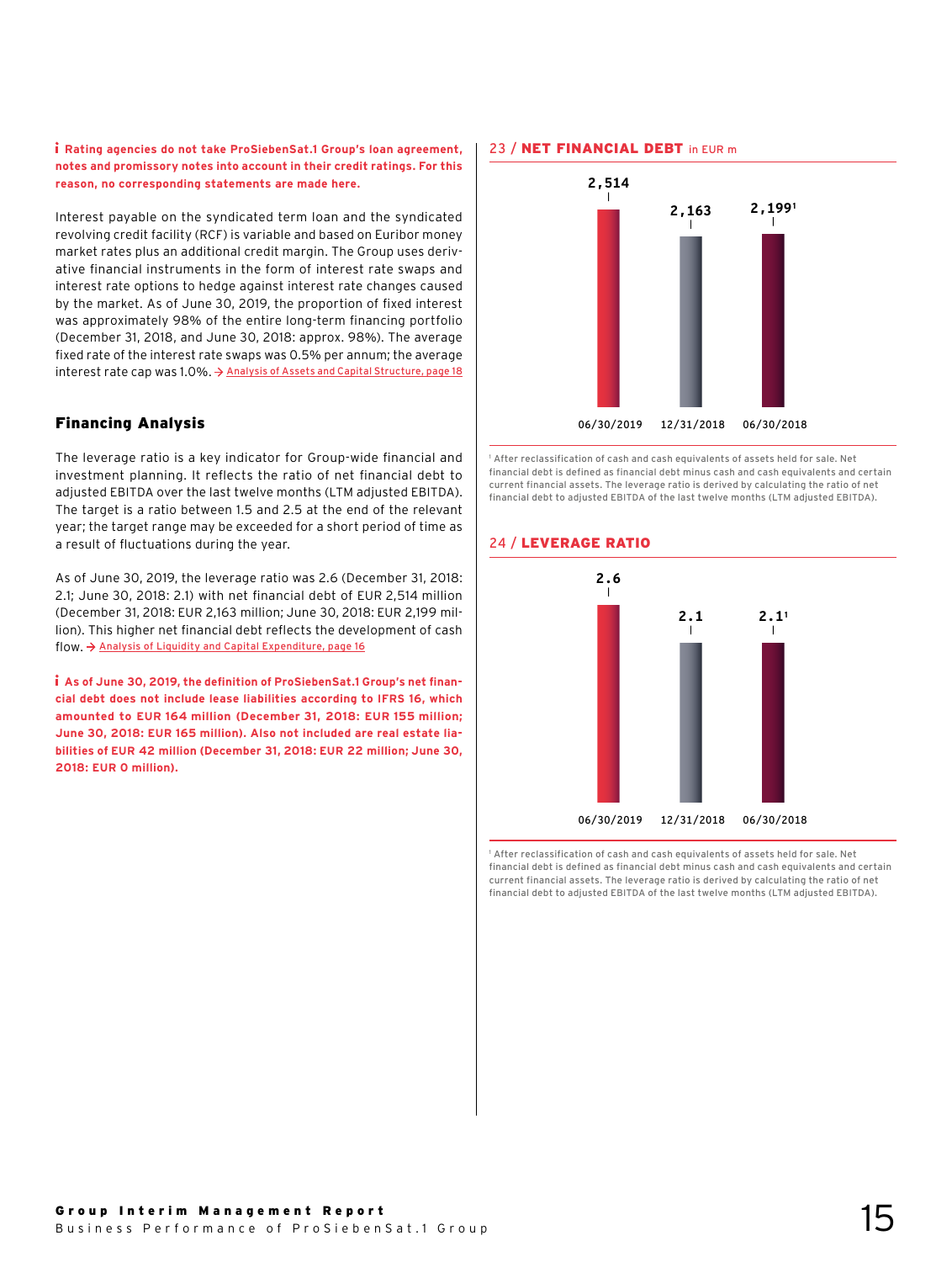### <span id="page-15-0"></span>Analysis of Liquidity and Capital Expenditure

#### 25 / CASH FLOW STATEMENT in FUR m

|                                                                                                     | Q2 2019 | <b>Q2 2018</b> | H1 2019 | H1 2018 |
|-----------------------------------------------------------------------------------------------------|---------|----------------|---------|---------|
| Net income                                                                                          | 94      | 125            | 215     | 155     |
| <b>Cash flow from operating</b><br>activities                                                       | 404     | 266            | 687     | 607     |
| <b>Cash flow from investing</b><br>activities                                                       | $-429$  | -466           | $-766$  | - 751   |
| <b>Free cash flow</b>                                                                               | $-25$   | $-199$         | $-79$   | $-143$  |
| <b>Cash flow from financing</b><br>activities                                                       | - 277   | - 382          | -269    | -414    |
| Effect of foreign exchange<br>rate changes on cash and<br>cash equivalents                          | $-2$    | 20             | 3       | 12      |
| Change in cash and cash<br>equivalents                                                              | $-304$  | $-562$         | $-346$  | $-545$  |
| Cash and cash equivalents<br>at beginning of reporting<br>period                                    | 989     | 1,5761         | 1,031   | 1,5591  |
| Cash and cash equivalents<br>classified under assets<br>held for sale at end of<br>reporting period | $-/-$   | 24             | -/-     | 24      |
| Cash and cash<br>equivalents at end of<br>reporting period <sup>2</sup>                             | 685     | 990            | 685     | 990     |

1 Includes cash and cash equivalents from assets held for sale.

<sup>2</sup> The cash and cash equivalents shown in the cash flow statement correspond to the cash and cash equivalents reported in the statement of financial position as of the respective closing date.

In the second quarter of 2019, ProSiebenSat.1 Group generated **cash flow from operating activities** of EUR 404 million (previous year: EUR 266 million). The increase primarily reflects the change in working capital. The main reason for this is an increase in liabilities, slightly offset by higher receivables. In addition, there was a positive impact from a tax refund. Cash flow from operating activities amounted to EUR 687 million in the first half of 2019 (previous year: EUR 607 million). Here, too, the increase was mainly attributable to the change in working capital and the stated tax refund.

### 26 / INVESTMENTS BY SEGMENT IN Q2 2019<sup>1</sup> in %, previous year''s Q2 2018 figures in parentheses



1 Investments by segment before M&A activities.

For the second quarter of 2019, the Group reports a **cash flow from investing activities** of minus EUR 429 million. This corresponds to a decrease in the cash outflow of 8% or EUR 36 million. This reflects lower payments for additions to the scope of consolidation, while the opposite effect resulted from higher payments for programming investments and increased investments in property, plant and equipment and other intangible assets. The cash outflow in the first half of 2019 amounted to EUR 766 million (previous year: EUR 751 million). The increase resulted from higher payments for programming investments and higher investments in property, plant and equipment and other intangible assets, while lower payments for additions to the scope of consolidation had the opposite effect.

\_ The cash outflow for additions to the scope of consolidation amounted to EUR 85 million in the second quarter of 2019 (previous year: EUR 205 million) and mainly reflected deferred purchase price payments for Virtual Minds AG ("Virtual Minds"), digital studio Studio71 and the US production company Kinetic Content, LLC ("Kinetic Content"). The comparatively high figure for the previous year included purchase price payments for the health brand Zirkulin and the social advertising provider esome advertising technologies GmbH ("esome"), as well as deferred purchase price payments for Verivox Holding and Virtual Minds. In the first half of 2019, the cash outflow for additions to the scope of consolidation amounted to EUR 94 million (previous year: EUR 230 million). The figure for the first half of 2019 also included the purchase price payment for the acquisition of be Around. In the first half of 2018, the figure included purchase price payments for the online cancellation service Aboalarm GmbH ("Aboalarm") and the e-commerce marketer Kairion GmbH ("Kairon") and deferred purchase price payments for the US production companies Kinetic Content and Fabrik Entertainment, LLC ("Fabrik Entertainment").  $\rightarrow$  [Significant Events, page 5](#page-4-1)

### **Assets resulting from initial consolidations are not reported as segment-specific investments. Cash and cash equivalents used for the acquisition of the initially consolidated entities are shown as "cash flow from obtaining control ob subsidiaries or other businesses".**

\_ The cash outflow for the acquisition of programming rights amounted to EUR 275 million. This is an increase of 17% or EUR 39 million compared to the previous year. As in the previous year, almost all of the programming investments were made in the Entertainment segment. 55% went on licensed programs (Q2 2018: 60%) and 44% on commissioned productions (Q2 2018: 39%). In the first half of the year, cash outflows increased by 25% to EUR 578 million (previous year: EUR 463 million). 53% went on licensed programs (H1 2018: 58%) and 46% on commissioned productions (H1 2018: 41%).

**Programming investments are a focal point in investing activities. In addition to the purchasing of licensed formats and commissioned productions, in-house formats secure the Group's programming supply. They are based on the development and implementation of own ideas and, unlike commissioned productions, are produced primarily for broadcasting in the near future. For this reason, they are recognized immediately as an expense in cost of sales and are not considered as an investment.**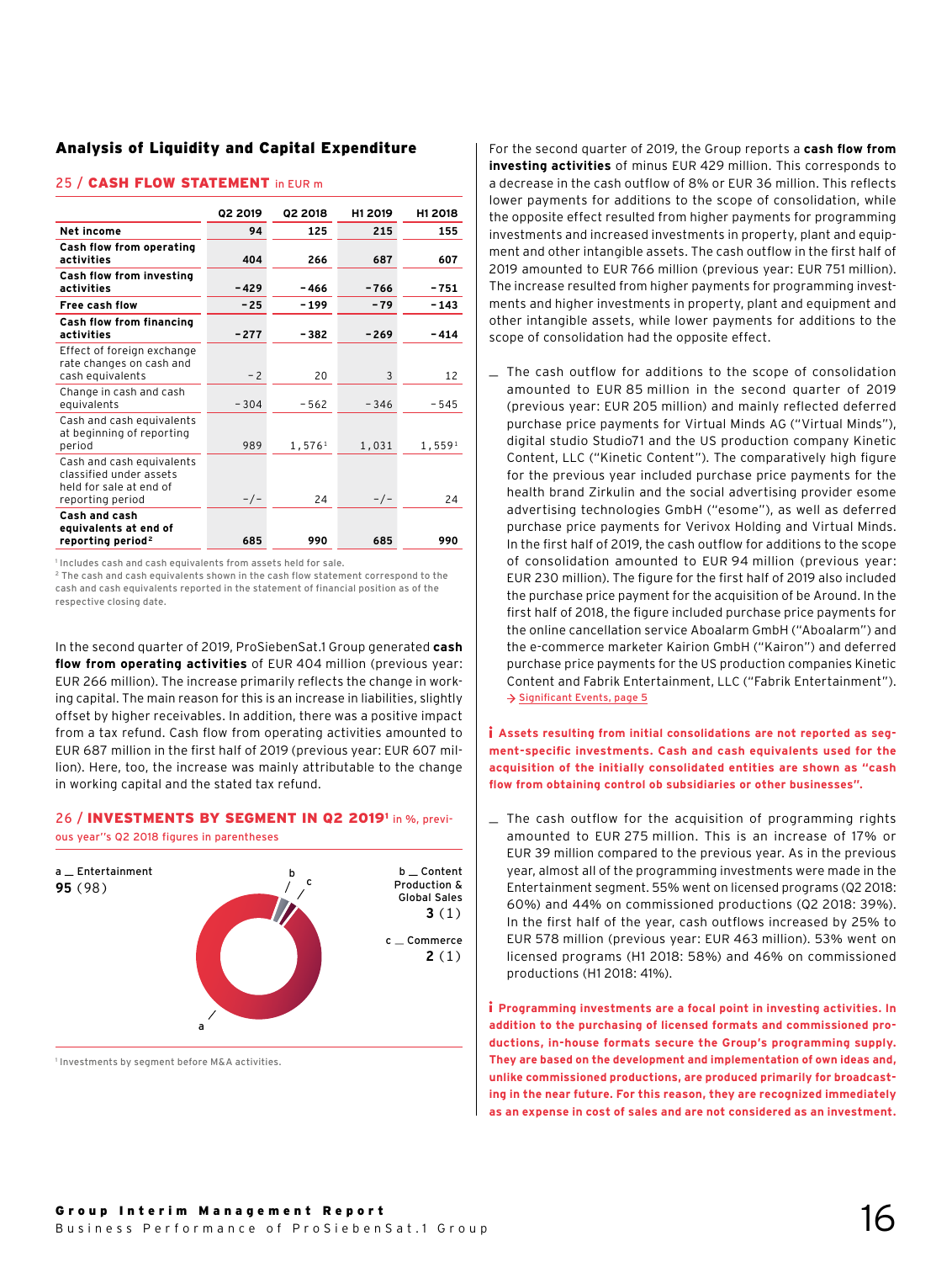\_ Investments in property, plant and equipment also increased, amounting to EUR 13 million in the second quarter of 2019 (previous year: EUR 11 million) and EUR 22 million in the first half of 2019 (previous year: EUR 19 million). Here, too, the Entertainment segment accounted for the majority of these investments at 71% in the second quarter of 2019 and 68% in the first half of 2019 (Q2 2018: 84%; H1 2018 85%). Besides technical facilities and leasehold improvements, they related to the new campus at the Unterföhring site. EUR 46 million (previous year: EUR 23 million) was invested in other intangible assets in the second quarter of 2019 and EUR 79 million (previous year: EUR 48 million) in the first half of 2019. At 73% in both the second quarter and the first half of 2019, the Group's investments in other intangible assets mainly related to the Entertainment segment (Q2 2018: 82%; H1 2018: 74%).

The developments described resulted in **free cash flow** of minus EUR 25 million for the second quarter of 2019 (previous year: EUR – 199 million) and minus EUR 79 million for the first half of 2019 (previous year: EUR -143 million).  $\rightarrow$  Fig. 27  $\rightarrow$  [Fig. 28](#page-17-1)

**M&A cash flow** amounted to minus EUR 101 million in the second quarter of 2019, after minus EUR 196 million in the previous year (H1 2019: EUR –94 million; H1 2018: EUR – 226 million). In both the second quarter and the first half of 2019, there were lower cash outflows for additions to the scope of consolidation.

The **free cash flow before M&A** amounted to EUR 76 million in the second quarter of 2019 (previous year: EUR – 3 million). This equates to an increase of EUR 80 million, which is based both on the change in working capital and on a tax refund. These factors were partly offset by a higher cash outflow for the acquisition of programming rights. In the first half of the year, free cash flow before M&A activities amounted to EUR 15 million, after EUR 83 million in the previous year.

**Free cash flow: Total cash and cash equivalents generated in operating business less the balance of cash used and generated in the context of investing activities. Free cash flow before M&A: Free cash flow adjusted for cash used and generated by M&A transactions (excl. transaction costs) related to majority acquisitions that are carried out and planned, the purchase and sale of investments accounted for using the equity method and other investments with the exception of media-forequity investments.**

**Cash flow from financing activities** amounted to minus EUR 277 million in the second quarter of 2019 (previous year: EUR – 382 million). The dividend totaling EUR 269 million (previous year: EUR 442 million) was paid in June. In the previous year, there was a cash inflow from the sale of shares in NuCom Group to General Atlantic in the amount of EUR 286 million in the second quarter. The previous year's figure also included a cash outflow of EUR 200 million for the purchase price payment for additional shares in Parship Group, which was already controlled, and for the acquisition of additional shares in SilverTours. In the first half of the year, cash flow from financing activities amounted to minus EUR 269 million, after minus EUR 414 million in the previous year. The cash inflow in the first half of 2019 was attributable to proceeds from non-controlling interests in the amount of EUR 7 million. In addition to the changes mentioned above, the purchase price for additional shares in Sonoma Internet GmbH ("Sonoma Internet"), which was already controlled, resulted in a cash outflow in the first half of 2018.

The Group has a comfortable level of liquidity, although the cash flows described resulted in a decline in cash and cash equivalents of EUR 346 million compared to December 31, 2018, to EUR 685 mil- $\mathsf{linn} \rightarrow \mathsf{Fig. 29}$  $\mathsf{linn} \rightarrow \mathsf{Fig. 29}$  $\mathsf{linn} \rightarrow \mathsf{Fig. 29}$ 

### 27 / RECONCILIATION OF FREE CASH FLOW BEFORE M&A MEASURES IN Q2 2019 in EUR m

| Total<br>cash flow | <b>M&amp;A</b><br>cash flow | <b>Cash flow</b><br>before<br><b>M&amp;A</b> |
|--------------------|-----------------------------|----------------------------------------------|
| 404                | $-/-$                       | 404                                          |
| $\overline{c}$     | $\overline{c}$              | 0                                            |
| $-59$              | $-/-$                       | $-59$                                        |
| $-19$              | $-19$                       | 0                                            |
| 6                  | $-/-$                       | 6                                            |
| $-275$             | $-/-$                       | $-275$                                       |
| $-1$               | $-1$                        | - / -                                        |
| 0                  | $\Omega$                    |                                              |
| $-85$              | $-85$                       | - / -                                        |
| 2                  | $\overline{c}$              | - / -                                        |
| -429               | $-101$                      | $-328$                                       |
| $-25$              | $-101$                      | 76                                           |
|                    |                             |                                              |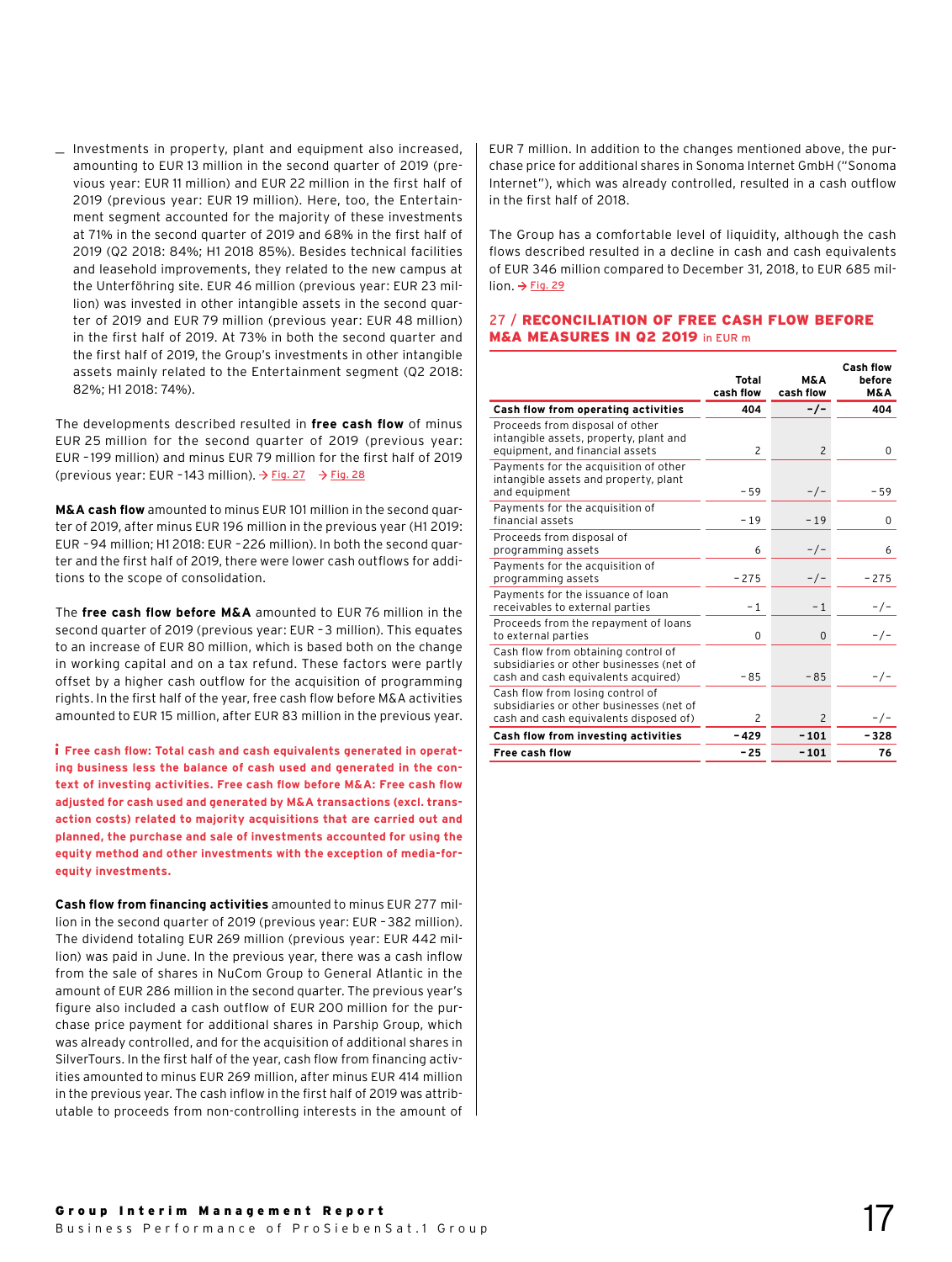### <span id="page-17-1"></span>28 / RECONCILIATION OF FREE CASH FLOW BEFORE M&A MEASURES IN H1 2019 in EUR m

|                                                                                                                        | Total<br>cash flow | M& A<br>cash flow | <b>Cash flow</b><br>before<br><b>M&amp;A</b> |
|------------------------------------------------------------------------------------------------------------------------|--------------------|-------------------|----------------------------------------------|
| <b>Cash flow from operating activities</b>                                                                             | 687                | -/-               | 687                                          |
| Proceeds from disposal of other<br>intangible assets, property, plant and<br>equipment, and financial assets           | 34                 | 32                | 2                                            |
| Payments for the acquisition of other<br>intangible assets and property, plant<br>and equipment                        | $-101$             | $-/-$             | $-101$                                       |
| Payments for the acquisition of<br>financial assets                                                                    | $-35$              | $-33$             | $-2$                                         |
| Proceeds from disposal of<br>programming assets                                                                        | $\overline{7}$     | $-/-$             | 7                                            |
| Payments for the acquisition of<br>programming assets                                                                  | $-578$             | -/-               | $-578$                                       |
| Payments for the issuance of loan<br>receivables to external parties                                                   | $-2$               | $-2$              | $-/-$                                        |
| Proceeds from the repayment of loans<br>to external parties                                                            | 0                  | $\mathbf 0$       | $-/-$                                        |
| Cash flow from obtaining control of<br>subsidiaries or other businesses (net of<br>cash and cash equivalents acquired) | $-94$              | $-94$             | - / -                                        |
| Cash flow from losing control of<br>subsidiaries or other businesses (net of<br>cash and cash equivalents disposed of) | 2                  | $\overline{c}$    |                                              |
| <b>Cash flow from investing activities</b>                                                                             | $-766$             | -94               | -672                                         |
| <b>Free cash flow</b>                                                                                                  | -79                | $-94$             | 15                                           |

# <span id="page-17-0"></span>Analysis of Assets and Capital Structure

**Total assets** decreased by 3%, amounting to EUR 6,286 million as of June 30, 2019 (December 31, 2018: EUR 6,468 million). The most important items in the statement of financial position are described in more detail below. $\rightarrow$  [Fig. 30](#page-18-0)

\_ **Current and non-current assets:** As of June 30, 2019, goodwill increased by 7% to EUR 2,101 million (December 31, 2018: EUR 1,962 million); its share in total assets was 33% (December 31, 2018: 30%). Other intangible assets increased by 4% to EUR 854 million (December 31, 2018: EUR 824 million). These developments are mainly influenced by the initial consolidation of be Around. Property, plant, and equipment increased by 3% to EUR 337 million (December 31, 2018: EUR 327 million).  $\rightarrow$  [Signif](#page-4-1)[icant Events, page 5](#page-4-1)

Other non-current financial and non-financial assets grew by 25% to EUR 310 million (December 31, 2018: EUR 249 million). This increase was primarily due to new media-for-equity investments and the positive development of long-term foreign currency hedges. Other current financial and non-financial assets fell by 14% to EUR 105 million (December 31, 2018: EUR 122 million), primarily due to the negative development of short-term foreign currency hedges. In addition, current trade receivables decreased by 14% to EUR 452 million (December 31, 2018: EUR 529 million).

Programming assets increased by 9% year-on-year and amounted to EUR 1,212 million (December 31, 2018: EUR 1,113 million). Programming assets made up 19% of total assets (December 31, 2018: 17%) and comprise non-current and current programming assets.

Cash and cash equivalents amounted to EUR 685 million. This equates to a decline of 34% or EUR 346 million compared to December 31, 2018, and reflects the development of cash flows.  $\rightarrow$  [Analysis of Liquidity and Capital Expenditure, page 16](#page-15-0)

- \_ **Equity:** Equity increased slightly by 1% or EUR 10 million to EUR 1,080 million. This development is based on the positive net income and the contribution of the shares in Marketplace by General Atlantic, which led to the increase in non-controlling interests. This was offset by the dividend payment for 2018 in the amount of EUR 269 million (previous year: EUR 442 million). The corresponding equity ratio remained at 17%.  $\rightarrow$  [The ProSiebenSat.1](#page-19-1) Media SE [Share, page 20](#page-19-1)
- \_ **Current and non-current liabilities:** Debt decreased compared to the closing date in 2018; overall, liabilities and provisions fell by 4% compared to December 31, 2018, to EUR 5,206 million (December 31, 2018: EUR 5,398 million). This was mainly due to payments and positive valuation effects from put-option liabilities and to the decrease in provisions for onerous contracts and trade payables. New media-for-equity liabilities had an opposite effect. Non-current and current financial debt reported in debt was virtually unchanged at EUR 3,200 million (December 31, 2018: EUR 3,194 million).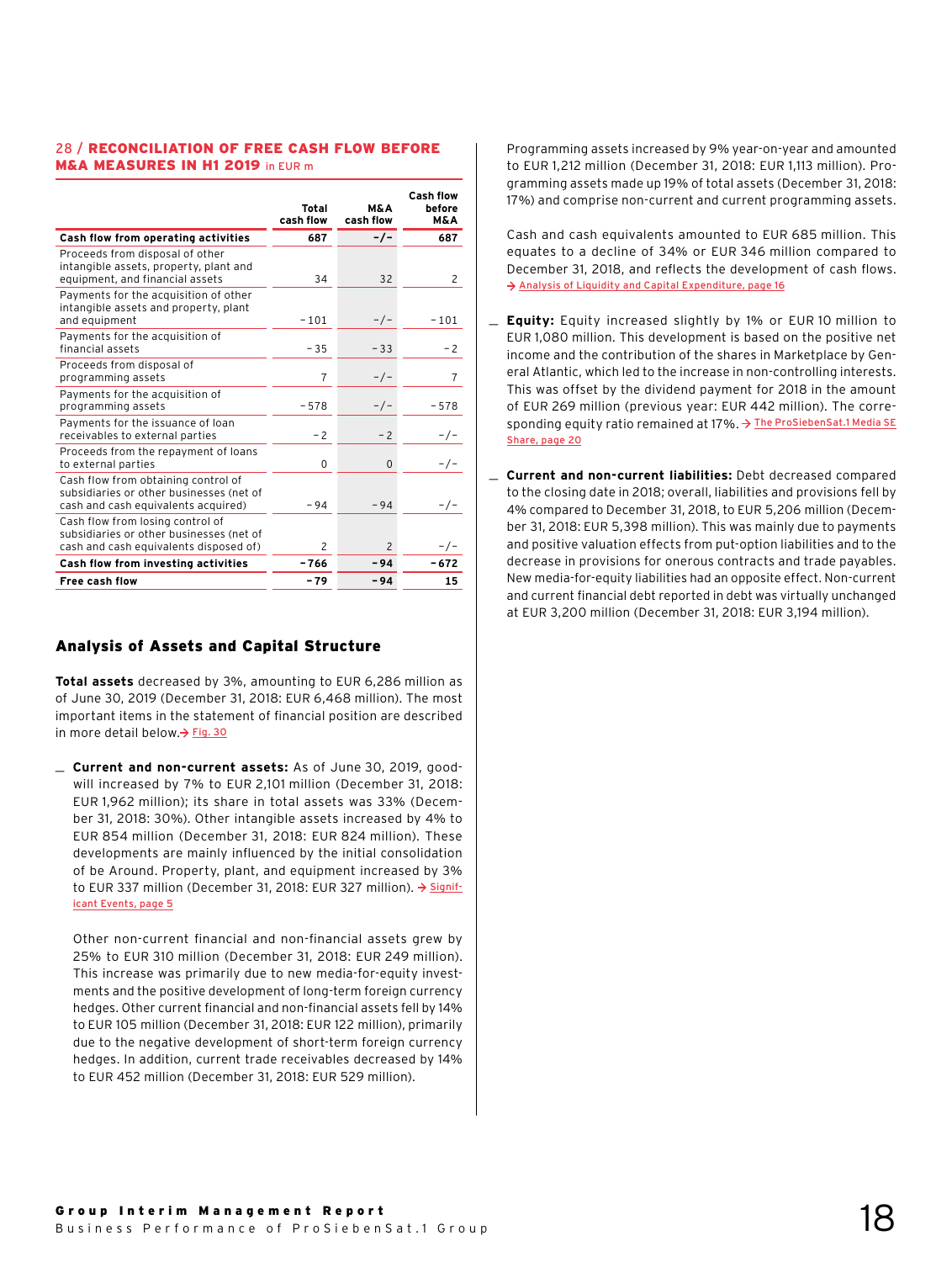### <span id="page-18-0"></span>29 / CHANGE IN CASH AND CASH EQUIVALENTS in EUR m



## 30 / STRUCTURE OF THE STATEMENT OF FINANCIAL POSITION in %



Non-Current Assets Current Assets Current Assets Current Assets Equity Non-current Liabilities Current Liabilities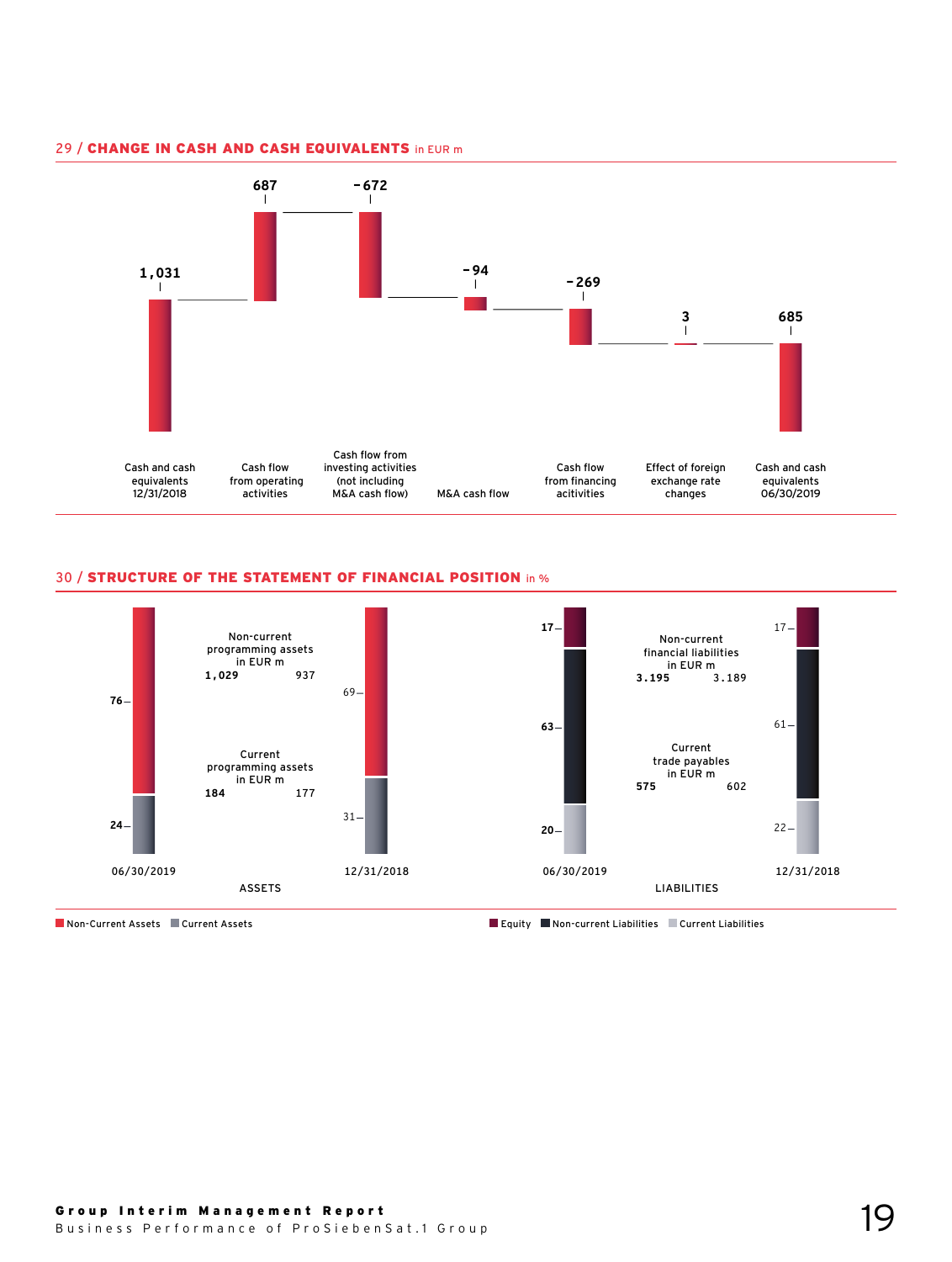# <span id="page-19-1"></span><span id="page-19-0"></span>THE PROSIEBENSAT.1 MEDIA SE SHARE

# PROSIEBENSAT.1 MEDIA SE ON THE CAPITAL MARKET

Driven by the central banks' more expansionary monetary policy, the stock markets developed positively in the first half of 2019 in spite of the ongoing trade conflict between the US and China, the Brexit discussions and the weak economic and company data in some cases.

The German leading index, the DAX, thus closed the first six months of 2019 with an increase of 17.4%, while the MDAX rose by 18.7%. In comparison, the relevant sector index for European media stocks, the EURO STOXX Media, which, apart from TV companies also includes other types of media, rose at a lower rate of 7.3%. This reflected the weak performance of the TV companies included in the index – which form the relevant reference group for ProSiebenSat.1 Group.

In this environment, ProSiebenSat.1 Media SE recorded an about stable share price performance – after adjusting for the ex-dividend markdown of EUR 1.19 on June 13, 2019. Based on the closing price of EUR 15.54 on June 12, 2019, the date of the Annual General Meeting, this corresponds to a dividend yield of 7.7%. The share closed the first half of 2019 at EUR 13.82 (December 31, 2018: EUR 15.55).

Among other factors, the publication of the Company's results for the first quarter on May 9, 2019, had a positive impact on the share price performance. The capital market rewarded the confirmation of the outlook for 2019, the mid-term growth targets and progress in implementing the Group strategy. In addition to the positive factors mentioned above, the performance of the ProSiebenSat.1 Media SE share was also impacted in the first half of 2019 by a lower valuation of the entire European broadcasting sector as a result of changing media usage and the associated intensification of competition with US digital companies. Some analysts are thus rating the ProSiebenSat.1 Media SE share and media stocks in general more conservatively now than in the previous year.

At the end of the half-year period, a total of 23 brokerage houses and financial institutions actively valued the ProSiebenSat.1 Media SE share and published research reports. At the end of the first half of 2019, 31.0% of analysts recommended the share as a buy, while 52.0% were in favor of holding it and 17.0% issued a sell recommendation. The analysts' median price target was EUR 16.00.

# ANNUAL GENERAL MEETING FOR THE FINANCIAL YEAR 2018

The Annual General Meeting of ProSiebenSat.1 Media SE for the financial year 2018 took place in Munich on June 12, 2019. Around 1,000 participants attended the Annual General Meeting. Approximately 51.4 percent of the capital stock was represented. The shareholders resolved on a dividend payment of EUR 1.19 per dividend entitled share for the financial year 2018 (previous year: EUR 1.93). The total dividend pay-out amounts to approximately EUR 269 million, resulting in a pay-out ratio of around 50% of adjusted net income. The dividend was paid on June 17, 2019.

In addition, the Annual General Meeting resolved to re-elect the entire Supervisory Board. The shareholders confirmed the mandates of all nine Supervisory Board members by a clear majority (93% on average). The Annual General Meeting also granted discharge to the Executive Committee and Supervisory Board for the financial year 2018. In addition, all other proposed resolutions requiring approval were accepted by a clear majority.

# SHAREHOLDER STRUCTURE OF PROSIEBENSAT.1 MEDIA SE

The shares are mostly held by institutional investors in the US, the UK and Germany. On May 29, 2019, the Group was notified that Mediaset S.p.A. headquartered in Milan, had acquired 9.6% of the shares and 9.9% of the voting rights in ProSiebenSat.1 Group.

In total, 97.0% of the shares were held in free float as of June 30, 2019 (December 31, 2018: 97.0%). The remaining 3.0% are held by the Group (December 31, 2018: 3.0%).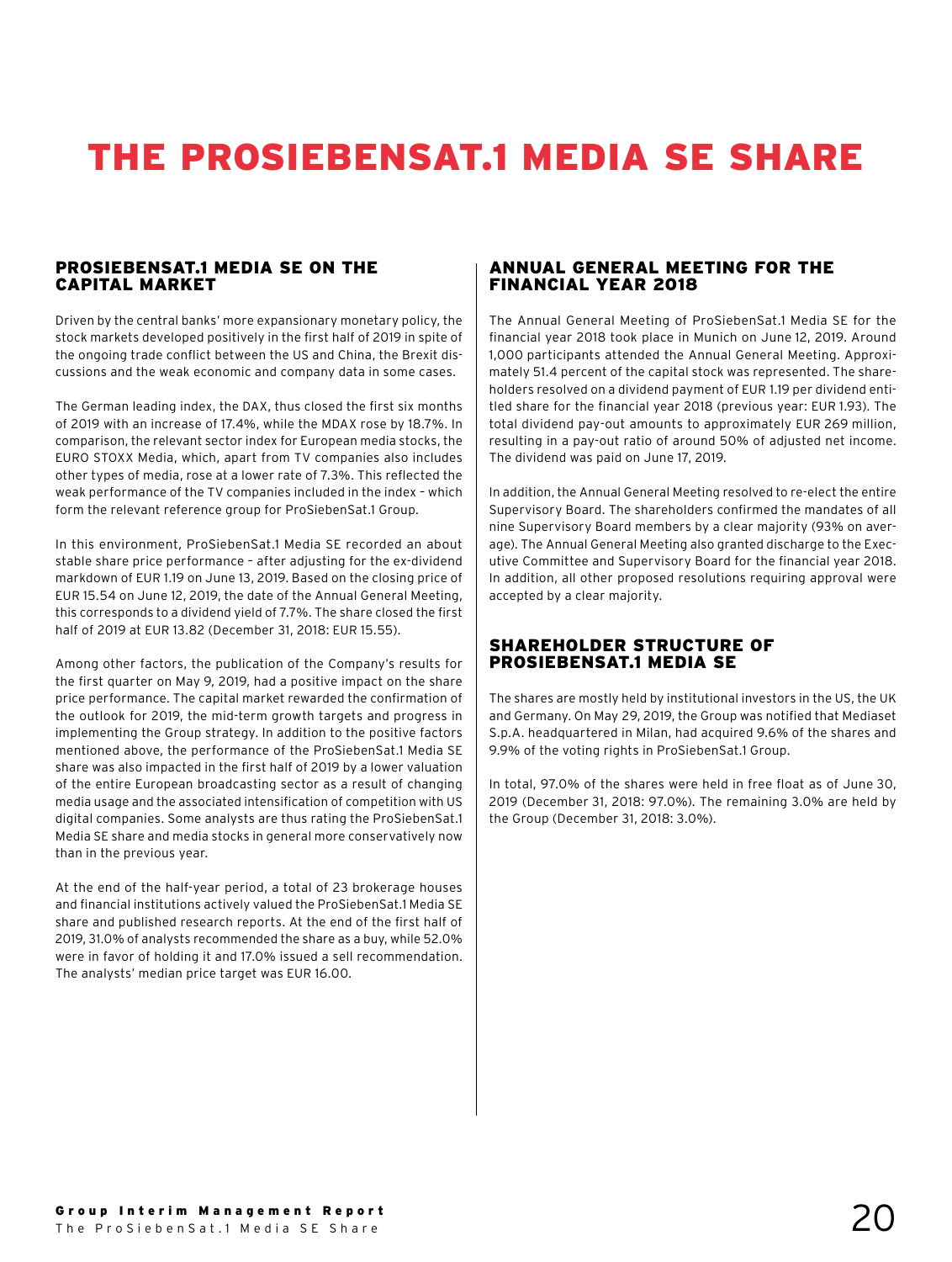# <span id="page-20-1"></span><span id="page-20-0"></span>RISK AND OPPORTUNITY REPORT

ProSiebenSat.1 Group's opportunity situation has not changed fundamentally compared to the end of 2018. In addition, we estimate that there are currently no risks that, individually or in combination with other risks, could have a material or lasting adverse effect on the financial position and performance. The identified risks pose no threat to the Company as a going concern, even looking into the future. Nevertheless, the Group's overall risk situation increased compared to the end of 2018, due to macroeconomic developments and risks related to in-house and comissioned productions in the first quarter of 2019 as well as due to sales risks in the Commerce segment in the second quarter of 2019. Risks that increased compared to the end of 2018, are described in more detail below.

**ProSiebenSat.1 Media SE has implemented a comprehensive risk management system to systematically identify, assess, manage and monitor risks. Risks reported as part of this system are summarized into categories and clusters. All relevant individual risks are examined in detail and managed as part of regular reporting. We monitor all relevant risks as part of the risk management process; in this risk report, however, we focus only on changes in those risks which have been classified as medium or high in their overall significance.**

# MACROECONOMIC RISKS

At the start of 2019, the weakening of the global economic output continued. According to the latest forecast by the European Commission, global Gross Domestic Product (GDP) growth will fall from real 3.6% in 2018 to 3.2% in 2019 in real terms. The German economy started off with a good first quarter (+0.4% q-o-q). However, this performance was exaggerated by extraordinary effects such as the favorable development of the construction industry, consumer-friendly fiscal measures and a backlog of automobile purchases, meaning that opposite effects can be expected in the second quarter. Overall, however, the slight growth trend is likely to have continued in the first half of the year.

Due to the robust domestic economy and solid private consumer spending, a lasting recession is not expected in Germany at present. Nonetheless, the strains on the export-oriented German economy are increasing, and therefore so is the risk that the unfavorable external conditions could spread to the domestic economy in the mid-term. While the Joint Economic Forecast issued in spring 2019 anticipated real growth of 0.8% after previously forecasting 1.9% in fall 2018, the Institute for Economic Research (ifo) is expecting an increase of 0.6% in mid-year.

We, too, consider the economic risks to be higher than at the end of 2018. As companies' advertising expenditure and other investment decisions are influenced by the general economic situation and sentiment, we see this external risk as a high risk (previously: medium) with a very high impact on earnings performance (previously: high). We continue to classify the probability of occurrence as possible.

# SUCCESS OF IN-HOUSE AND COMMISSIONED PRODUCTIONS AND LOCAL CONTENT **STRATEGY**

Programs that viewers can connect with at a local level are increasingly becoming a competitive advantage over global streaming services. Therefore, ProSiebenSat.1 Group has further developed its content strategy and is focusing more heavily on broadcasting live and local formats in addition to opportunities for digital exploitation. Due to the associated increase in the proportion of in-house and commissioned productions in programming as a whole, the effect of the risk has now risen from low to moderate. The probability of occurrence remains possible. The resulting risk has therefore increased, and we now categorize its significance as medium overall.

# SALES RISKS IN THE COMMERCE SEGMENT

The portfolio companies in the Commerce segment are structured in four core areas. Developments in the market structure and intensified activities on the part of competitors are increasingly affecting sales in the Commerce segment. To counter these developments, ProSiebenSat.1 Group is constantly working to improve its products and services and is therefore systematically pressing ahead with the digitalization and growth strategy of its portfolio, including by way of necessary investments. We now consider the occurrence of this risk to be possible. Due to its high impact, we categorize the significance of the risk as medium overall (previously: impact: medium; possibility of occurrence: unlikely).

**The risks identified as medium or high and significant opportunities are described in the Annual Report 2018 from page 123. The organizational requirements for risk and opportunity management are also explained here. The Annual Report was published on March 21, 2019,**  and is available at → [https://www.prosiebensat1.com/en/investor-relations/](https://www.prosiebensat1.com/en/investor-relations/publications/annual-reports) [publications/annual-reports](https://www.prosiebensat1.com/en/investor-relations/publications/annual-reports) **.**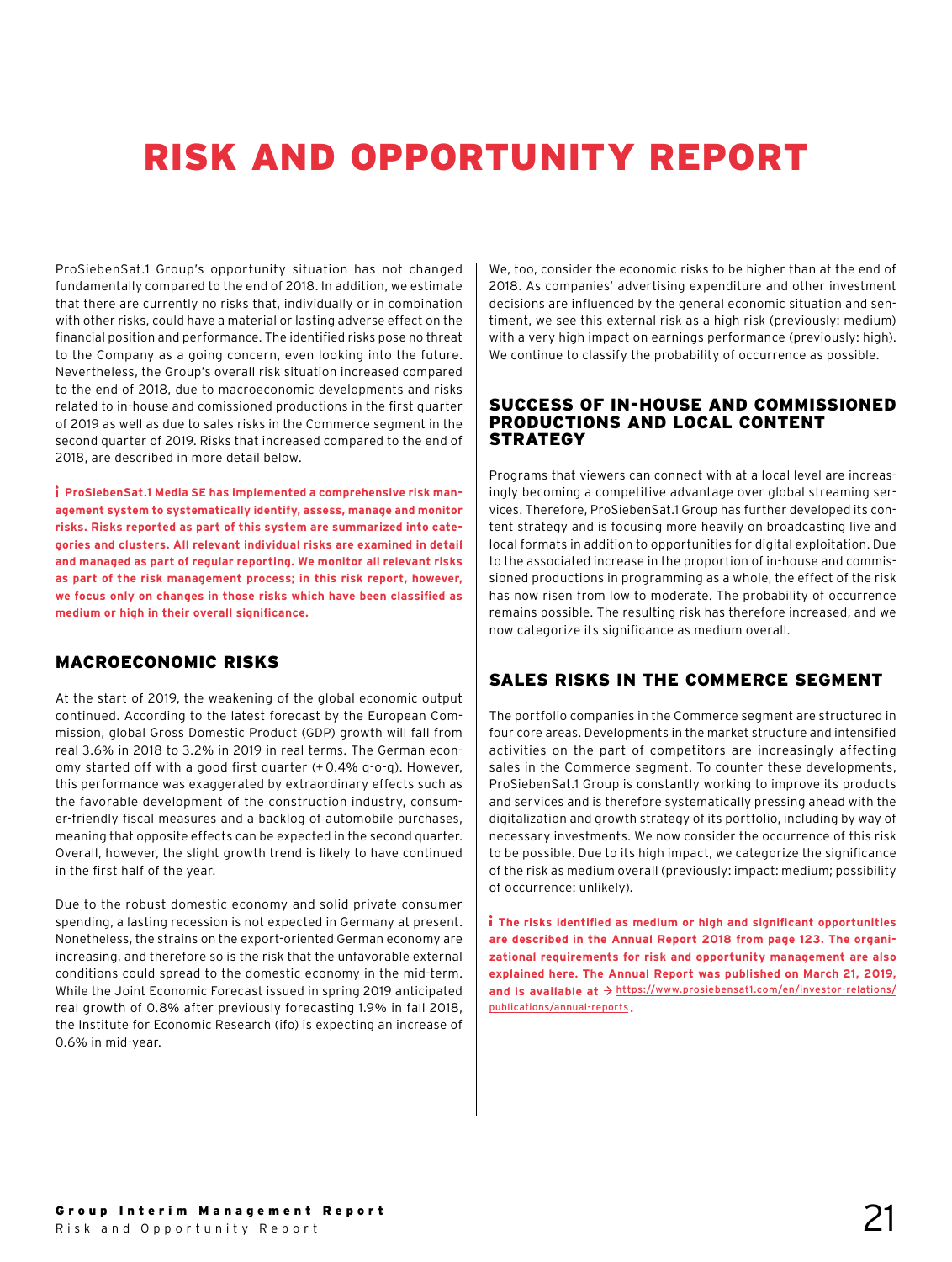# **OUTLOOK**

# <span id="page-21-1"></span><span id="page-21-0"></span>FUTURE BUSINESS AND INDUSTRY ENVIRONMENT

In fall 2018, the leading German research institutes had still been forecasting an increase in gross domestic product of a solid 1.9% in real terms in their Joint Economic Forecast for 2019. In spring 2019, this forecast had to be scaled back to an increase of 0.8% due to the significant economic slowdown. The Institute for Economic Research (ifo) forecast growth of 0.6% for the current financial year in June 2019. Negative effects on the German economy are mainly arising from the global economic development, trade disputes – particularly between the US and China – and various risks within Europe and the eurozone, such as Brexit and the budget situation in Italy.

The German economy is currently supported in particular by the domestic construction industry and private consumer spending. A robust labor market development and significant increases in income and transfer payments can be expected in 2019, too. In this context, the current forecasts for private consumer spending indicate growth between 1.4% (ifo) and 1.9% (RWI) in real terms, thus exceeding the expectations of the Joint Economic Forecast from spring 2019.  $\rightarrow$  [Eco](#page-5-1)nomic Development, page  $6 \rightarrow$  [Risk and Opportunity Report, page 21](#page-20-1)

In view of the weaker economic development and continuing structural changes in the advertising market, current forecasts anticipate a slight net decline for the TV advertising market again in 2019. The expectations vary between minus 1.8% (ZenithOptimedia) and minus 2.1% (Magna Global). According to ProSiebenSat.1 Group, the first half of the year was below Magna Global's forecast.

In contrast, in-stream video advertising is likely to continue its dynamic development and drive growth on the online advertising market. The expectations here range between a net increase of 6.9% (ZenithOptimedia) and 10.0% (Magna Global). For the German advertising market as a whole, Magna Global anticipates net growth of 2.1%, whereas ZenithOptimedia forecasts a decline of 0.4% for 2019. It remains to be seen whether and which effects the growing macroeconomic risks will have on the advertising industry and in particular on the TV advertising market.  $\rightarrow$  Fig. 31  $\rightarrow$  [Development of the Adver](#page-5-2)[tising Market, page 6](#page-5-2)



### 31 / FORECAST FOR GDP, PRIVATE CONSUMPTION AND NET ADVERTISING MARKET IN COUNTRIES IMPORTANT FOR PROSIEBENSAT.1 GROUP in %, change vs. previous year

#### 2019e 2020e

Sources: **GER:** Joint Economic Forecast Spring 2019. / **AT:** European Commission, European Economic Forecast, spring 2019.

**CH:** Swiss Federal Statistical Office (BFS), State Secretariat Economic Affairs (SECO), press release of June 16, 2019. 1

 ZenithOptimedia, Advertising Expenditure Forecasts June 2019, figures adjusted on a net basis, nonetheless methodological differences between different countries and sources.

**e:** estimate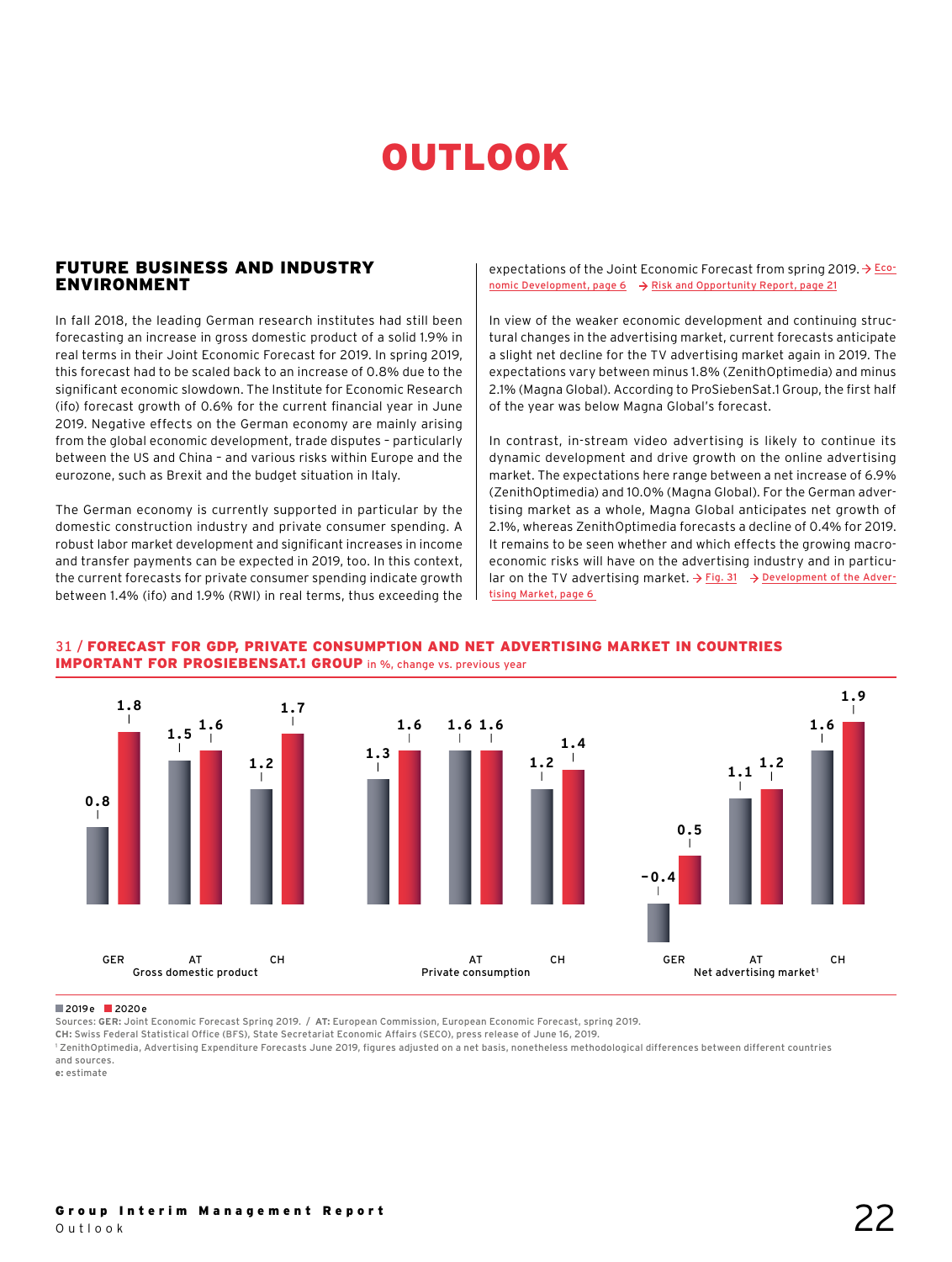# COMPANY OUTLOOK

Despite the TV advertising market performing weaker than expected, the business performance in the first half of the year was in line with the 2019 full-year targets for revenues and earnings that were presented by the Group at the Annual Press Conference in March.

As also announced at the Annual Press Conference, ProSiebenSat.1 Group has decided to invest consistently in the future of its Entertainment business, especially in local content. The emphasis on local content is already starting to pay off as the Group posts an increasing Total Video Viewtime with audience market shares as well as digital view time rising. The focus of these investments recognized as expense is in the second and third quarters. The Group has already considered their earning impact on the full-year in its fullyear outlook. ProSiebenSat.1 Group is also continuously expanding the business of NuCom Group. In this context, the Group has decided to further accelerate and strengthen the competitive position in the online beauty business through additional investments recognized as expense in the portfolio company Flaconi. Besides, the Group continues to work on cost improvements in its core business also in the second half of the year.

In the TV advertising market, visibility is expected to remain low also in the second half of the year. Regardless of the stated growth investments and subject to the development of the macroeconomic environment and the TV advertising market in the second half of the year, ProSiebenSat.1 Group continues to aim for a revenue increase in the mid-single-digit percentage range and an adjusted EBITDA margin between 22% and 25% for full-year 2019 and is thus confirming its full-year targets.

**The Company has published detailed explanatory notes on the forecast and the anticipated Group and segment key figures on** [pages 137](https://www.prosiebensat1.com/en/investor-relations/publications/annual-reports) [and 138 of the Annual Report 2018](https://www.prosiebensat1.com/en/investor-relations/publications/annual-reports)**.**

### 32 / PREDICTIVE STATEMENTS

Forecasts are based on current assessments of future developments. In this context, we draw on our budget planning and comprehensive market and competitive analyses. The forecasted values are calculated in accordance with the reporting principles used in the financial statements and are consistent with the adjustments described in the Management Report. However, forecasts naturally entail some uncertainties that could lead to positive or negative deviations from planning. If imponderables occur or if the assumptions on which the predictive statements are made no longer apply, actual results may deviate materially from the statements made or the results implicitly expressed. Developments that could negatively impact this forecast include, for example, lower economic momentum than expected at the time this report was prepared. These and other factors are explained in detail in the Risk and Opportunity Report. There we also report on additional growth potential; opportunities that we have not yet or not fully budgeted for could arise from corporate strategy decisions, for example. Potential risks are accounted for regularly and systematically as part of the Group-wide risk management

process. Significant events after the end of the reporting period are explained in the  $\rightarrow$  Notes, Note 10, "Events after the interim reporting period" [on page](#page-42-0) [43](#page-42-0) . The publication date of the Half-Yearly Financial Report 2019 is August 7, 2019.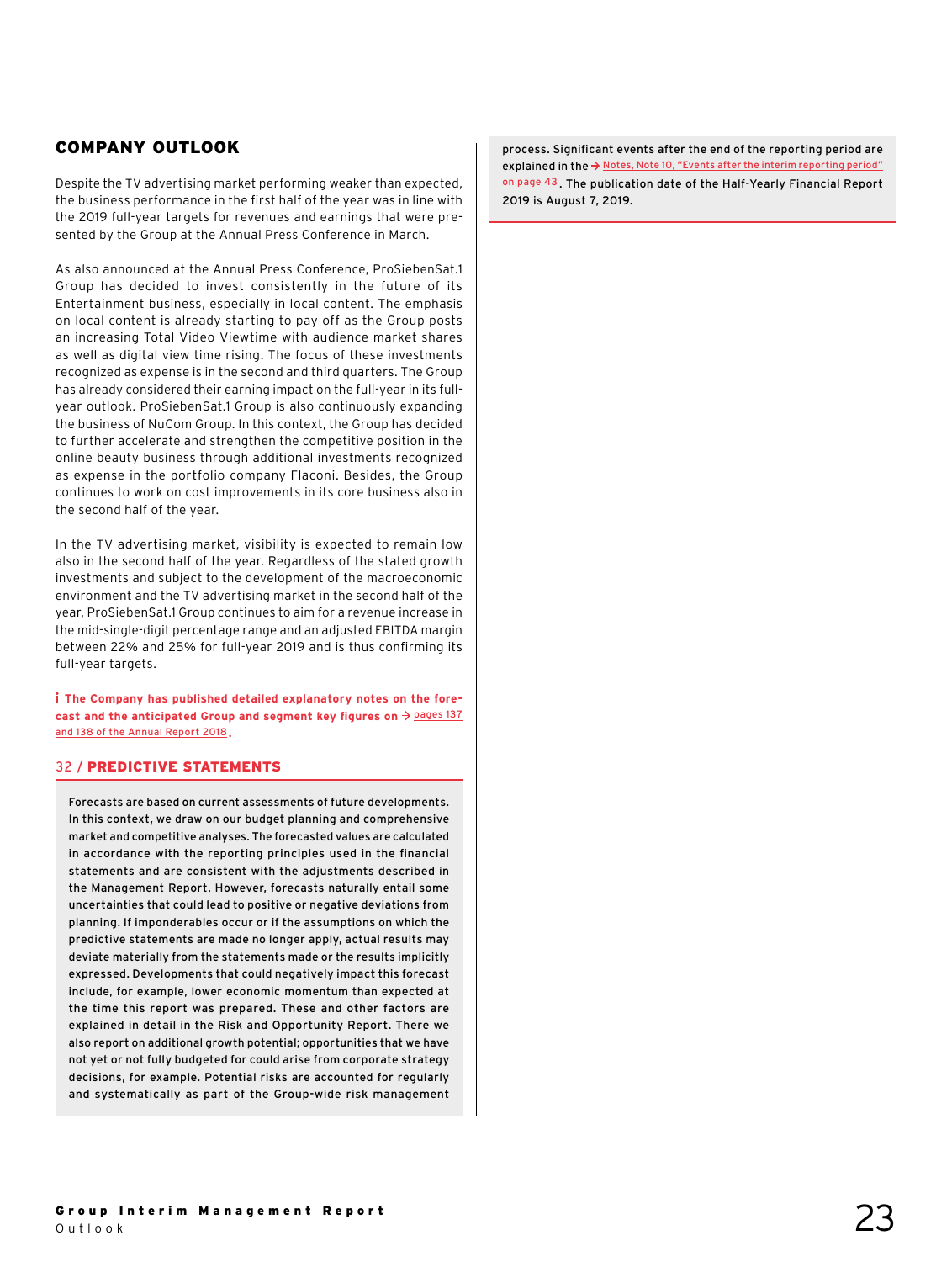# <span id="page-23-0"></span>INTERIM CONSOLIDATED FINANCIAL STATEMENTS

# INCOME STATEMENT

# 33 / INCOME STATEMENT OF PROSIEBENSAT.1 GROUP in EUR m

|        |                                                                    | Q2 2019  | 02 2018 | H1 2019      | H1 2018        |
|--------|--------------------------------------------------------------------|----------|---------|--------------|----------------|
| 1.     | Revenues                                                           | 947      | 912     | 1,860        | 1,794          |
| 2.     | Cost of sales                                                      | $-535$   | $-478$  | $-1.057$     | $-968$         |
| 3.     | <b>Gross profit</b>                                                | 413      | 434     | 803          | 826            |
| 4.     | Selling expenses                                                   | $-151$   | $-115$  | $-292$       | $-234$         |
| 5.     | Administrative expenses                                            | $-125$   | $-146$  | $-252$       | $-342$         |
| 6.     | Other operating expenses                                           | $-2$     | $-3$    | $-4$         | $-6$           |
| 7.     | Other operating income                                             | 9        | 8       | 18           | 16             |
| 8.     | <b>Operating result</b>                                            | 144      | 178     | 273          | 260            |
| 9.     | Interest and similar income                                        | $\Omega$ | 3       | $\mathbf{1}$ | 3              |
| 10.    | Interest and similar expenses                                      | $-15$    | $-20$   | $-25$        | $-43$          |
| 11.    | Interest result                                                    | $-14$    | $-17$   | $-24$        | $-40$          |
| 12.    | Result from investments accounted for using the equity method      | $-12$    | $-2$    | $-20$        | $-5$           |
| 13.    | Other financial result                                             | 13       | 25      | 80           | 15             |
| 14.    | <b>Financial result</b>                                            | $-13$    | 6       | 36           | $-30$          |
| 15.    | <b>Result before income taxes</b>                                  | 131      | 184     | 309          | 230            |
| 16.    | Income taxes                                                       | $-37$    | $-59$   | $-94$        | $-75$          |
|        | <b>NET INCOME</b>                                                  | 94       | 125     | 215          | 155            |
|        |                                                                    |          |         |              |                |
|        | Net income attributable to shareholders of ProSiebenSat.1 Media SE | 93       | 126     | 215          | 153            |
|        | Net income attributable to non-controlling interests               |          | $-1$    | $-1$         | $\overline{2}$ |
| in EUR |                                                                    |          |         |              |                |
|        | Earnings per share                                                 |          |         |              |                |
|        | Basic earnings per share                                           | 0.41     | 0.55    | 0.95         | 0.67           |
|        | Diluted earnings per share                                         | 0.41     | 0.54    | 0.94         | 0.67           |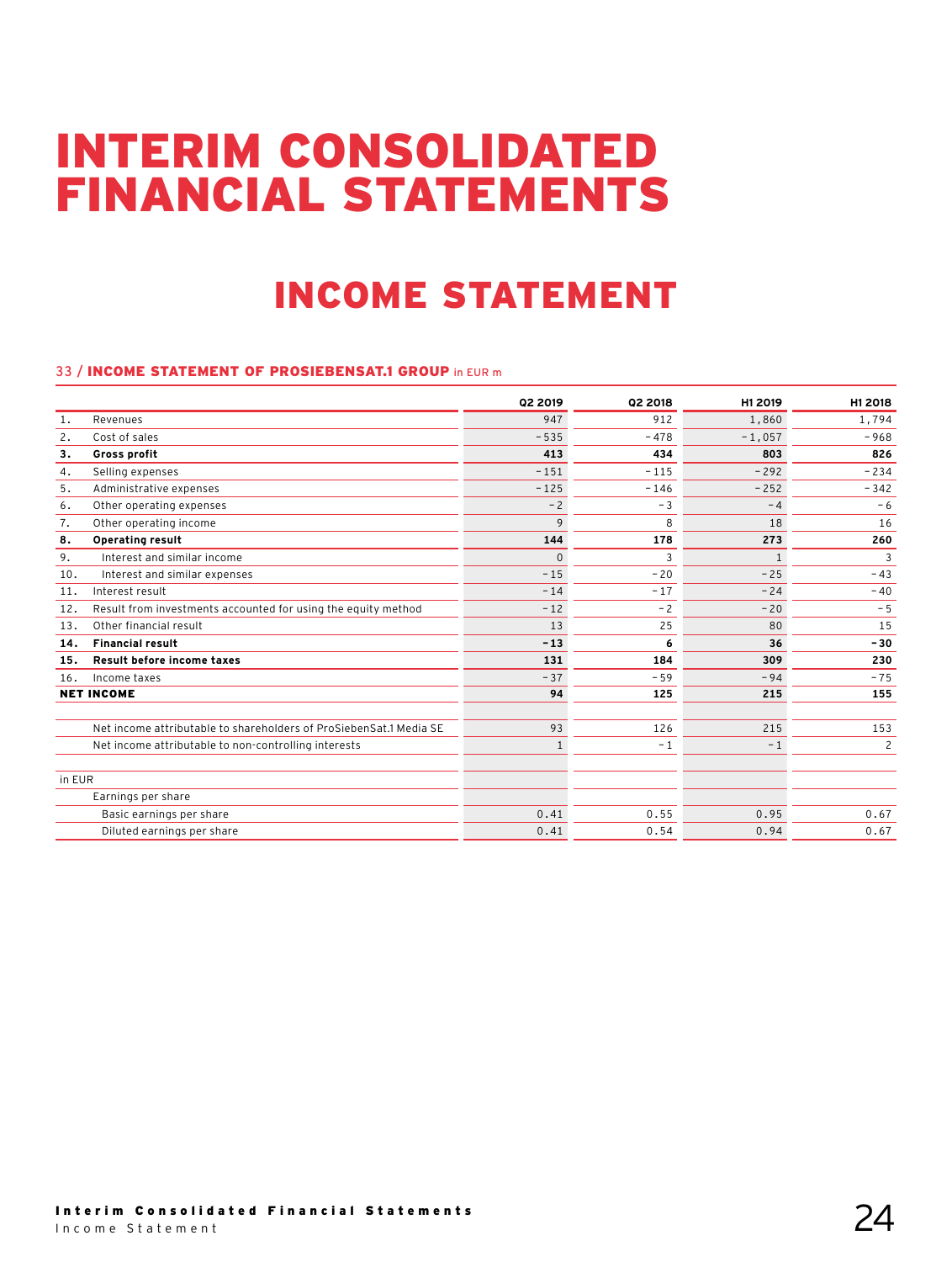# <span id="page-24-0"></span>STATEMENT OF COMPREHENSIVE INCOME

# 34 / STATEMENT OF COMPREHENSIVE INCOME OF PROSIEBENSAT.1 GROUP in EUR m

|                                                                                       | Q2 2019 | 02 2018 | H1 2019                  | H1 2018 |
|---------------------------------------------------------------------------------------|---------|---------|--------------------------|---------|
| Net income                                                                            | 94      | 125     | 215                      | 155     |
| Items subsequently reclassified to profit or loss                                     |         |         |                          |         |
| Change in foreign currency translation adjustment                                     | $-5$    | 23      |                          | 11      |
| Changes in fair value of cash flow hedges                                             | $-12$   | 87      | $\overline{\phantom{0}}$ | 31      |
| Deferred tax on other comprehensive income                                            |         | $-24$   |                          | $-9$    |
| Other comprehensive income                                                            | $-14$   | 85      |                          | 34      |
| Total comprehensive income                                                            | 80      | 210     | 218                      | 189     |
|                                                                                       |         |         |                          |         |
| Total comprehensive income attributable to Shareholders of<br>ProSiebenSat.1 Media SE | 79      | 211     | 219                      | 187     |
| Total comprehensive income attributable to non-controlling interests                  |         | $-1$    | 0                        |         |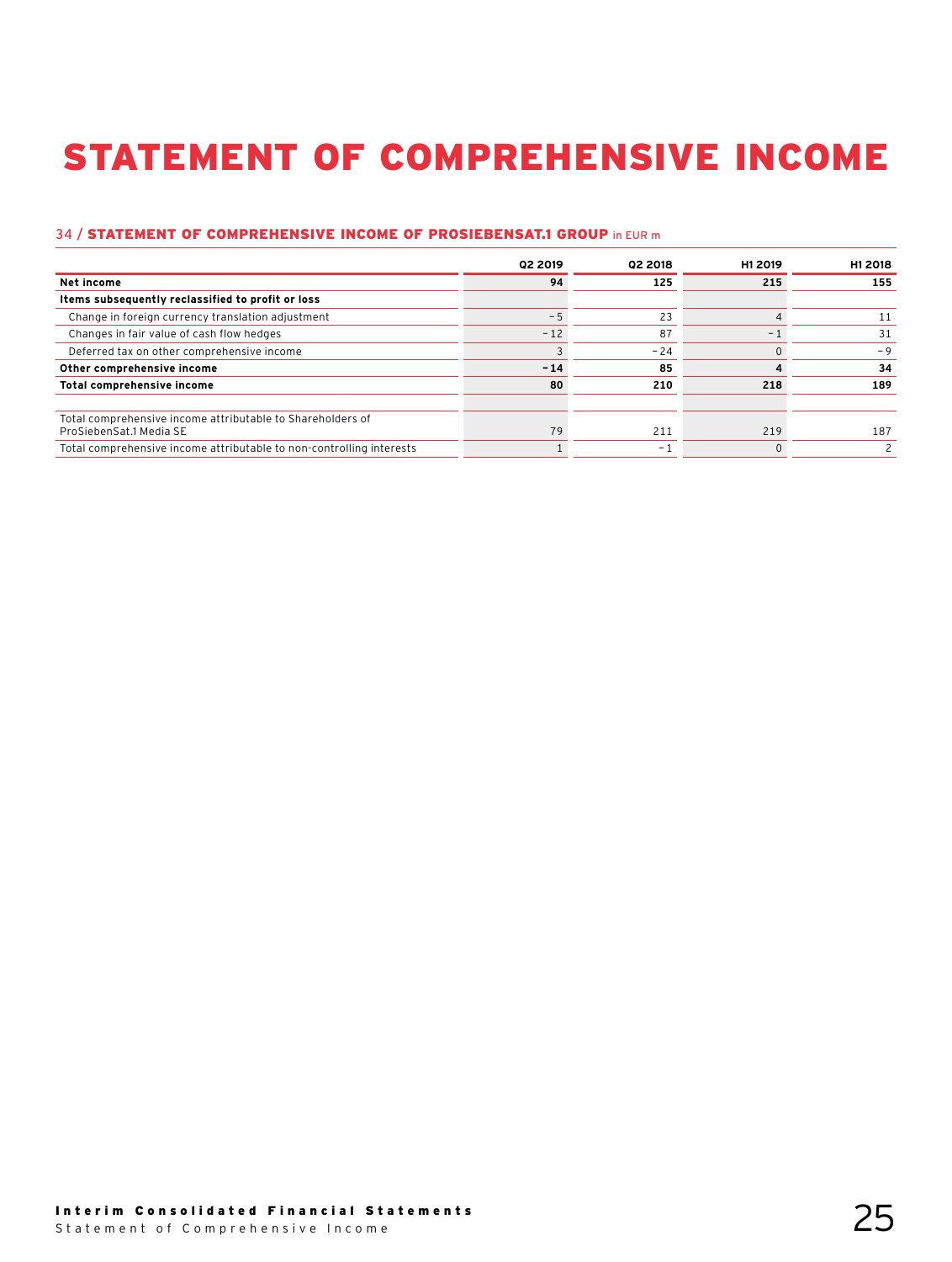# <span id="page-25-0"></span>STATEMENT OF FINANCIAL POSITION

# 35 / STATEMENT OF FINANCIAL POSITION OF PROSIEBENSAT.1 GROUP in EUR m

|                 |                                                       | 06/30/2019 | 12/31/2018<br>adjusted <sup>1</sup> |
|-----------------|-------------------------------------------------------|------------|-------------------------------------|
|                 | A. Non-current assets                                 |            |                                     |
|                 | I. Goodwill                                           | 2,101      | 1,962                               |
| $\mathbf{II}$ . | Other intangible assets                               | 854        | 824                                 |
| III.            | Property, plant and equipment                         | 337        | 327                                 |
|                 | IV. Investments accounted for using the equity method | 39         | 77                                  |
|                 | V. Non-current financial assets                       | 305        | 244                                 |
|                 | VI. Programming assets                                | 1,029      | 937                                 |
| VII.            | Other receivables and non-current assets              | 5          | 4                                   |
| VIII.           | Deferred tax assets                                   | 100        | 95                                  |
|                 |                                                       | 4,769      | 4,470                               |
|                 | <b>B.</b> Current assets                              |            |                                     |
|                 | I. Programming assets                                 | 184        | 177                                 |
|                 | II. Inventories                                       | 51         | 42                                  |
| Ш.              | Current financial assets                              | 48         | 69                                  |
|                 | IV. Trade receivables                                 | 452        | 529                                 |
|                 | V. Current tax assets                                 | 40         | 98                                  |
| VI.             | Other receivables and current assets                  | 56         | 53                                  |
|                 | VII. Cash and cash equivalents                        | 685        | 1,031                               |
|                 |                                                       | 1,517      | 1,998                               |
|                 | <b>Total assets</b>                                   | 6,286      | 6,468                               |

|      |                                                                      | 06/30/2019 | 12/31/2018<br>adjusted <sup>1</sup> |
|------|----------------------------------------------------------------------|------------|-------------------------------------|
|      | A. Equity                                                            |            |                                     |
|      | I. Subscribed capital                                                | 233        | 233                                 |
|      | II. Capital reserves                                                 | 1.044      | 1,043                               |
|      | III. Consolidated equity generated                                   | $-173$     | $-119$                              |
|      | IV. Treasury shares                                                  | $-64$      | $-64$                               |
|      | V. Accumulated other comprehensive income                            | 39         | 36                                  |
|      | VI. Other equity                                                     | $-233$     | $-246$                              |
|      | Total equity attributable to shareholders of ProSiebenSat.1 Media SE | 848        | 883                                 |
|      | VII. Non-controlling interests                                       | 232        | 187                                 |
|      |                                                                      | 1,080      | 1,070                               |
|      | <b>B.</b> Non-current liabilities                                    |            |                                     |
|      | I. Non-current financial debt                                        | 3,195      | 3,189                               |
|      | II. Other non-current financial liabilities                          | 310        | 349                                 |
| III. | Trade payables                                                       | 45         | 53                                  |
|      | IV. Other non-current liabilities                                    | 26         | 6                                   |
|      | V. Provisions for pensions                                           | 26         | 28                                  |
|      | VI. Other non-current provisions                                     | 81         | 111                                 |
|      | VII. Deferred tax liabilities                                        | 254        | 239                                 |
|      |                                                                      | 3,938      | 3,974                               |
|      | C. Current liabilities                                               |            |                                     |
|      | I. Current financial debt                                            | 5          | 5                                   |
|      | II. Other current financial liabilities                              | 136        | 200                                 |
| III. | Trade payables                                                       | 530        | 550                                 |
|      | IV. Other current liabilities                                        | 326        | 362                                 |
|      | V. Provisions for taxes                                              | 86         | 109                                 |
|      | VI. Other current provisions                                         | 186        | 198                                 |
|      |                                                                      | 1,268      | 1,424                               |
|      | <b>Total equity and liabilities</b>                                  | 6.286      | 6,468                               |

1 Adjustment previous year see Notes, Note 1 "General information"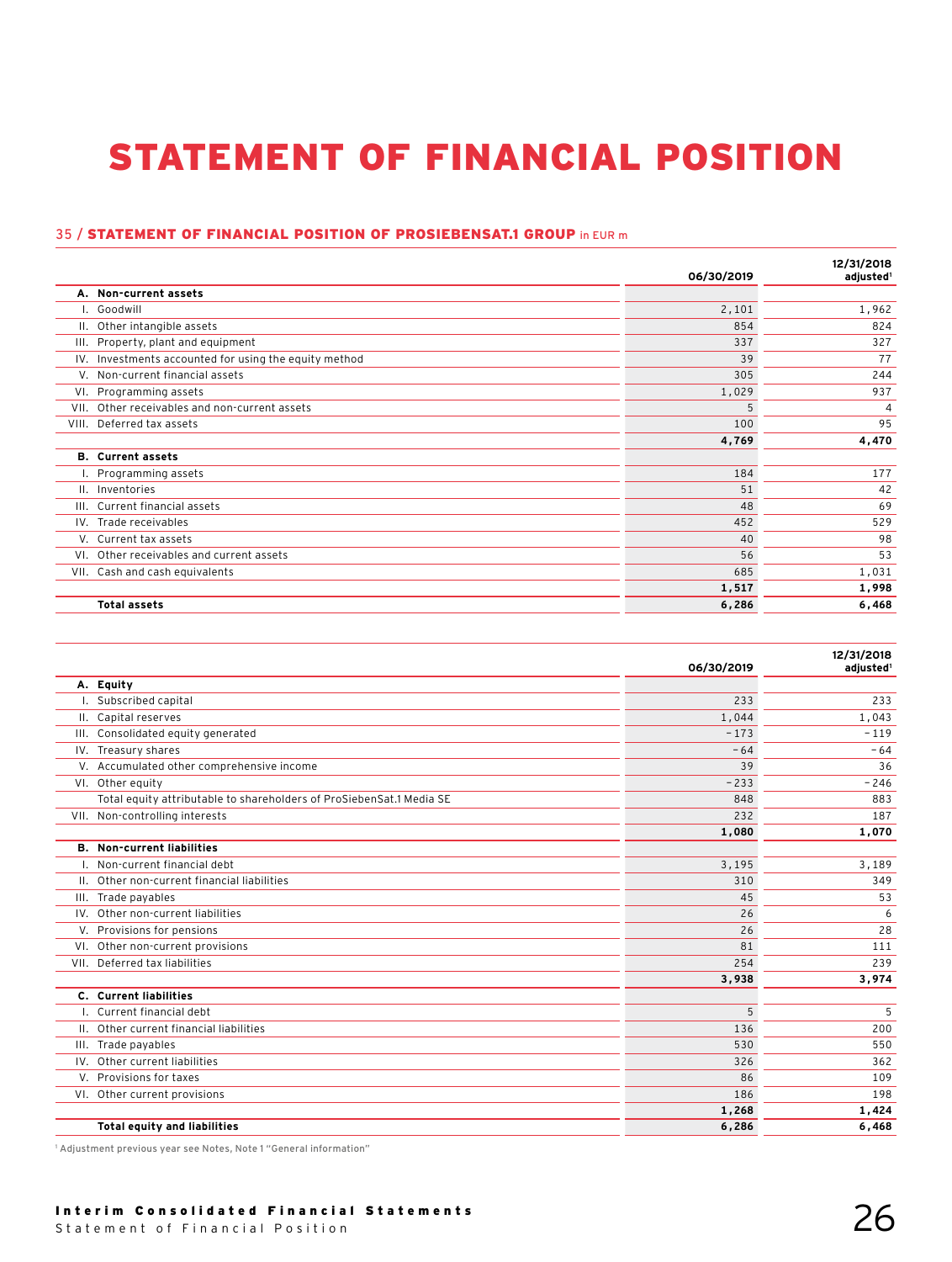# CASH FLOW STATEMENT

# <span id="page-26-0"></span>36 / CASH FLOW STATEMENT OF PROSIEBENSAT.1 GROUP in EUR m

|                                                                                                                     | <b>Q2 2019</b> | <b>Q2 2018</b>     | H1 2019        | H1 2018            |
|---------------------------------------------------------------------------------------------------------------------|----------------|--------------------|----------------|--------------------|
| Net income                                                                                                          | 94             | 125                | 215            | 155                |
| Income taxes                                                                                                        | 37             | 59                 | 94             | 75                 |
| Financial result                                                                                                    | 13             | $-6$               | $-36$          | 30                 |
| Depreciation, amortization and impairments of other intangible assets                                               |                |                    |                |                    |
| and property, plant and equipment                                                                                   | 59             | 52                 | 110            | 103                |
| Consumption/reversal of impairment of programming assets                                                            | 217            | 206                | 449            | 446                |
| Change in provisions for pensions and other provisions                                                              | $-17$          | $-31$              | $-20$          | 33                 |
| Gain/loss on the sale of assets                                                                                     | $-1$           | $-1$               | $-1$           | $-3$               |
| Other non-cash income/expenses                                                                                      | $-2$           | $\mathbf 0$        | $-3$           | $\mathbf{1}$       |
| Change in working capital                                                                                           | 30             | $-53$              | $-47$          | $-97$              |
| Dividends received                                                                                                  | $\mathbf{1}$   | $\mathbf 0$        | $\overline{7}$ | 6                  |
| Income tax paid                                                                                                     | $-4$           | $-60$              | $-52$          | $-107$             |
| Interest paid                                                                                                       | $-23$          | $-27$              | $-30$          | $-38$              |
| Interest received                                                                                                   | $\mathbf{0}$   | $\mathbf{1}$       | $\overline{c}$ | $\overline{c}$     |
| Cash flow from operating activities                                                                                 | 404            | 266                | 687            | 607                |
| Proceeds from disposal of other intangible assets, property, plant and<br>equipment and financial assets            | $\overline{c}$ | 17                 | 34             | 28                 |
| Payments for the acquisition of other intangible assets and property,                                               |                |                    |                |                    |
| plant and equipment                                                                                                 | $-59$          | $-34$              | $-101$         | $-68$              |
| Payments for the acquisition of financial assets                                                                    | $-19$          | $-9$               | $-35$          | $-27$              |
| Proceeds from disposal of programming assets                                                                        | 6              | 3                  | $\overline{7}$ | 8                  |
| Payments for the acquisition of programming assets                                                                  | $-275$         | $-236$             | $-578$         | $-463$             |
| Payments for the issuance of loan receivables to external parties                                                   | $-1$           | $-/-$              | $-2$           | $-/-$              |
| Proceeds from the repayment of loan receivables from external parties                                               | $\mathbf{0}$   | $-/-$              | $\mathbf{0}$   | $-/-$              |
| Payments for the issuance of loan receivables to financial assets                                                   | $-/-$          | $-3$               | $-/-$          | $-3$               |
| Proceeds from the repayment of loan receivables from financial assets                                               | $-/-$          | $\mathbf{1}$       | $-/-$          | $\mathbf{1}$       |
| Cash flow from obtaining control of subsidiaries or other businesses                                                |                |                    |                |                    |
| (net of cash and cash equivalents acquired)                                                                         | $-85$          | $-205$             | $-94$          | $-230$             |
| Cash flow from losing control of subsidiaries or other businesses<br>(net of cash and cash equivalents disposed of) | $\overline{c}$ | $-/-$              | $\overline{c}$ | 2                  |
| Cash flow from investing activities                                                                                 | $-429$         | $-466$             | $-766$         | $-751$             |
| Free cash flow                                                                                                      | $-25$          | $-199$             | $-79$          | $-143$             |
| Dividend paid                                                                                                       | $-269$         | $-442$             | $-269$         | $-442$             |
| Repayment of interest-bearing liabilities                                                                           | $-2$           | $\mathbf 0$        | $-5$           | $-1$               |
| Proceeds from issuance of interest-bearing liabilities                                                              | 6              | 5                  | 21             | 6                  |
| Repayment of lease liabilities                                                                                      | $-11$          | $-10$              | $-20$          | $-20$              |
| Proceeds from the sale of shares in other entities without change in control                                        | $-/-$          | 286                | $-/-$          | 286                |
| Payments for shares in other entities without change in control                                                     | $-1$           | $-200$             | $-1$           | $-221$             |
| Proceeds from non-controlling interests                                                                             | $-/-$          | $\mathbf{1}$       | $\overline{7}$ | $\mathbf{1}$       |
| Dividend payments to non-controlling interests                                                                      | $-1$           | $-23$              | $-2$           | $-23$              |
| Cash flow from financing activities                                                                                 | $-277$         | $-382$             | $-269$         | $-414$             |
| Effect of foreign exchange rate changes on cash and cash equivalents                                                | $-2$           | 20                 | $\overline{3}$ | 12                 |
| Change in cash and cash equivalents                                                                                 | $-304$         | $-562$             | $-346$         | - 545              |
| Cash and cash equivalents at beginning of reporting period                                                          | 989            | 1,5761             | 1,031          | 1,5591             |
| Cash and cash equivalents at end of reporting period                                                                | 685            | 1,014 <sup>1</sup> | 685            | 1,014 <sup>1</sup> |
| Cash and cash equivalents classified under assets held for sale at<br>end of reporting period                       | $-/-$          | 24                 | -/-            | 24                 |
| Cash and cash equivalents at end of reporting period<br>(statement of financial position)                           | 685            | 990                | 685            | 990                |

1 Includes cash and cash equivalents from held for sale entities.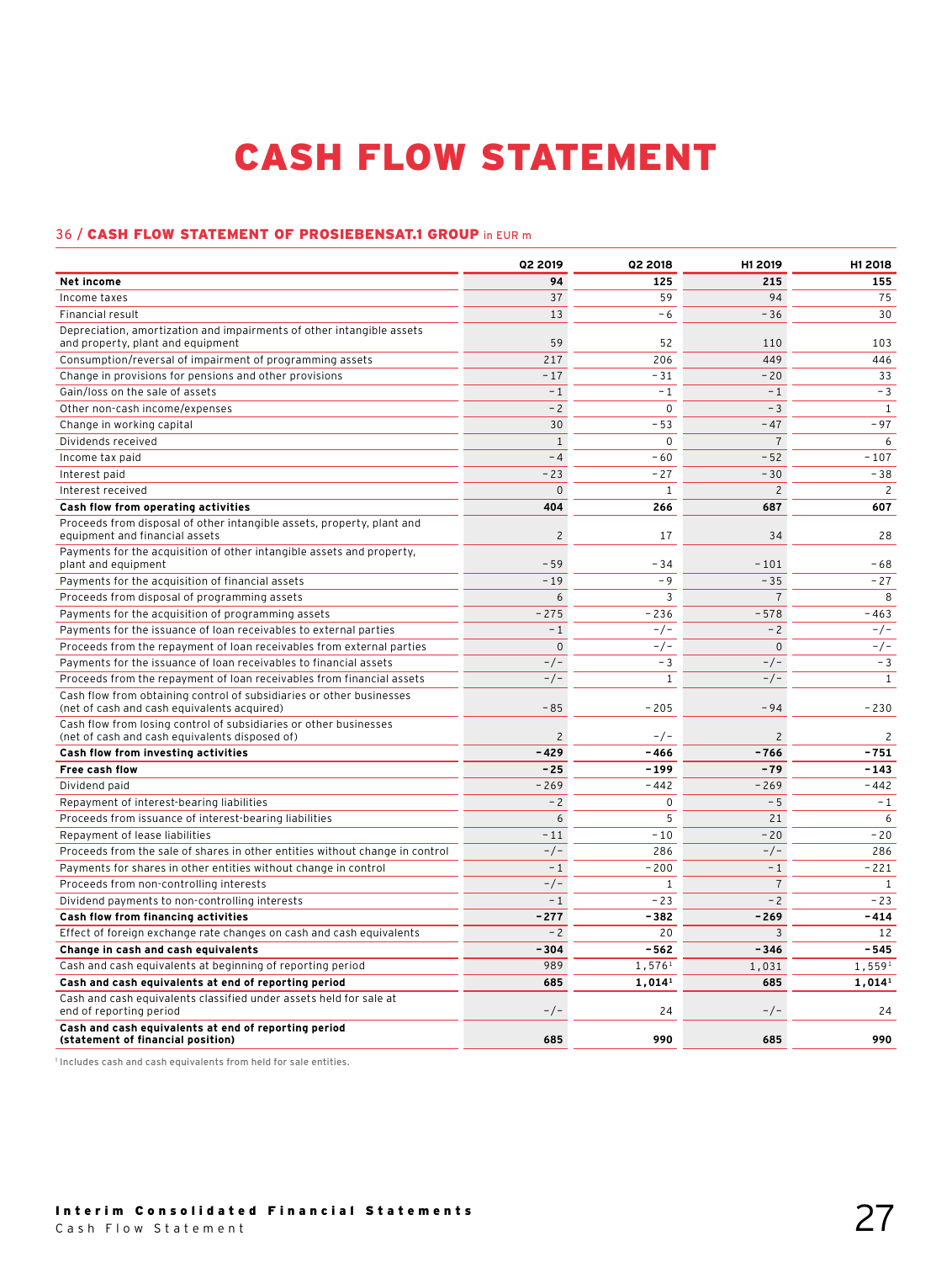# <span id="page-27-0"></span>STATEMENT OF CHANGES IN EQUITY

# 37 / STATEMENT OF CHANGES IN EQUITY OF PROSIEBENSAT.1 GROUP H1 2018 in EUR m

|                                        |                            |                     |                                               |                         |                                                            |                                                           | Accumulated other comprehensive income           |                        |                 |                                                                                                       |                                   |                 |
|----------------------------------------|----------------------------|---------------------|-----------------------------------------------|-------------------------|------------------------------------------------------------|-----------------------------------------------------------|--------------------------------------------------|------------------------|-----------------|-------------------------------------------------------------------------------------------------------|-----------------------------------|-----------------|
|                                        | Sub-<br>scribed<br>capital | Capital<br>reserves | Consoli-<br>dated<br>equity<br>gene-<br>rated | Trea-<br>surv<br>shares | Foreign<br>currency<br>trans-<br>lation<br>adjust-<br>ment | <b>Fair value</b><br>changes<br>of<br>cash flow<br>hedges | Valuation<br>of<br>provisions<br>for<br>pensions | De-<br>ferred<br>taxes | Other<br>equity | <b>Total equity</b><br>attributable to<br>shareholders of<br><b>ProSiebenSat.1</b><br><b>Media SE</b> | Non-con-<br>trolling<br>interests | Total<br>equity |
| December 31, 2017                      | 233                        | 1,055               | 79                                            | $-13$                   | $-14$                                                      | 7                                                         | $-9$                                             | $\mathbf{1}$           | $-113$          | 1,225                                                                                                 | 26                                | 1,252           |
| Change in report-<br>ing standards     | $-/-$                      | $-/-$               | $-5$                                          | $-/-$                   | $-/-$                                                      | $-/-$                                                     | $-/-$                                            | $-/-$                  | $-/-$           | $-5$                                                                                                  | $-/-$                             | $-5$            |
| <b>January 1, 2018</b>                 | 233                        | 1,055               | 74                                            | $-13$                   | $-14$                                                      | $\overline{\phantom{a}}$                                  | - 9                                              | 1                      | $-113$          | 1,221                                                                                                 | 26                                | 1,247           |
| Net income                             | $-/-$                      | $-/-$               | 153                                           | $-/-$                   | $-/-$                                                      | $-/-$                                                     | $-/-$                                            | $-/-$                  | $-/-$           | 153                                                                                                   | $\overline{c}$                    | 155             |
| Other comprehen-<br>sive income        | $-/-$                      | $-/-$               | $-/-$                                         | $-/-$                   | 11                                                         | 31                                                        | $-/-$                                            | $-9$                   | $-/-$           | 34                                                                                                    | $\mathbf 0$                       | 34              |
| Total comprehen-<br>sive income        | -/-                        | -/-                 | 153                                           | -/-                     | 11                                                         | 31                                                        | $-/-$                                            | - 9                    | $-/-$           | 187                                                                                                   | $\mathbf{2}$                      | 189             |
| Dividends                              | $-/-$                      | $-/-$               | $-442$                                        | $-/-$                   | $-/-$                                                      | $-/-$                                                     | $-/-$                                            | $-/-$                  | $-/-$           | $-442$                                                                                                | $-23$                             | $-465$          |
| Share-based<br>payments                | $-/-$                      | $-17$               | $-/-$                                         | $-/-$                   | $-/-$                                                      | $-/-$                                                     | $-/-$                                            | $-/-$                  | $-/-$           | $-17$                                                                                                 | $-/-$                             | $-17$           |
| Other changes                          | $-/-$                      | $\mathbf 0$         | $\mathbf 0$                                   | $-/-$                   | $-/-$                                                      | $-/-$                                                     | $-/-$                                            | $-/-$                  | $-99$           | $-99$                                                                                                 | 186                               | 88              |
| June 30, 2018 <sup>1</sup><br>adjusted | 233                        | 1,038               | $-214$                                        | $-13$                   | -2                                                         | 37                                                        | - 9                                              | - 8                    | $-212$          | 850                                                                                                   | 192                               | 1,041           |

# 38 / STATEMENT OF CHANGES IN EQUITY OF PROSIEBENSAT.1 GROUP H1 2019 in EUR m

|                                            |                            |                     |                                               |                         |                                                            |                                                           | Accumulated other comprehensive income           |                        |                 |                                                                                                |                                   |                 |
|--------------------------------------------|----------------------------|---------------------|-----------------------------------------------|-------------------------|------------------------------------------------------------|-----------------------------------------------------------|--------------------------------------------------|------------------------|-----------------|------------------------------------------------------------------------------------------------|-----------------------------------|-----------------|
|                                            | Sub-<br>scribed<br>capital | Capital<br>reserves | Consoli-<br>dated<br>equity<br>aene-<br>rated | Trea-<br>sury<br>shares | Foreign<br>currency<br>trans-<br>lation<br>adjust-<br>ment | <b>Fair value</b><br>changes<br>of<br>cash flow<br>hedges | Valuation<br>of<br>provisions<br>for<br>pensions | De-<br>ferred<br>taxes | Other<br>equity | <b>Total equity</b><br>attributable to<br>shareholders of<br>ProSiebenSat.1<br><b>Media SE</b> | Non-con-<br>trolling<br>interests | Total<br>equity |
| December 31, 2018 <sup>1</sup><br>adjusted | 233                        | 1,043               | $-119$                                        | $-64$                   | 4                                                          | 54                                                        | $-10$                                            | $-13$                  | $-246$          | 883                                                                                            | 187                               | 1,070           |
| Net income                                 | $-/-$                      | $-/-$               | 215                                           | $-/-$                   | $-/-$                                                      | $-/-$                                                     | $-/-$                                            | $-/-$                  | $-/-$           | 215                                                                                            | $-1$                              | 215             |
| Other comprehen-<br>sive income            | $-/-$                      | $-/-$               | $-/-$                                         | $-/-$                   | 4                                                          | $-1$                                                      | $-/-$                                            | 0                      | $-/-$           | 3                                                                                              | $\mathbf 0$                       | 4               |
| Total comprehen-<br>sive income            | $-/-$                      | -/-                 | 215                                           | $-/-$                   | 4                                                          | $-1$                                                      | $-/-$                                            | 0                      | -/-             | 219                                                                                            | 0                                 | 218             |
| Dividends                                  | $-/-$                      | $-/-$               | $-269$                                        | $-/-$                   | $-/-$                                                      | $-/-$                                                     | $-/-$                                            | $-/-$                  | $-/-$           | $-269$                                                                                         | $-2$                              | $-271$          |
| Other changes                              | $-/-$                      |                     | 0                                             | $-/-$                   | $-/-$                                                      | $-/-$                                                     | $-/-$                                            | $-/-$                  | 13              | 15                                                                                             | 48                                | 63              |
| June 30, 2019                              | 233                        | 1.044               | $-173$                                        | $-64$                   | 8                                                          | 53                                                        | $-10$                                            | $-12$                  | $-233$          | 848                                                                                            | 232                               | 1,080           |

1 Adjustment previous year see Notes , Note 1 "General information"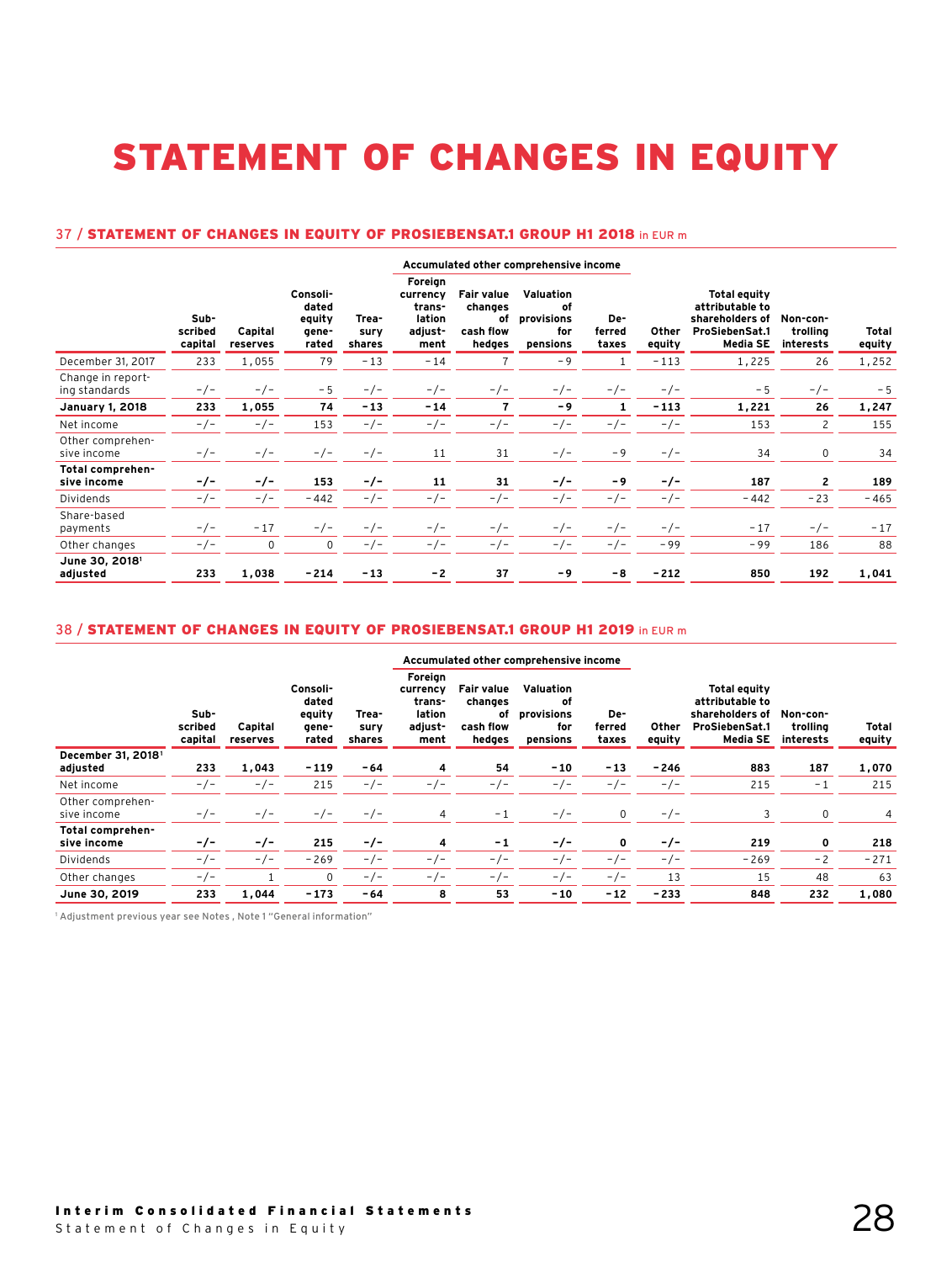# <span id="page-28-0"></span>NOTES TO THE INTERIM FINANCIAL STATEMENT OF PROSIEBENSAT.1 GROUP AT JUNE 30, 2019

# 1 / General information

The interim consolidated financial statements of ProSiebenSat.1 Media SE and its subsidiaries (together "the Company", "the Group" or "ProSiebenSat.1 Group") as of June 30, 2019, were prepared in accordance with the IFRS applicable to interim reporting as published by the IASB and applicable in the EU and should be read in conjunction with the consolidated financial statements as of December 31, 2018.

On January 1, 2019, ProSiebenSat.1 Group adopted the following standards and interpretations, as issued by the IASB and endorsed by the European Commission, for the first time:

- \_ IAS 19 "Plan Amendment, Curtailment or Settlement"
- \_ IAS 28 "Long-term Interests in Associates and Joint Ventures"
- \_ IFRS 9 "Prepayment Features with Negative Compensation"
- \_ Annual Improvement Project 2015– 2017: "Amendments to IFRS 3, IFRS 11, IAS 12, IAS 23"
- \_ IFRIC 23 "Uncertainty Over Income Tax Treatments"

In addition, the Group implemented the agenda decision of the IFRS Interpretations Committee (IFRS IC) "Customer's Right to Receive Access to the Supplier's Software Hosted on the Cloud" from March 2019. This agenda decision stipulates that software-as-a-service contracts that solely grant access to software operated in the cloud by the software provider are not to be capitalized as intangible assets. As a result of the clarification, certain softwareas-a-service contracts and individual contract components will be treated as service contracts in the future.

The application of the above pronouncements had no material effect on the Group's earnings, financial position and performance.

Other than this, the accounting principles applied to the interim consolidated financial statements as of June 30, 2019, are the same as for the consolidated financial statements for the financial year 2018.

The Group's core business is subject to significant seasonal fluctuations. The results for the first six months of the financial year 2019 therefore do not necessarily permit predictions as to future business performance.

As of June 30, 2018, and December 31, 2018, amounts were reclassified between the equity items "Other equity" and "Non-controlling interests" due to a necessary adjustment identified in the first quarter of 2019 in relation to the effects of General Atlantic's entry in 2018. The reclassification amounts to EUR 19 million as of June 30, 2018. Consequently, "Non-controlling interests" increased by EUR 19 million while "Other equity" decreased by EUR 19 million as of June 30, 2018, compared to the amounts previously reported. As of December 31, 2018, the reclassification amounted to EUR 116 million, with "Non-controlling interests" being reported as EUR 116 million lower and "Other equity" as EUR 116 million higher after the adjustment.

The Annual General Meeting of ProSiebenSat.1 Media SE on June 12, 2019, resolved the allocation to retained earnings in the amount of EUR 200 million and the distribution of a dividend in the amount of EUR 1.19 per share for the financial year 2018. The total dividend payment amounted to EUR 269 million and was disbursed on June 17, 2019.

Due to rounding, it is possible that individual figures in these interim consolidated financial statements do not add exactly to the totals shown and that the percentage figures presented do not reflect exactly the absolute figures they relate to.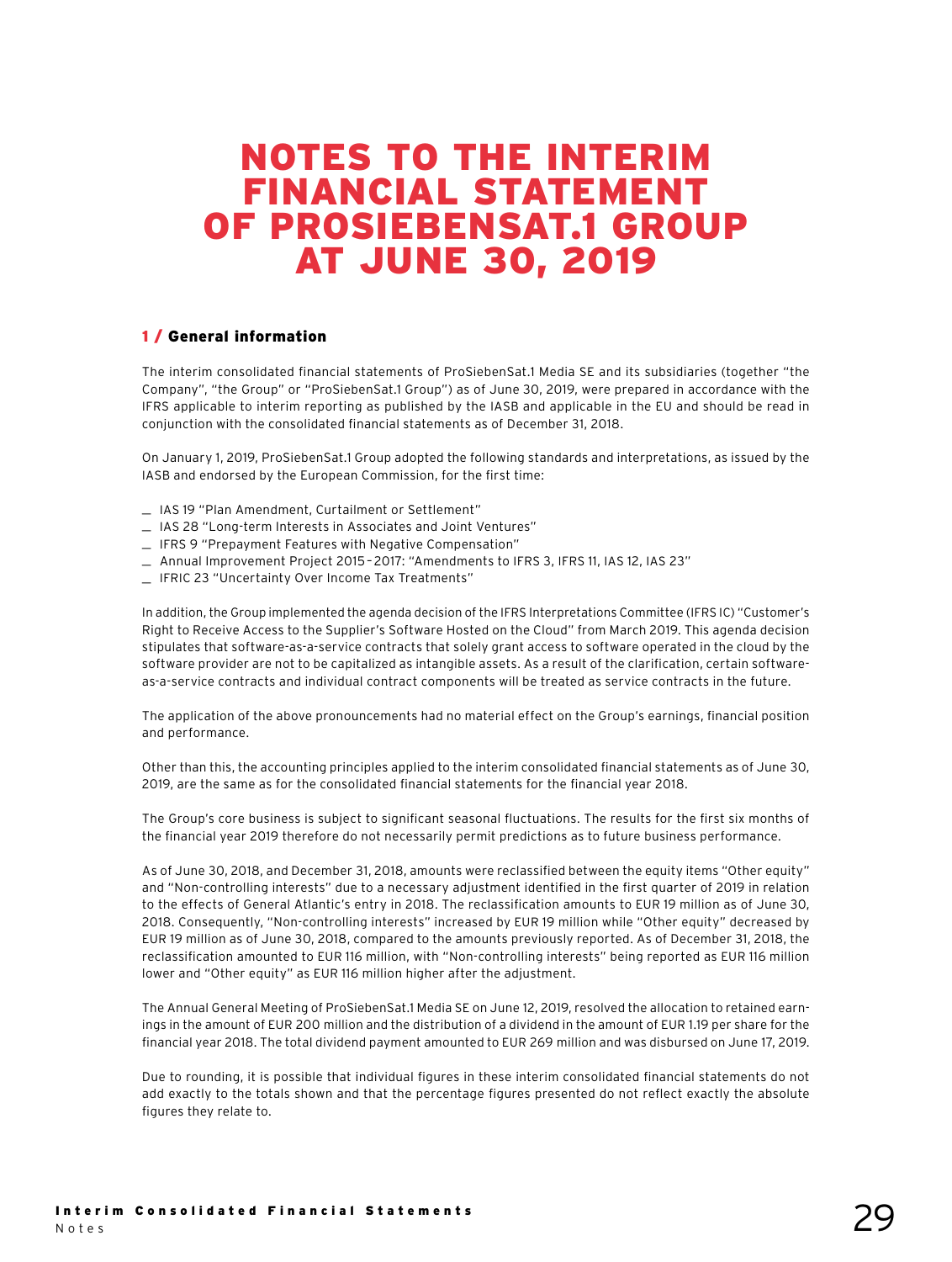# <span id="page-29-0"></span>2 / Segment reporting

Pursuant to IFRS 8, reportable operating segments need to be defined based on internal management and reporting. The organizational and reporting structure of ProSiebenSat.1 Group is based on management by business segments. Relying on the reporting system established by it, the Executive Committee as chief operating decision maker assesses the performance of the various segments and the allocation of resources.

The following table contains the segment information of ProSiebenSat.1 Group.

### 39 / SEGMENT INFORMATION OF PROSIEBENSAT.1 GROUP Q2 2019 in EUR m

|                     | Segment<br>Entertainment | Segment<br>Content<br><b>Production &amp;</b><br><b>Global Sales</b> | Segment<br>Commerce | Total<br>Segments | Other/<br><b>Eliminations</b> | <b>Total</b><br>consolidated<br>interim financial<br>statements |
|---------------------|--------------------------|----------------------------------------------------------------------|---------------------|-------------------|-------------------------------|-----------------------------------------------------------------|
| Revenues            | 612                      | 171                                                                  | 198                 | 982               | $-34$                         | 947                                                             |
| External revenues   | 601                      | 148                                                                  | 198                 | 947               | $-/-$                         | 947                                                             |
| Internal revenues   | 12                       | 23                                                                   |                     | 34                | $-34$                         | $-/-$                                                           |
| EBITDA <sup>1</sup> | 180                      | 10                                                                   | 13                  | 203               | 0                             | 204                                                             |
| Adjusted EBITDA     | 186                      |                                                                      | 17                  | 213               |                               | 213                                                             |

1 This information is provided on a voluntary basis as part of segment reporting.

# 40 / SEGMENT INFORMATION OF PROSIEBENSAT.1 GROUP Q2 2018 in EUR m

|                     | Segment<br>Entertainment | Seament<br>Content<br><b>Production &amp;</b><br><b>Global Sales</b> | Segment<br>Commerce | Total<br>Segments | Other/<br><b>Eliminations</b> | Total<br>consolidated<br>interim financial<br>statements |
|---------------------|--------------------------|----------------------------------------------------------------------|---------------------|-------------------|-------------------------------|----------------------------------------------------------|
| Revenues            | 646                      | 130                                                                  | 168                 | 944               | $-32$                         | 912                                                      |
| External revenues   | 628                      | 116                                                                  | 168                 | 912               | $-/-$                         | 912                                                      |
| Internal revenues   | 18                       | 14                                                                   |                     | 32                | $-32$                         | $-/-$                                                    |
| EBITDA <sup>1</sup> | 215                      |                                                                      | ົ                   | 231               | 0                             | 230                                                      |
| Adiusted EBITDA     | 234                      |                                                                      | 16                  | 259               | 0                             | 259                                                      |

1 This information is provided on a voluntary basis as part of segment reporting.

### 41 / SEGMENT INFORMATION OF PROSIEBENSAT.1 GROUP H1 2019 in EUR m

|                     | Segment<br>Entertainment | Segment<br>Content<br><b>Production &amp;</b><br><b>Global Sales</b> | Segment<br>Commerce | Total<br>Segments | Other/<br><b>Eliminations</b> | <b>Total</b><br>consolidated<br>interim financial<br>statements |
|---------------------|--------------------------|----------------------------------------------------------------------|---------------------|-------------------|-------------------------------|-----------------------------------------------------------------|
| Revenues            | 1,204                    | 319                                                                  | 397                 | 1,920             | $-60$                         | 1,860                                                           |
| External revenues   | 1,180                    | 283                                                                  | 397                 | 1,860             | $-/-$                         | 1,860                                                           |
| Internal revenues   | 24                       | 36                                                                   |                     | 60                | $-60$                         | $-/-$                                                           |
| EBITDA <sup>1</sup> | 339                      | 18                                                                   | 28                  | 384               | 0                             | 384                                                             |
| Adjusted EBITDA     | 349                      |                                                                      | 36                  | 403               | 0                             | 403                                                             |

1 This information is provided on a voluntary basis as part of segment reporting.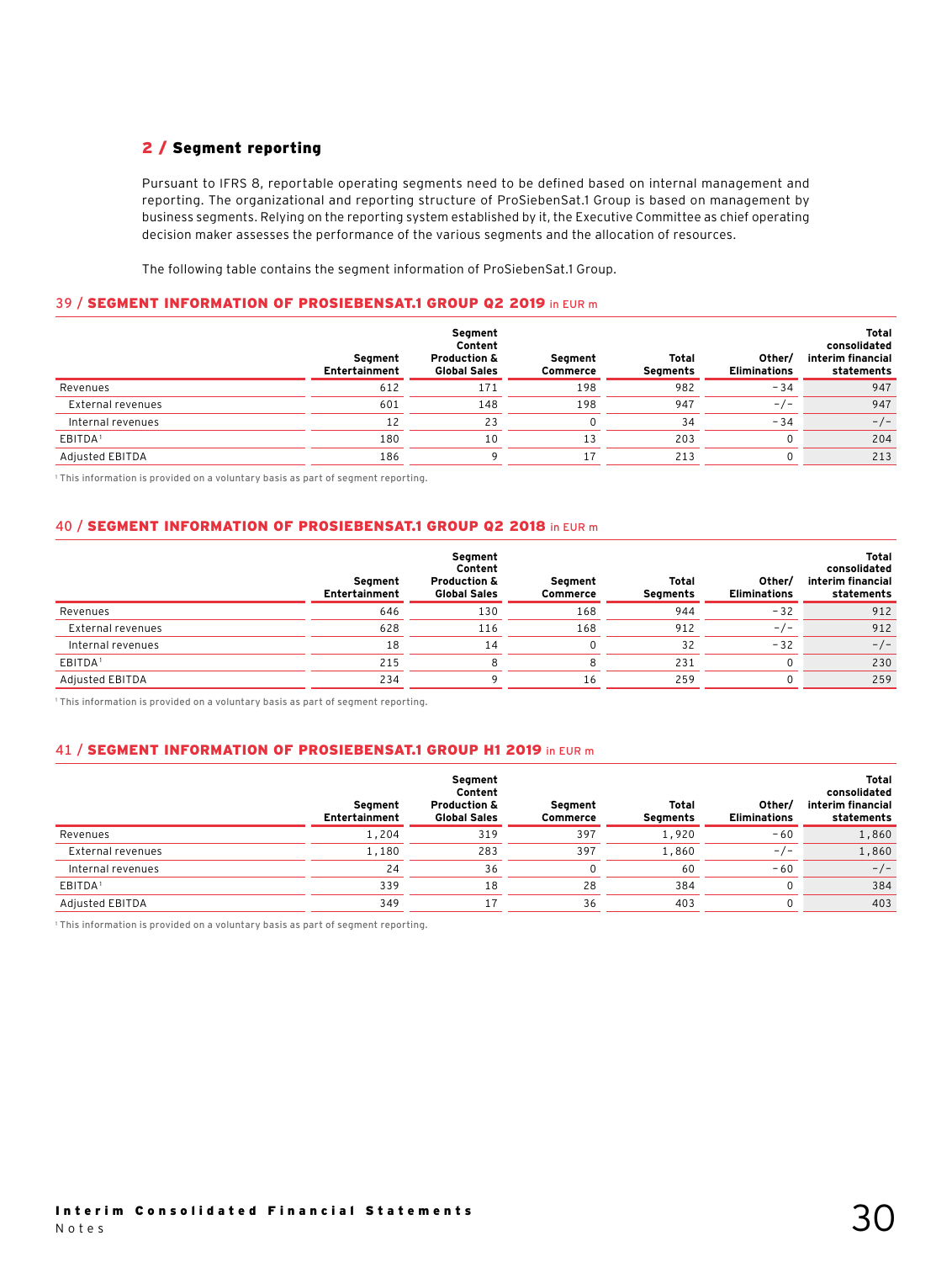### 42 / SEGMENT INFORMATION OF PROSIEBENSAT.1 GROUP H1 2018 in EUR m

|                     | Segment<br>Entertainment | Segment<br>Content<br><b>Production &amp;</b><br><b>Global Sales</b> | Seament<br>Commerce | Total<br>Segments | Other/<br><b>Eliminations</b> | <b>Total</b><br>consolidated<br>interim financial<br>statements |
|---------------------|--------------------------|----------------------------------------------------------------------|---------------------|-------------------|-------------------------------|-----------------------------------------------------------------|
| Revenues            | 1,288                    | 239                                                                  | 328                 | 1,855             | $-62$                         | 1,794                                                           |
| External revenues   | 1,252                    | 214                                                                  | 328                 | 1,794             | $-/-$                         | 1,794                                                           |
| Internal revenues   | 36                       | 26                                                                   |                     | 62                | $-62$                         | $-/-$                                                           |
| EBITDA <sup>1</sup> | 332                      | 12                                                                   | 20                  | 364               | - 1                           | 363                                                             |
| Adjusted EBITDA     | 417                      | 13                                                                   | 29                  | 460               | $-$                           | 459                                                             |

1 This information is provided on a voluntary basis as part of segment reporting.

The Executive Committee as chief operating decision maker measures segment performance based on a segment profit measure, which in internal control and reporting is called "adjusted EBITDA".

The reconciliation of segment values to the corresponding group values is shown below:

### 43 / RECONCILIATION OF SEGMENT INFORMATION in EUR m

|                                        | 02 2019 | Q2 2018 | H1 2019 | H1 2018 |
|----------------------------------------|---------|---------|---------|---------|
| <b>ADJUSTED EBITDA</b>                 |         |         |         |         |
| Adjusted EBITDA of reportable segments | 213     | 259     | 403     | 460     |
| Other/Eliminations                     |         | 0       |         | $-1$    |
| Adjusted EBITDA of the Group           | 213     | 259     | 403     | 459     |
| Reconciling Items                      | $-9$    | $-28$   | $-19$   | $-96$   |
| Financial result                       | $-13$   | 6       | 36      | $-30$   |
| Depreciation and amortization          | $-58$   | $-52$   | $-108$  | $-101$  |
| Impairments                            | $-1$    | 0       | $-2$    | $-2$    |
| <b>Result before income taxes</b>      | 131     | 184     | 309     | 230     |

The reconciling items adjusted in arriving at adjusted EBITDA are distributed among the following categories:

# 44 / PRESENTATION OF THE RECONCILING ITEMS in EUR m

|                                                                        | 02 2019 | 02 2018 | H1 2019 | H1 2018 |
|------------------------------------------------------------------------|---------|---------|---------|---------|
| Income from changes in scope of consolidation                          |         | $-/-$   |         | $-/-$   |
| Income from other material one-time items                              | $-/-$   |         | $-1$    |         |
| Income adjustments                                                     |         |         |         |         |
| M&A related expenses                                                   | $-2$    | $-20$   | $-4$    | $-24$   |
| Reorganization expenses                                                | $-8$    | $-3$    | $-16$   | $-63$   |
| Expenses for legal claims                                              |         |         |         |         |
| Fair value adjustments of share-based payments                         |         |         |         |         |
| Expenses from changes in scope of consolidation                        |         | $-/-$   |         | $-/-$   |
| Expenses for other material one-time items                             | $-2$    | $-10$   | $-2$    | $-11$   |
| Valuation effects relating to strategic realignments of business units |         | $-/-$   |         | $-/-$   |
| <b>EBITDA</b> expense adjustments                                      | $-10$   | -29     | $-20$   | $-97$   |
| <b>Reconciling items</b>                                               | - 9     | $-28$   | $-19$   | -96     |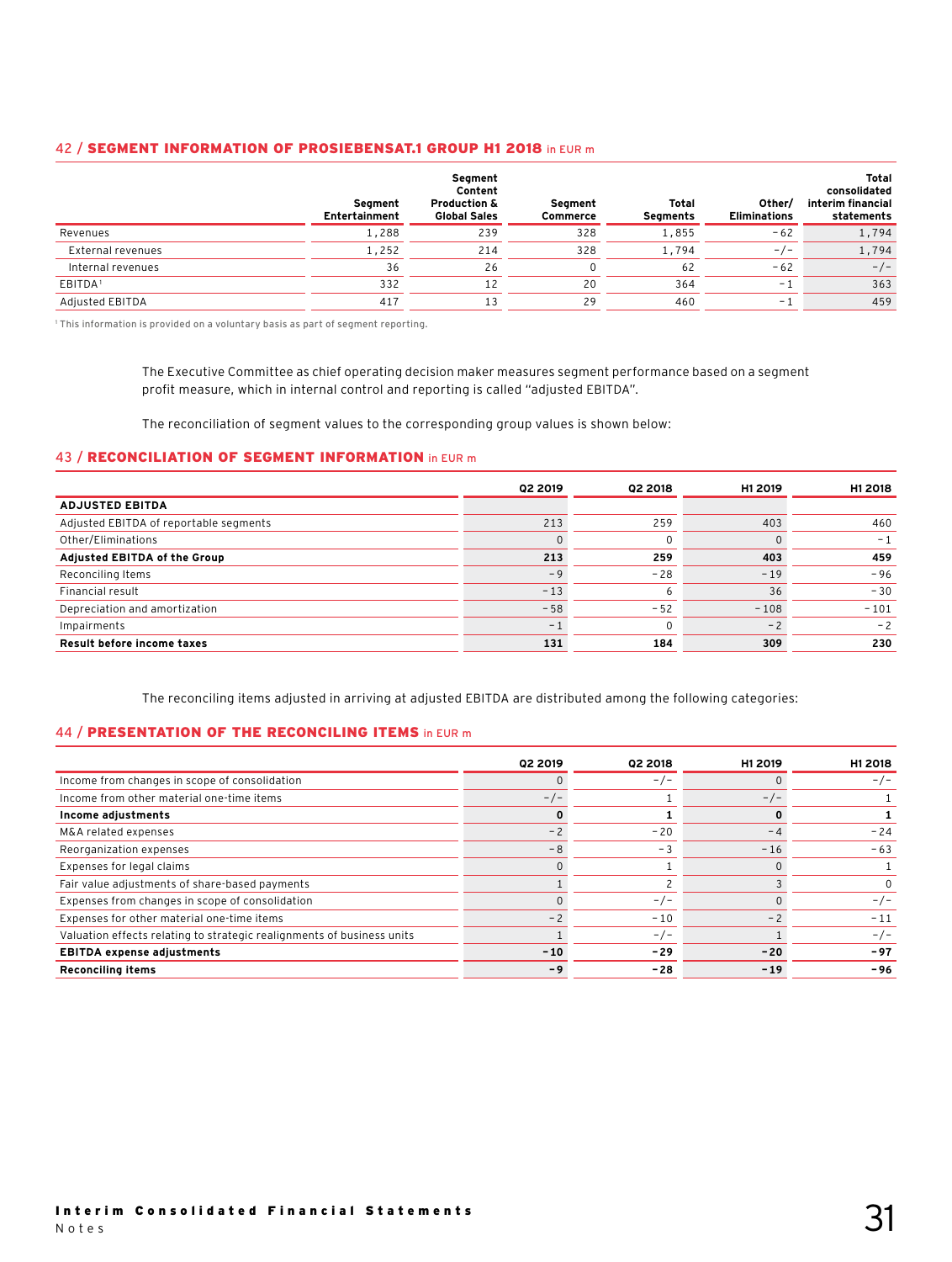Entity-wide disclosures for ProSiebenSat.1 Group are provided below:

# 45 / ENTITY-WIDE DISCLOSURES Q2 in EUR m

| AT/CH<br>UK<br>US<br>Other<br><b>GER</b><br>Geographical breakdown |            |                        |            |            |            |                        |            |            |                        | Total<br>consolidated<br>statements | interim financial |                        |
|--------------------------------------------------------------------|------------|------------------------|------------|------------|------------|------------------------|------------|------------|------------------------|-------------------------------------|-------------------|------------------------|
|                                                                    | Q2<br>2019 | Q <sub>2</sub><br>2018 | Q2<br>2019 | Q2<br>2018 | Q2<br>2019 | Q <sub>2</sub><br>2018 | Q2<br>2019 | Q2<br>2018 | Q <sub>2</sub><br>2019 | Q2<br>2018                          | Q2<br>2019        | Q <sub>2</sub><br>2018 |
| <b>External Revenues</b>                                           | 731        | 741                    | 122        | 84         | 74         | 73                     | 16         |            |                        |                                     | 947               | 912                    |

### 46 / ENTITY-WIDE DISCLOSURES H1 in EUR m

| Geographical breakdown   | GER        |            | US         |                        | AT/CH      |            | UK                     |            | Other      |            | Total<br>consolidated<br>interim financial<br>statements |            |
|--------------------------|------------|------------|------------|------------------------|------------|------------|------------------------|------------|------------|------------|----------------------------------------------------------|------------|
|                          | H1<br>2019 | H1<br>2018 | H1<br>2019 | H <sub>1</sub><br>2018 | H1<br>2019 | H1<br>2018 | H <sub>1</sub><br>2019 | H1<br>2018 | H1<br>2019 | H1<br>2018 | H1<br>2019                                               | H1<br>2018 |
| <b>External Revenues</b> | 1,458      | ,483       | 231        | 153                    | 135        | 134        | 29                     | 13         |            | 11         | 1,860                                                    | 1,794      |

In the second quarter and in the first six months, revenues under IFRS 15 are broken down by segment as follows:

# 47 / REVENUES Q2 2019 in EUR m

|                                  | Segment              | Segment<br><b>Content Production &amp;</b> |                         |       |
|----------------------------------|----------------------|--------------------------------------------|-------------------------|-------|
|                                  | <b>Entertainment</b> | <b>Global Sales</b>                        | <b>Segment Commerce</b> | Total |
| Advertising revenues             | 516                  | $-/-$                                      | $-/-$                   | 516   |
| Digital services <sup>1</sup>    | $-/-$                | $-/-$                                      | 121                     | 121   |
| Production revenues              | $-/-$                | 78                                         | $-/-$                   | 78    |
| Revenues from the sales of goods | $-/-$                | $-/-$                                      | 68                      | 68    |
| Digital studio revenues          | $-/-$                | 59                                         | $-/-$                   | 59    |
| Distribution revenues            | 38                   | $-/-$                                      | $-/-$                   | 38    |
| Program sales                    | 12                   | 12                                         | $-/-$                   | 24    |
| Others                           | 34                   | $\mathbf 0$                                | 9                       | 43    |
| Total                            | 601                  | 148                                        | 198                     | 947   |
| Timing of revenue                |                      |                                            |                         |       |
| Point in time                    | 563                  | 70                                         | 180                     | 812   |
| Over time                        | 38                   | 78                                         | 19                      | 135   |
| Total                            | 601                  | 148                                        | 198                     | 947   |

1 This item primarily contains revenues from online agency services and matchmaking as well as event vouchers and miscellaneous online market places.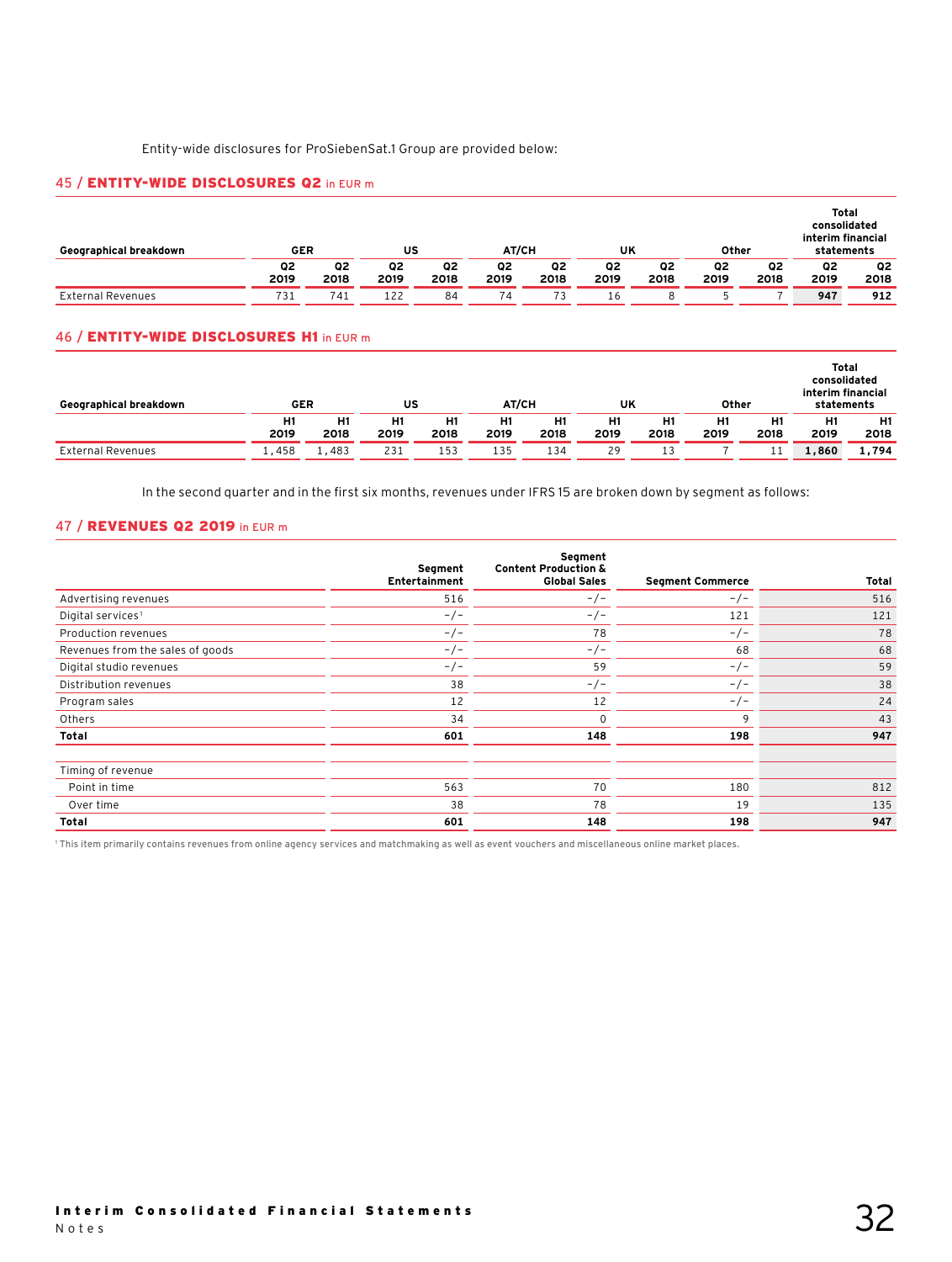### 48 / REVENUES Q2 2018 in EUR m

|                                  | Segment              | Segment<br><b>Content Production &amp;</b> |                          |       |
|----------------------------------|----------------------|--------------------------------------------|--------------------------|-------|
|                                  | <b>Entertainment</b> | <b>Global Sales</b>                        | <b>Segment Commerce</b>  | Total |
| Advertising revenues             | 525                  | $-/-$                                      | $-/-$                    | 525   |
| Digital services <sup>1</sup>    | $-/-$                | $-/-$                                      | 106                      | 106   |
| Production revenues              | $-/-$                | 60                                         | $-/-$                    | 60    |
| Revenues from the sales of goods | $-/-$                | $-/-$                                      | 55                       | 55    |
| Digital studio revenues          | $-/-$                | 39                                         | $-/-$                    | 39    |
| Distribution revenues            | 35                   | $-/-$                                      | $-/-$                    | 35    |
| Program sales                    | 9                    | 11                                         | $-/-$                    | 20    |
| Others                           | 58                   | 6                                          | $\overline{\phantom{a}}$ | 73    |
| Total                            | 628                  | 116                                        | 168                      | 912   |
| Timing of revenue                |                      |                                            |                          |       |
| Point in time                    | 578                  | 57                                         | 149                      | 784   |
| Over time                        | 50                   | 60                                         | 19                       | 128   |
| Total                            | 628                  | 116                                        | 168                      | 912   |

1 This item primarily contains revenues from online agency services and matchmaking as well as event vouchers and miscellaneous online market places.

# 49 / REVENUES H1 2019 in EUR m

|                                  | Segment       | Segment<br><b>Content Production &amp;</b> |                         |       |
|----------------------------------|---------------|--------------------------------------------|-------------------------|-------|
|                                  | Entertainment | <b>Global Sales</b>                        | <b>Segment Commerce</b> | Total |
| Advertising revenues             | 1,024         | $-/-$                                      | $-/-$                   | 1,024 |
| Digital services <sup>1</sup>    | $-/-$         | $-/-$                                      | 250                     | 250   |
| Production revenues              | $-/-$         | 136                                        | $-/-$                   | 136   |
| Revenues from the sales of goods | $-/-$         | $-/-$                                      | 132                     | 132   |
| Digital studio revenues          | $-/-$         | 106                                        | $-/-$                   | 106   |
| Distribution revenues            | 76            | $-/-$                                      | $-/-$                   | 76    |
| Program sales                    | 15            | 34                                         | $-/-$                   | 49    |
| Others                           | 65            |                                            | 15                      | 87    |
| Total                            | 1,180         | 283                                        | 397                     | 1,860 |
| Timing of revenue                |               |                                            |                         |       |
| Point in time                    | 1,103         | 147                                        | 359                     | 1,609 |
| Over time                        | 77            | 136                                        | 38                      | 251   |
| Total                            | 1,180         | 283                                        | 397                     | 1,860 |

1 This item primarily contains revenues from online agency services and matchmaking as well as event vouchers and miscellaneous online market places.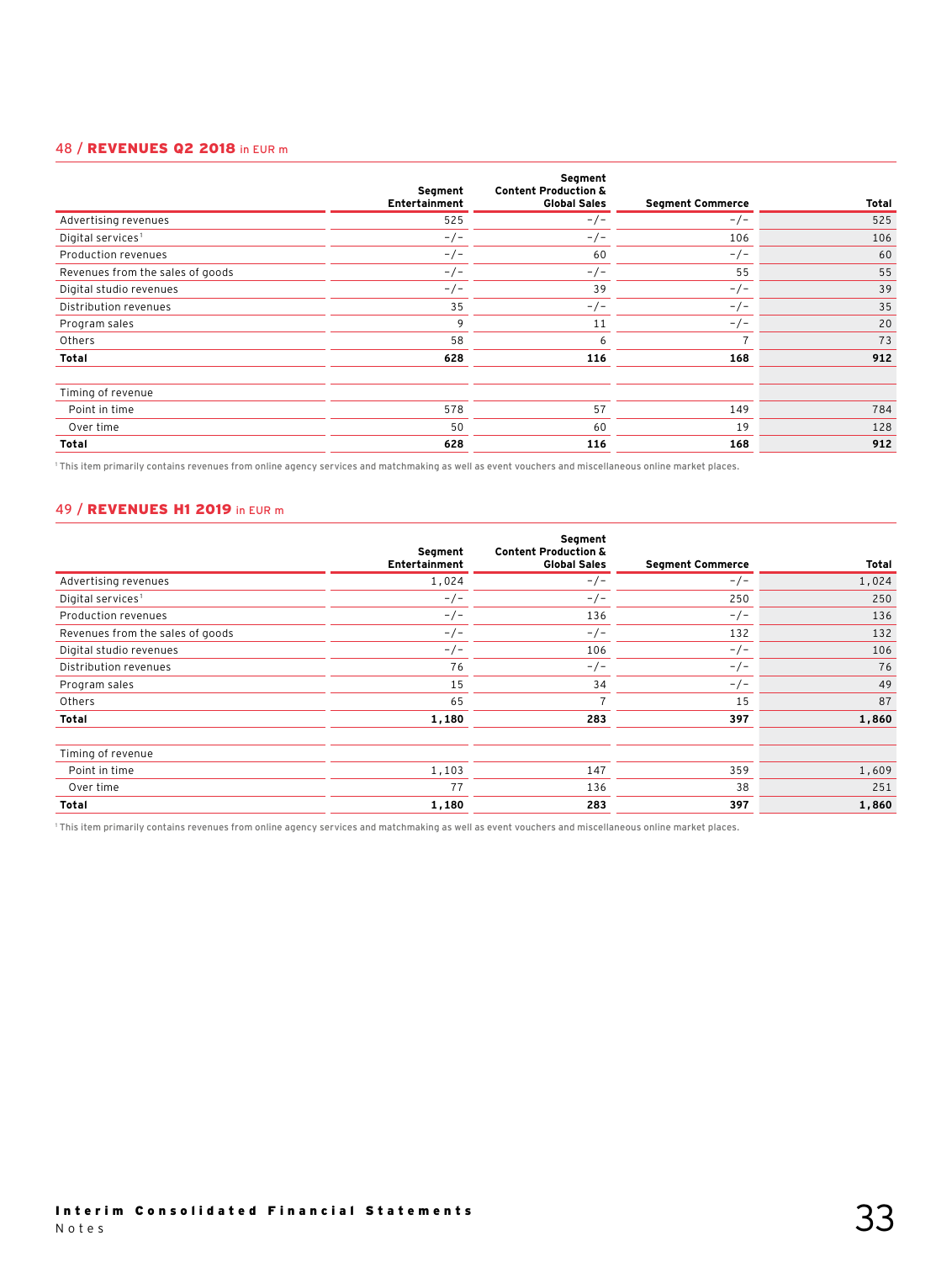### 50 / **REVENUES H1 2018** in EUR m

|                                  | Segment              | Segment<br><b>Content Production &amp;</b> |                         |       |
|----------------------------------|----------------------|--------------------------------------------|-------------------------|-------|
|                                  | <b>Entertainment</b> | <b>Global Sales</b>                        | <b>Segment Commerce</b> | Total |
| Advertising revenues             | 1,051                | $-/-$                                      | $-/-$                   | 1,051 |
| Digital services <sup>1</sup>    | $-/-$                | $-/-$                                      | 211                     | 211   |
| Production revenues              | $-/-$                | 103                                        | $-/-$                   | 103   |
| Revenues from the sales of goods | $-/-$                | $-/-$                                      | 103                     | 103   |
| Digital studio revenues          | $-/-$                | 68                                         | $-/-$                   | 68    |
| Distribution revenues            | 69                   | $-/-$                                      | $-/-$                   | 69    |
| Program sales                    | 20                   | 32                                         | $-/-$                   | 52    |
| Others                           | 112                  | 11                                         | 14                      | 135   |
| Total                            | 1,252                | 214                                        | 328                     | 1,794 |
| Timing of revenue                |                      |                                            |                         |       |
| Point in time                    | 1,154                | 110                                        | 289                     | 1,553 |
| Over time                        | 98                   | 103                                        | 39                      | 241   |
| Total                            | 1,252                | 214                                        | 328                     | 1,794 |

1 This item primarily contains revenues from online agency services and matchmaking as well as event vouchers and miscellaneous online market places.

### <span id="page-33-0"></span>3 / Acquisitions, disposals and other transactions affecting the scope of consolidation

### A) ACQUISITIONS

The following acquisition that is material for the consolidated financial statements was completed in the first six months of the financial year 2019:

### 51 / OVERVIEW ACQUISITIONS

| Company          | <b>Purpose of the company</b>                                  | Votina eauity<br>interest acquired | Acauisition<br>of control |
|------------------|----------------------------------------------------------------|------------------------------------|---------------------------|
| Marketplace GmbH | Online broker for products and services<br>related to the home | 94.0%                              | 02/21/2018                |

#### Increase in share of voting rights to 94.0% of Marketplace GmbH

By agreement of December 17, 2018 and with economic effect from February 21, 2019, ProSiebenSat.1 Group increased its voting rights share in Marketplace GmbH, Berlin ("Marketplace") from 41.6% to 94.0% via the newly founded subsidiary of NCG – NUCOM GROUP SE, Unterföhring ("NuCom Group"), be Around Holding, Berlin ("be Around"), and thereby acquired control. The equity is divided into common shares and preference shares, which confer different voting rights. This results in a difference between the share of voting rights and the share of equity. The former came to 41.6% before the transaction and 94.0% after it, while the latter came to 35.0% before the transaction and 80.0% after it. The overall transaction is based on an IFRS 3 purchase price of EUR 130 million. With the brand Aroundhome (formerly Käuferportal), be Around operates Germany's largest online broker for products and services related to the home. The company is allocated to the segment "Commerce"  $\rightarrow$  [see Notes,](#page-29-0) [Note 2 "Segment reporting"](#page-29-0) .

The purchase price according to IFRS 3 comprises the remeasurement and non-cash contribution of the existing ProSiebenSat.1 Group shares, accounting for 41.6% of voting rights and 35.0% of equity, in the amount of EUR 55 million and a non-cash contribution by General Atlantic PD GmbH, Munich ("General Atlantic") to Marketplace, also in the amount of EUR 55 million and accounting for 41.6% of voting rights and 35.0% of equity. At the same time, 10.0% of the shares were acquired from other minority shareholders of Marketplace for a cash purchase price of EUR 12 million. The newly resulting total stake of NuCom Group and the shares held by the remaining minority shareholders in the amount of EUR 2 million were contributed to the newly founded be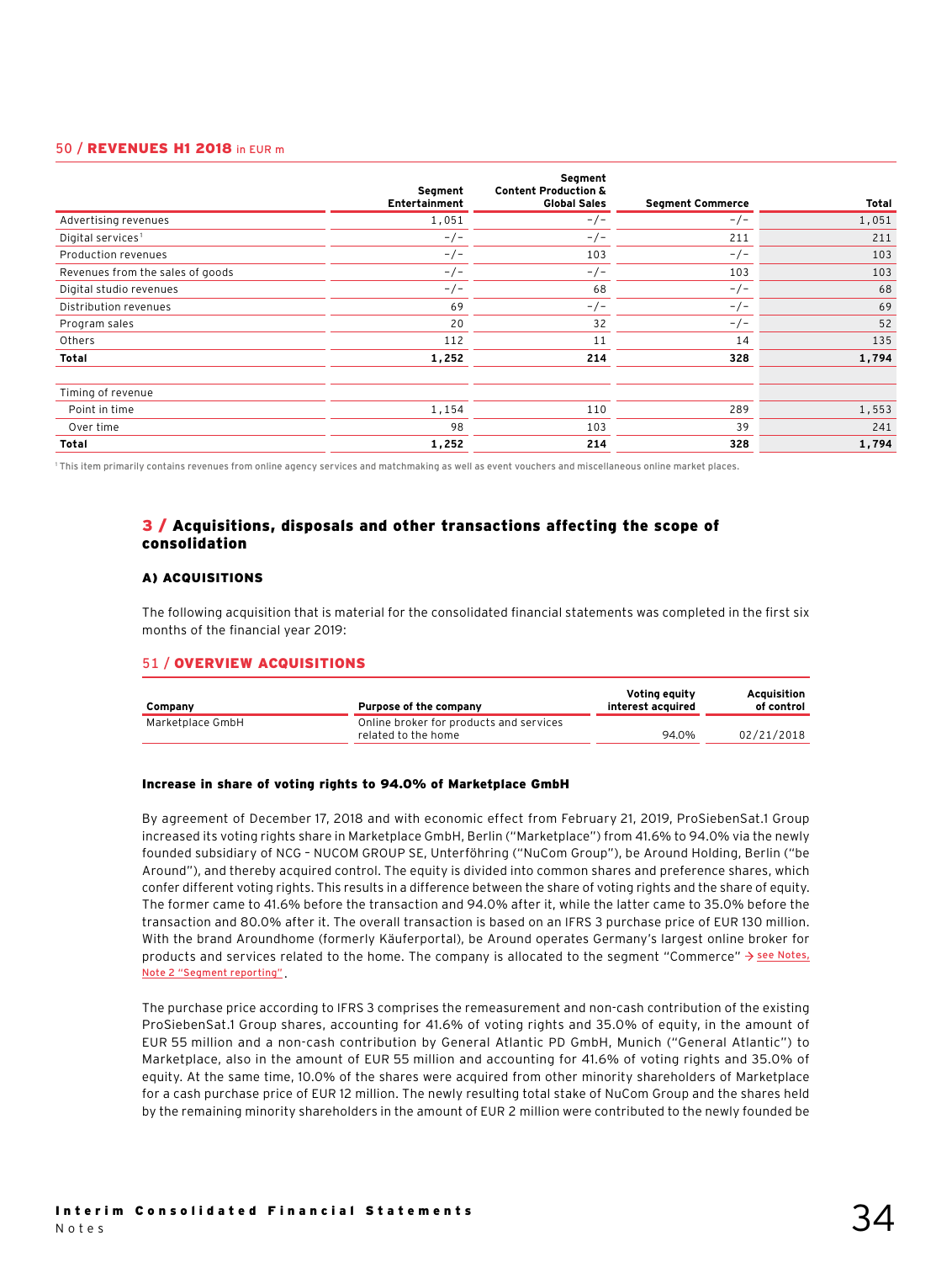Around with effect from February 21, 2019. In addition, a put option in the amount of EUR 5 million was agreed with the existing shareholders regarding the acquisition of a further 10.0% of the shares, with earliest possible exercise in 2022. Since ProSiebenSat.1 Group has an unconditional obligation via NuCom Group to acquire the shares upon option exercise, a consolidation ratio of 90.0% results as of February 21, 2019.

### 52 / MARKETPLACE - PURCHASE PRICE ACCORDING TO IFRS 3 in EUR m

| Contribution in kind ProSiebenSat.1 Group | 55  |
|-------------------------------------------|-----|
| Contribution in kind General Atlantic     | 55  |
| Cash purchase price Minorities            | 12  |
| Contribution in kind Minorities           |     |
| Contingent consideration - put option     | 5   |
| Purchase price per IFRS 3                 | 130 |

The following table shows the fair values of the identified assets acquired and liabilities assumed, each as of the time of acquisition:

### 53 / ACQUISITION MARKETPLACE in EUR m

|                                                     | Fair value at ac-<br>quisition date |
|-----------------------------------------------------|-------------------------------------|
| Other intangible assets                             | 24                                  |
| Thereof identified in the purchase price allocation | 24                                  |
| Property, plant and equipment                       | 25                                  |
| Deferred tax assets                                 | 4                                   |
| Non-current assets                                  | 53                                  |
| Trade receivables                                   | 9                                   |
| Other current receivables and other assets          | $\overline{c}$                      |
| Cash and cash equivalents                           | 2                                   |
| <b>Current assets</b>                               | 13                                  |
| Non-current liabilities                             | 21                                  |
| Deferred tax liabilities                            | 7                                   |
| Non-current liabilities and provisions              | 28                                  |
| Trade payables                                      | 8                                   |
| Other provisions                                    | $\mathbf{1}$                        |
| Other liabilities                                   | 20                                  |
| <b>Current liabilities and provisions</b>           | 30                                  |
| Non-controlling interests                           | 1                                   |
| <b>Total net assets</b>                             | 7                                   |
| Purchase price per IFRS 3                           | 130                                 |
| Goodwill                                            | 122                                 |

The identified goodwill nearly exclusively represents strategic synergies and development potential in the "Commerce" segment and hence is allocated to the cash-generating unit "Commerce", > [see Notes, Note 2 "Segment](#page-29-0) [reporting"](#page-29-0). The goodwill is not tax-deductible and is denominated in the functional currency EUR.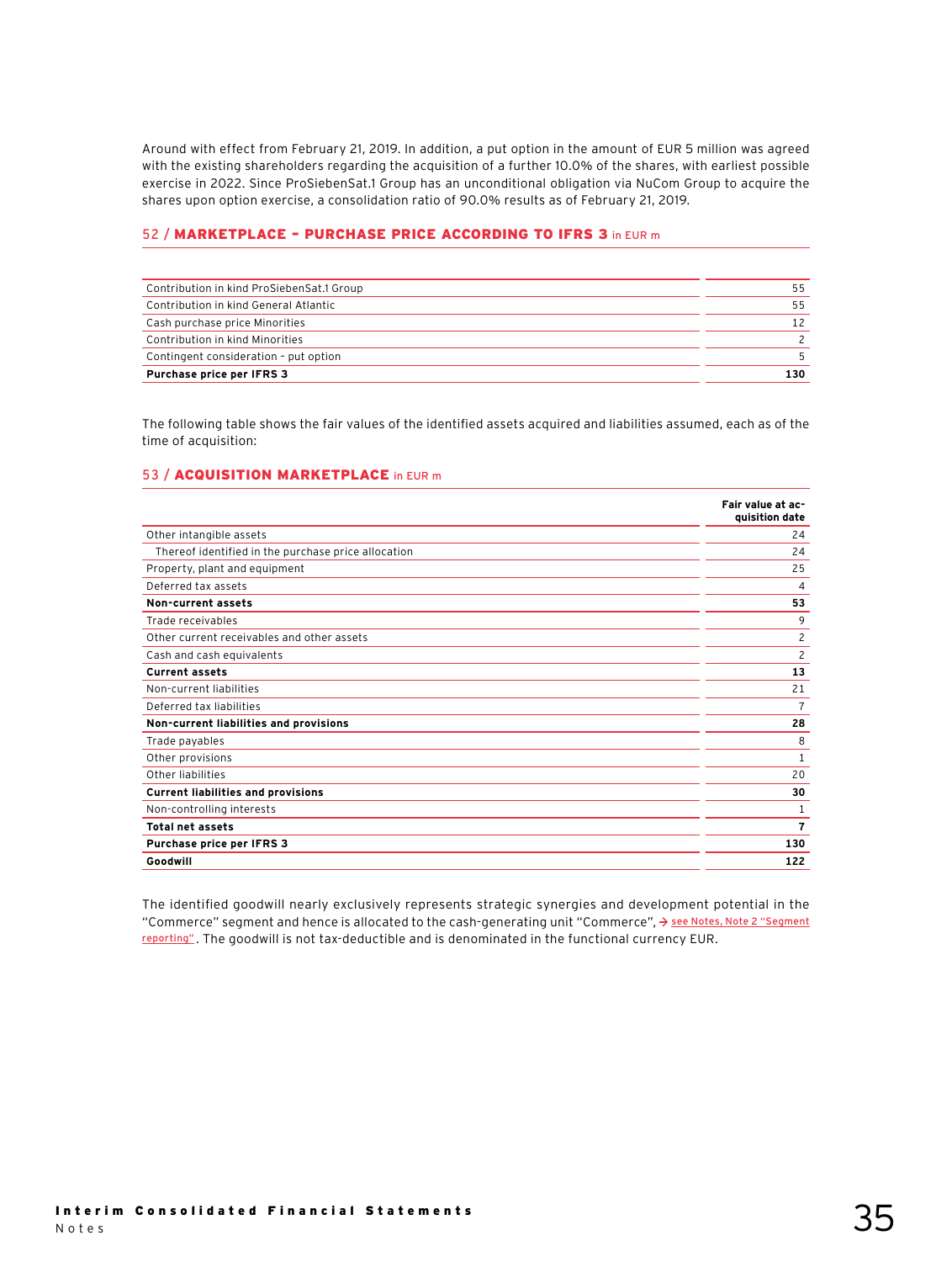### 54 / PURCHASE PRICE ALLOCATION MARKETPLACE

| Assets                 | <b>Fair Value at acquisition</b><br>in EUR m | <b>Expected useful life</b><br>in years |
|------------------------|----------------------------------------------|-----------------------------------------|
| Brand                  |                                              |                                         |
| Customer relationships | 18                                           | $3 - 11$                                |
| Technologie            |                                              |                                         |

In the context of the purchase price allocation, a brand with a finite useful life of 3 years and a fair value of EUR 3 million, customer relationships with a finite useful life of between 3 and 11 years and a fair value of EUR 18 million, and a technology with a finite useful life of 5 years and a fair value of EUR 3 million, were recognized separately from goodwill. Deferred income tax liabilities of EUR 7 million relate to the hidden reserves disclosed. The trade receivables of EUR 9 million reflect gross receivables of EUR 11 million minus valuation allowances of EUR 2 million. The remeasurement of the initial investment in Marketplace originally accounted for using the equity method in the context of the investment increase and the initial consolidation of the newly established be Around led to a valuation effect of EUR 27 million. This was recognized in the Group's financial result.

Including the companies from the start of the financial year until initial consolidation in February 2019 would have had the following effect on the financial position and performance of ProSiebenSat.1 Group: Additional revenues of EUR 12 million and earnings after taxes in the amount of minus EUR 4 million. From initial consolidation until June 30, 2019, the company contributed revenues of EUR 24 million and earnings after taxes of minus EUR 4 million to consolidated earnings.

### B) OTHER TRANSACTIONS

### Increase of General Atlantic's share in NuCom Group by 3.3%

By contract of December 17, 2018 and with economic effect as of February 21, 2019, General Atlantic has contributed its 41.6% share in Marketplace by way of a capital increase to NuCom-Group. In this context, General Atlantic's share in the capital of NuCom Group increased by 3.3% to 28.4%.

### Media-for-equity transaction between SevenVentures GmbH and Friday Insurance S.A.

By agreement of February 18, 2019 and with economic effect as of February 22, 2019, SevenVentures GmbH, Unterföhring a subsidiary allocated to the Entertainment segment, acquired approximately 14.0% of the voting shares in Friday Insurance S.A., Luxembourg, Luxembourg ("Friday") for a total purchase price of EUR 30 million as part of a "media-for-equity" transaction. As an independent company with a European insurance license, Friday offers innovative insurance products in Germany. As part of the transaction, the Group will provide advertising services for Friday over a period ending December 31, 2021. The shares are classified as financial assets at fair value through profit or loss pursuant to IFRS 9.

### Acquisition of the remaining 25.1% in Virtual Minds AG

With an exercise declaration dated April 16, 2019, and economic effect from May 31, 2019, the remaining minority shareholder exercised its put option. Virtual Minds AG, Freiburg ("Virtual Minds") is a media holding company, with specialized companies from the fields of media technologies, digital advertising and hosting. In the financial year 2015, ProSiebenSat.1 Group made its first investment in the company (51.4%) and in June 2018 it increased its stake to 74.9% by exercising a call option. For a cash purchase price of EUR 36 million, ProSiebenSat.1 Group is now increasing its stake from 74.9% to 100.0%. The acquisition was accounted for as an equity transaction pursuant to IFRS 10. The cash outflow from the payment of the purchase price for additional shares in the already controlled Virtual Minds was recognized as an investing cash flow.

### Acquisition of another 18.2% in Digital-Studio Studio71

By agreement of and with economic effect from June 24, 2019, ProSiebenSat.1 Group exercised a call option on outstanding minority interests. Digital-Studio Studio71 is a leading international digital studio that produces, distributes and markets video content on digital platforms. In the financial year 2015, ProSiebenSat.1 Group had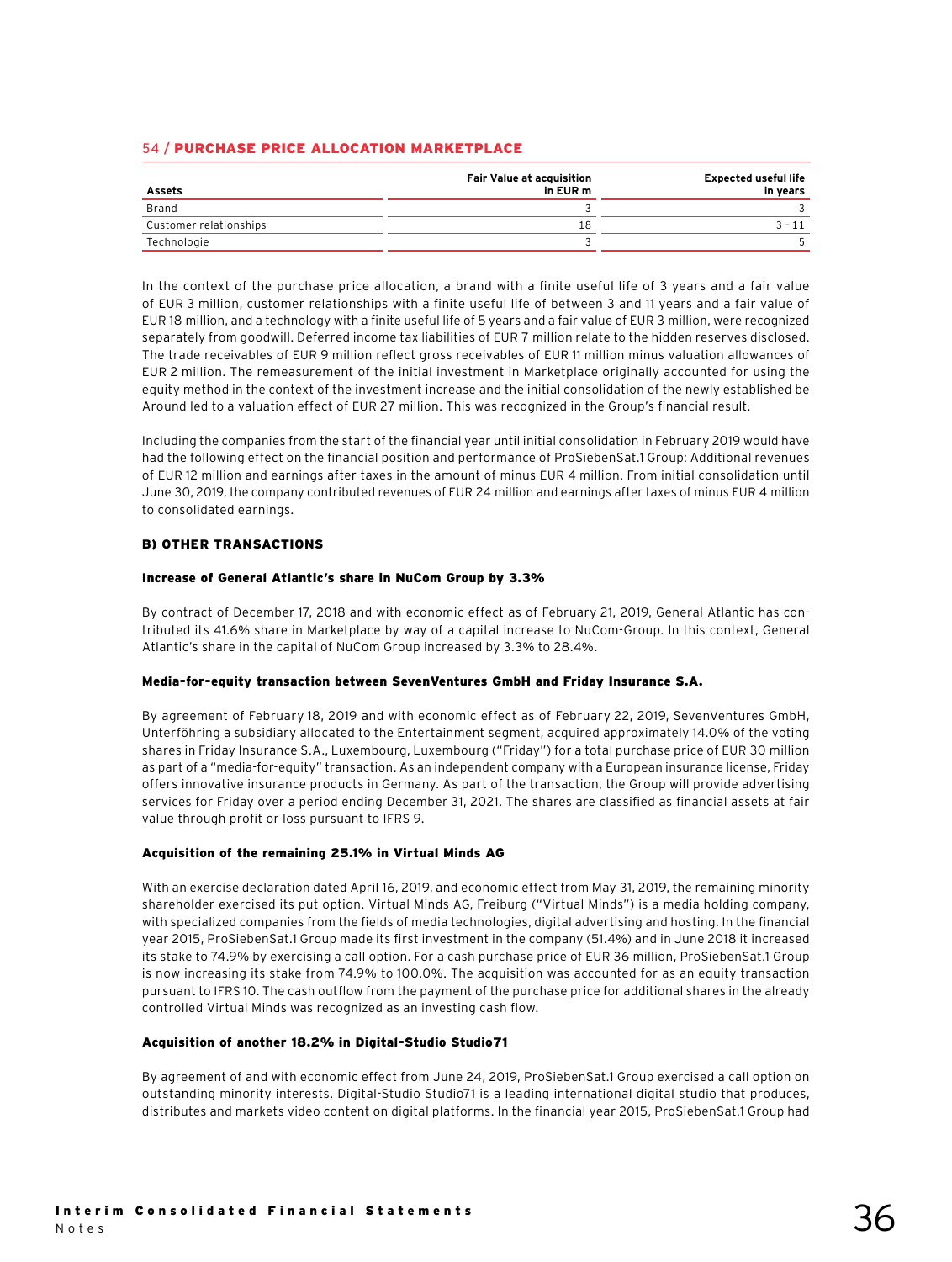initially acquired a 75.0% stake in the company Collective Digital Studios, LLC, Los Angeles, USA ("CDS"). As part of the transaction, Studio71 GmbH, Berlin ("Studio71"), a company founded by ProSiebenSat.1, and CDS are to be merged as a global digital studio ("Digital-Studio Studio71"). To this end, 100.0% of the shares in Studio 71 and 100.0% of the shares in CDS were contributed to the holding company ProSiebenSat.1 Digital Content LP, London, UK and the seller Collective Management Holding, LLC, Los Angeles, USA ("CMH"), acquired a 25.0% investment in Digital-Studio Studio71. In January 2017, ProSiebenSat.1 Group's share in Digital-Studio Studio71 was diluted to 69.4% by a capital increase and investments by the media groups TF1 SA, Boulogne-Billancourt, France ("TF1") and Reti Televisive Italiane S.p.A., Milan, Italy ("Mediaset"). For a cash purchase price of EUR 30 million (US\$ 34 million) for the CMH shares, ProSiebenSat.1 Group is now increasing its stake from 69.4% to 87.6%. The acquisition was accounted for as an equity transaction pursuant to IFRS 10. The cash outflow from the payment of the purchase price for additional shares in the already controlled Digital-Studio Studio71 was recognized as an investing cash flow.

### Sale of 11.8% of the shares in Pluto Inc.

By agreement of January 18, 2019, and with economic effect from March 26, 2019, ProSiebenSat.1 Group sold its share of 11.8% in Pluto Inc., Delaware, USA ("Pluto") to Viacom Inc., New York, USA ("Viacom"). This was done due to an existing drag-along right. Pluto operates a global video service and free OTT television service in the USA. ProSiebenSat.1 Group invested in Pluto for the first time in September 2016. Since the acquisition of the shares, Pluto was included in the consolidated financial statements of ProSiebenSat.1 Group as an associate and accounted for using the equity method under IAS 28, because in addition to financial Investment, the Group was also represented in Pluto's management body, affording it significant influence. The investment was allocated to the Entertainment segment. The transaction is based on an enterprise value of EUR 300 million (US\$ 340 million). The cash inflow from the sale of preference shares and common shares for ProSiebenSat.1 Group amounts to the equivalent of EUR 35 million (US\$ 39 million), resulting in a realized gain on sale of EUR 22 million (US\$ 25 million).

# 4 / Income taxes

The Group's relevant nominal tax rate remains unchanged at 28.0%. For the calculation of the Group's tax expenses for the first six months of 2019, the effective Group tax rate expected for the full financial year of 30.5% (previous year: 32.5%) was used. The difference from the nominal tax rate is largely attributable to non-deductible operating expenses.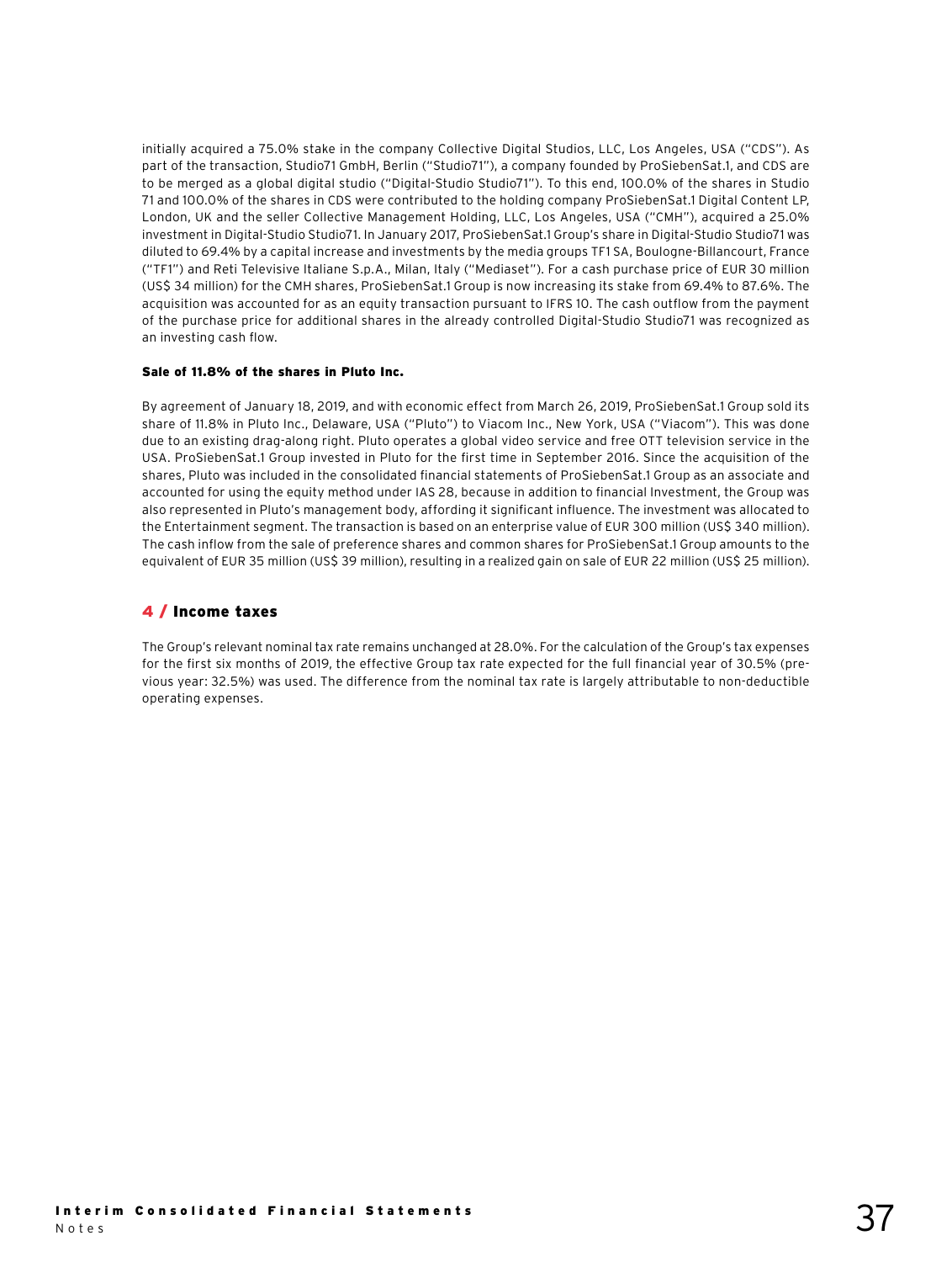### 5 / Earnings per share

The following tables set out the underlying parameters when calculating earnings per share:

### 55 / PROFIT MEASURES INCLUDED IN CALCULATING EARNINGS PER SHARE in EUR m

|                                                                                     | 02 2019 | 02 2018 | H1 2019 | H1 2018 |
|-------------------------------------------------------------------------------------|---------|---------|---------|---------|
| Net income attributable to the shareholders of ProSiebenSat.1 Media SE<br>(basic)   | 93      | 126     | 215     | 153     |
| Valuation effects of share-based payments after taxes                               | $-1$    | -       | $-7$    |         |
| Net income attributable to the shareholders of ProSiebenSat.1 Media SE<br>(diluted) | 92      | 125     | 213     | 153     |

### 56 / NUMBERS OF SHARES INCLUDED IN CALCULATING EARNINGS PER SHARE in shares

|                                                             | 02 2019     | 02 2018     | H1 2019     | H1 2018     |
|-------------------------------------------------------------|-------------|-------------|-------------|-------------|
| Weighted average number of shares outstanding (basic)       | 226,080,487 | 228,949,482 | 226,080,487 | 228,949,482 |
| Dilution effect based on stock options and rights to shares | 483,404     | 518,836     | 483,404     | 518,836     |
| Weighted average number of shares outstanding (diluted)     | 226,563,891 | 229,468,318 | 226,563,891 | 229,468,318 |

Regarding the type of settlement, the plans for share-based payment  $\rightarrow$  [see Notes, Note 8 "Share-based payments"](#page-42-1) include a settlement option for ProSiebenSat.1 Media SE either in shares or in cash. In accordance with IAS 33.58, these plans are treated as if they were settled in common shares for the calculation of earnings per share during this reporting period, due to the resulting dilution effect in relation to the first six months of 2019. This treatment is in contrast to IFRS 2.

# 6 / Provisions, contingent liabilities and other financial obligations

### PROVISIONS

Other provisions amounted to EUR 267 million as of the reporting date (December 31, 2018: EUR 309 million). The decrease of EUR 42 million was chiefly due to the reversal or utilization of provisions for onerous contracts and employee benefits that were recognized as of the end of 2018.

### CONTINGENT LIABILITIES

Compared to the contingent liabilities reported in the consolidated financial statements as of December 31, 2018, there have been no significant changes as of June 30, 2019.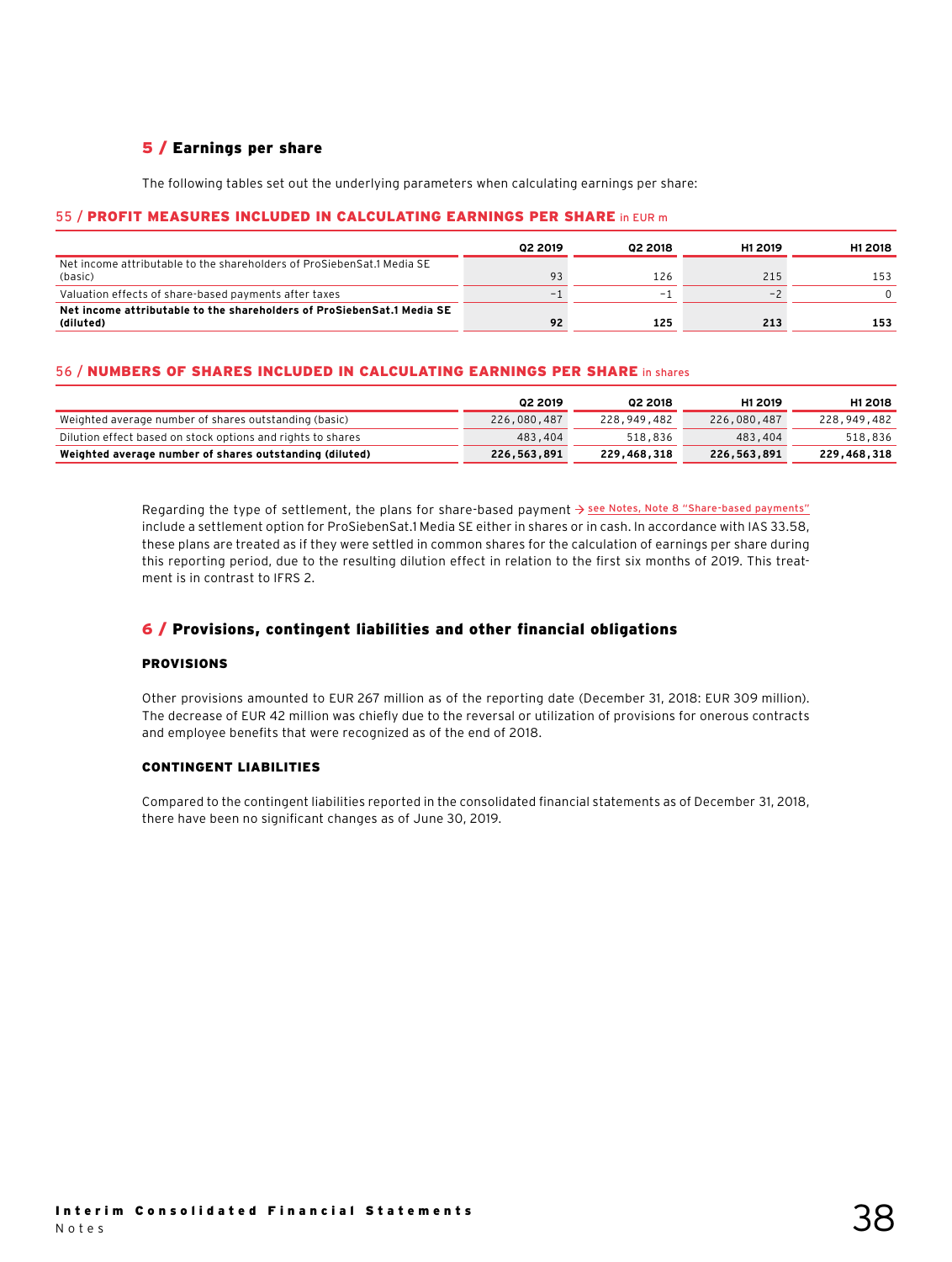### OTHER FINANCIAL OBLIGATIONS

The other financial obligations are comprised as follows as of the reporting date and December 31, 2018:

### 57 / OTHER FINANCIAL OBLIGATIONS in EUR m

|                                             | June 30, 2019 | December 31, 2018 |
|---------------------------------------------|---------------|-------------------|
| Purchase commitments for programming assets | 2,794         | 2.931             |
| Distribution                                | 176           | 204               |
| Leasing and long-term rental commitments    | 74            | 16                |
| Other financial obligations                 | 337           | 172               |
| Total                                       | 3,381         | 3,325             |

The EUR 137 million decline in purchase commitments for programming assets from EUR 2,931 million as of December 31, 2018, to EUR 2,794 million as of June 30, 2019, firstly reflects seasonal factors and secondly the adjustment of the programming structure due to the strategic focus on local content.

The increase in leasing and rental obligations by EUR 58 million to EUR 74 million is mainly attributable to the conclusion of new leases for which use of the leased items had not yet begun as of the reporting date.

As of June 30, 2019, other financial obligations included an amount of EUR 115 million relating to commitments for the future funding of Joyn GmbH, Munich (originally 7TV Joint Venture GmbH), a joint venture accounted for using the equity method and in which ProSiebenSat.1 Group and Discovery Communications each hold a 50% share. Of this amount, EUR 79 million is due within one year and EUR 36 million in between one and five years. As the shares in Joyn GmbH are not listed, no market prices are available. For further information, please refer to the notes to the consolidated financial statements of ProSiebenSat.1 Group as of December 31, 2018, specifically > [see Notes, Note 4 "Acquisitions, disposals and other transactions affecting the scope of consolidation"](https://www.prosiebensat1.com/en/investor-relations/publications/annual-reports) and > see Notes, Note 20 ["Investments accounted for using the equity method."](https://www.prosiebensat1.com/en/investor-relations/publications/annual-reports)

# <span id="page-38-0"></span>7 / Financial instruments

The following table shows the carrying amounts and the fair values of all IFRS 9 categories of financial assets and financial liabilities of ProSiebenSat.1 Group and allocates the financial assets and financial liabilities that are measured at fair value to their fair value hierarchy levels.

The fair values of the different hierarchy levels were calculated using methods that are described in detail in  $\rightarrow$  [see Notes, Note 32 "Further notes on financial risk management and financial instruments in accordance with IFRS 7"](https://www.prosiebensat1.com/en/investor-relations/publications/annual-reports) in the CONsolidated financial statements for the financial year 2018.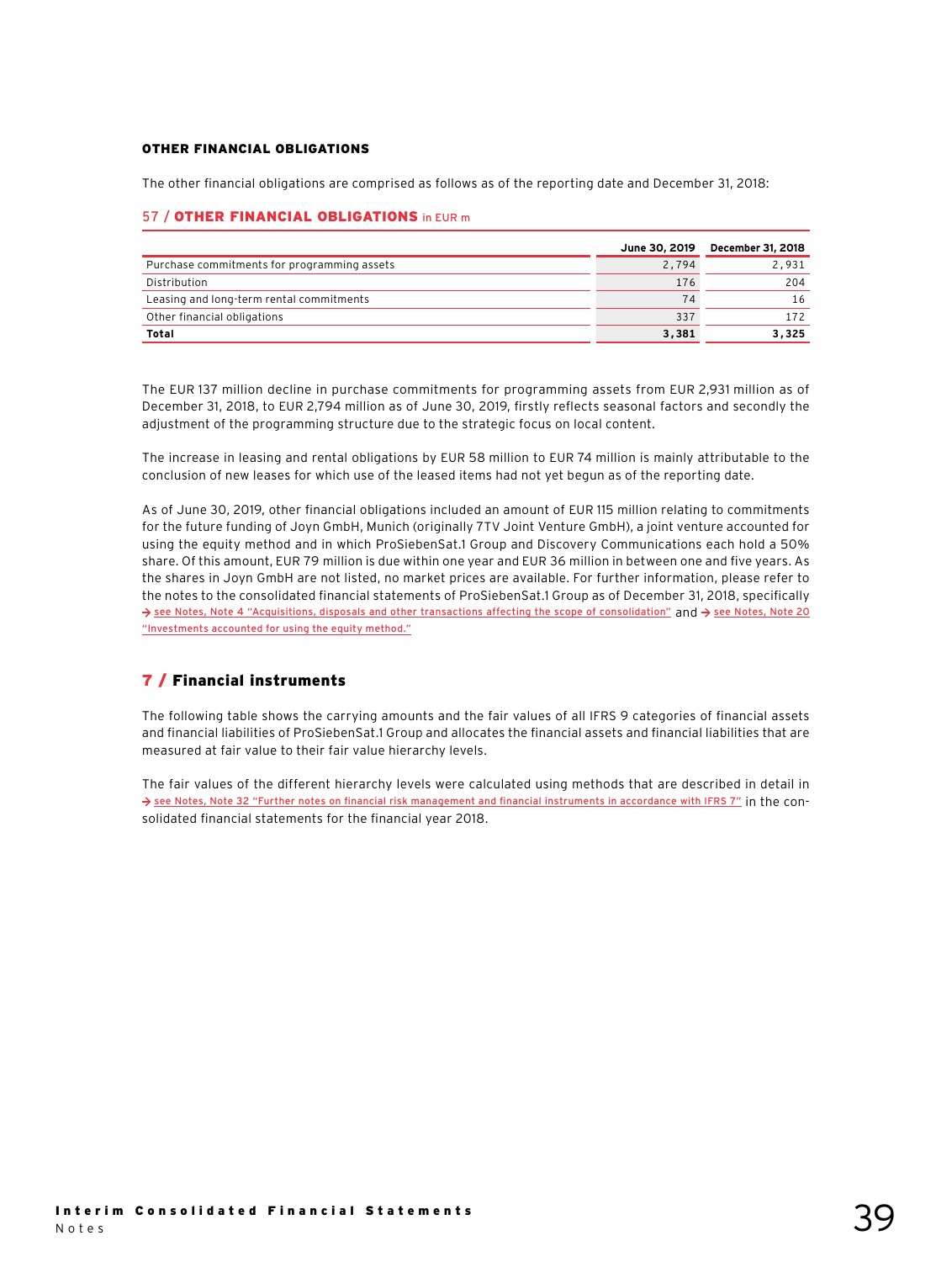### 58 / CARRYING AMOUNTS AND FAIR VALUES OF FINANCIAL INSTRUMENTS AS OF JUNE 30, 2019 in EUR m

|                                                                                                 |                                                                         |                         |                                                   |                             | Categories under IFRS 9                      |                                                          |         | <b>Fair Value</b>  |         |       |
|-------------------------------------------------------------------------------------------------|-------------------------------------------------------------------------|-------------------------|---------------------------------------------------|-----------------------------|----------------------------------------------|----------------------------------------------------------|---------|--------------------|---------|-------|
|                                                                                                 | Presented in the<br><b>Statement of Financial</b><br><b>Position as</b> | Car-<br>rying<br>amount | At fair<br>value<br>through<br>profit<br>and loss | Hedging<br>instru-<br>ments | Assets<br>measured<br>at amor-<br>tized cost | <b>Liabilities</b><br>measured<br>at amor-<br>tized cost | Level 1 | Level <sub>2</sub> | Level 3 | Total |
| <b>Financial assets</b>                                                                         |                                                                         |                         |                                                   |                             |                                              |                                                          |         |                    |         |       |
| <b>Measured as fair value</b>                                                                   |                                                                         |                         |                                                   |                             |                                              |                                                          |         |                    |         |       |
| Fund units to finance<br>pension obligations                                                    | Non-current financial<br>assets                                         | 26                      | 26                                                | -/-                         |                                              | -/-                                                      | 26      |                    | $-/-$   | 26    |
| Other equity<br>instruments                                                                     | Non-current financial<br>assets                                         | 191                     | 191                                               | $-/-$                       | $-/-$                                        | -/-                                                      | $-/-$   | $-/-$              | 191     | 191   |
| Other level 3<br>instruments and<br>derivatives for which<br>hedge accounting is<br>not applied | Current and non-<br>current financial assets                            | 19                      | 19                                                | $-/-$                       | $-/-$                                        | $-/-$                                                    | $-/-$   | $-/-$              | 19      | 19    |
| Hedge derivatives                                                                               | Current and non-<br>current financial assets                            | 69                      | $-/-$                                             | 69                          | $-/-$                                        | $-/-$                                                    | $-/-$   | 69                 | $-/-$   | 69    |
| Not measured at fair<br>value                                                                   |                                                                         |                         |                                                   |                             |                                              |                                                          |         |                    |         |       |
| Cash and cash<br>equivalents <sup>1</sup>                                                       | Cash and cash equiv-<br>alents                                          | 685                     | $-/-$                                             | -/-                         | 685                                          | $-/-$                                                    |         |                    |         |       |
| Loans and receivables <sup>1</sup>                                                              | Current and non-<br>current financial assets<br>and trade receivables   | 494                     | $-/-$                                             | $-/-$                       | 494                                          | -/-                                                      |         |                    |         |       |
| Other Financial assets<br>at cost <sup>1</sup>                                                  | Current and non-<br>current financial assets                            | 6                       | $-/-$                                             | $-/-$                       | 6                                            | -/-                                                      |         |                    |         |       |
| Total                                                                                           |                                                                         | 1,491                   | 236                                               | 69                          | 1,185                                        | $-/-$                                                    | 26      | 69                 | 210     | 306   |
| <b>Financial liabilities</b>                                                                    |                                                                         |                         |                                                   |                             |                                              |                                                          |         |                    |         |       |
| <b>Measured at fair value</b>                                                                   |                                                                         |                         |                                                   |                             |                                              |                                                          |         |                    |         |       |
| Liabilities from put-<br>options and earn-outs                                                  | Other financial<br>liabilities                                          | 188                     | 188                                               | -/-                         | $-/-$                                        | $-/-$                                                    | $-/-$   | $-/-$              | 188     | 188   |
| Derivatives for which<br>hedge accounting is<br>not applied                                     | Other financial<br>liabilities                                          | 6                       | 6                                                 | $-/-$                       | $-/-$                                        | $-/-$                                                    | $-/-$   | 6                  | $-/-$   | 6     |
| Hedge derivatives                                                                               | Other financial<br>liabilities                                          | 16                      | $-/-$                                             | 16                          | $-/-$                                        | $-/-$                                                    | $-/-$   | 16                 | $-/-$   | 16    |
| Not measured at fair<br>value                                                                   |                                                                         |                         |                                                   |                             |                                              |                                                          |         |                    |         |       |
| Term Loan and other<br>borrowings                                                               | Financial debt                                                          | 2,103                   | $-/-$                                             | $-/-$                       | $-/-$                                        | 2,103                                                    | $-/-$   | 2,135              | $-/-$   | 2,135 |
| Notes                                                                                           | Financial debt                                                          | 598                     | $-/-$                                             | $-/-$                       | $-/-$                                        | 598                                                      | 622     | $-/-$              | $-/-$   | 622   |
| Promissory note                                                                                 | Financial debt                                                          | 499                     | $-/-$                                             | $-/-$                       | $-/-$                                        | 499                                                      | $-/-$   | 522                | $-/-$   | 522   |
| Real estate financing                                                                           | Other financial<br>liabilities                                          | 42                      | $-/-$                                             | $-/-$                       | $-/-$                                        | 42                                                       | $-/-$   | 48                 | $-/-$   | 48    |
| Other Financial<br>liabilities at<br>(amortised) cost <sup>1</sup>                              | Other financial<br>liabilities and trade<br>payables                    | 605                     | $-/-$                                             | $-/-$                       | $-/-$                                        | 605                                                      |         |                    |         |       |
| Lease liabilities <sup>2</sup>                                                                  | Other financial<br>liabilities                                          | 164                     |                                                   |                             |                                              |                                                          |         |                    |         |       |
| Total                                                                                           |                                                                         | 4,220                   | 194                                               | 16                          | -/-                                          | 3,846                                                    | 622     | 2,728              | 188     | 3,537 |

1 The carrying amount is an appropriate proxy for fair value.

2 Lease liabilities in accordance with IFRS 16 are outside the scope of IFRS 9. Moreover, disclosures about fair values are not required under IFRS 7. The tabular disclosures are made voluntarily and for improving the reconcilability of the carrying amounts presented.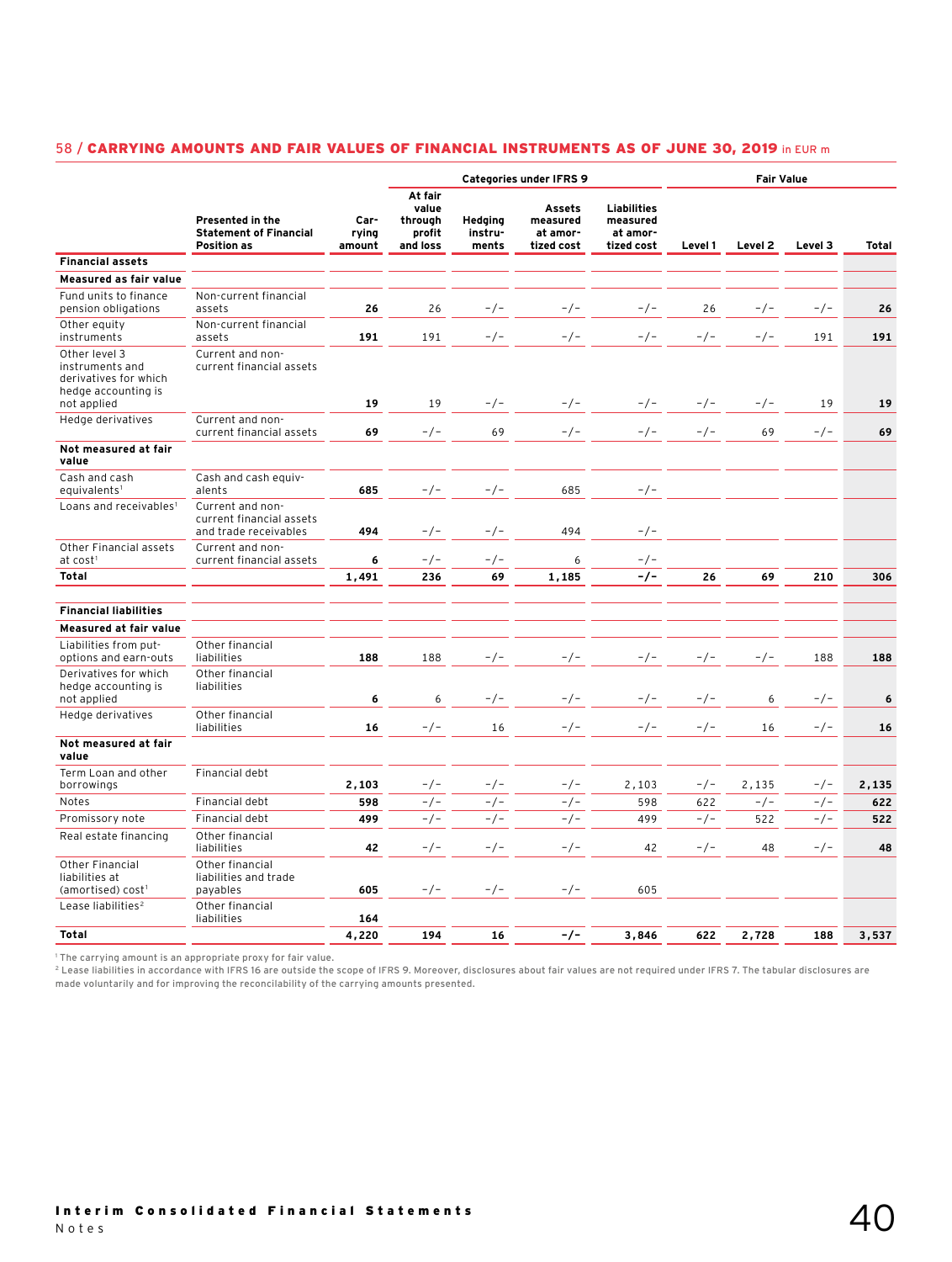### 59 / CARRYING AMOUNTS AND FAIR VALUES OF FINANCIAL INSTRUMENTS AS OF DECEMBER 31, 2018 in EUR m

|                                                                                                 | Presented in the<br><b>Statement of Financial</b><br><b>Position as</b> |                         |                                                   |                             | <b>Categories under IFRS 9</b>                      |                                                          |         | <b>Fair Value</b> |         |              |
|-------------------------------------------------------------------------------------------------|-------------------------------------------------------------------------|-------------------------|---------------------------------------------------|-----------------------------|-----------------------------------------------------|----------------------------------------------------------|---------|-------------------|---------|--------------|
|                                                                                                 |                                                                         | Car-<br>rying<br>amount | At fair<br>value<br>through<br>profit<br>and loss | Hedging<br>instru-<br>ments | <b>Assets</b><br>measured<br>at amor-<br>tized cost | <b>Liabilities</b><br>measured<br>at amor-<br>tized cost | Level 1 | Level 2           | Level 3 | <b>Total</b> |
| <b>Financial assets</b>                                                                         |                                                                         |                         |                                                   |                             |                                                     |                                                          |         |                   |         |              |
| <b>Measured as fair value</b>                                                                   |                                                                         |                         |                                                   |                             |                                                     |                                                          |         |                   |         |              |
| Fund units to finance<br>pension obligations                                                    | Non-current financial<br>assets                                         | 25                      | 25                                                | - / -                       |                                                     | -/-                                                      | 25      | $-/-$             | $-/-$   | 25           |
| Other equity<br>instruments                                                                     | Non-current financial<br>assets                                         | 156                     | 156                                               | -/-                         | $-/-$                                               | $-/-$                                                    | $-/-$   | $-/-$             | 156     | 156          |
| Other level 3<br>instruments and<br>derivatives for which<br>hedge accounting is<br>not applied | Current and non-<br>current financial assets                            | 20                      | 20                                                | -/-                         | -/-                                                 | -/-                                                      |         | 1                 | 19      | 20           |
| Hedge derivatives                                                                               | Current and non-<br>current financial assets                            | 69                      | $-/-$                                             | 69                          | $-/-$                                               | -/-                                                      | $-/-$   | 69                | $-/-$   | 69           |
| Not measured at fair<br>value                                                                   |                                                                         |                         |                                                   |                             |                                                     |                                                          |         |                   |         |              |
| Cash and cash<br>equivalents <sup>1</sup>                                                       | Cash and cash equiv-<br>alents                                          | 1,031                   | $-/-$                                             | -/-                         | 1,031                                               | -/-                                                      |         |                   |         |              |
| Loans and receivables <sup>1</sup>                                                              | Current and non-<br>current financial assets<br>and trade receivables   | 567                     | $-/-$                                             | $-/-$                       | 567                                                 | $-/-$                                                    |         |                   |         |              |
| Other Financial assets<br>at cost <sup>1</sup>                                                  | Current and non-<br>current financial assets                            | 6                       | $-/-$                                             | $-/-$                       | 6                                                   | -/-                                                      |         |                   |         |              |
| Total                                                                                           |                                                                         | 1,873                   | 201                                               | 69                          | 1,603                                               | -/-                                                      | 25      | 70                | 175     | 270          |
| <b>Financial liabilities</b>                                                                    |                                                                         |                         |                                                   |                             |                                                     |                                                          |         |                   |         |              |
| Measured at fair value                                                                          |                                                                         |                         |                                                   |                             |                                                     |                                                          |         |                   |         |              |
| Liabilities from put-<br>options and earn-outs                                                  | Other financial<br>liabilities                                          | 312                     | 312                                               | $-/-$                       | $-/-$                                               | $-/-$                                                    | $-/-$   | $-/-$             | 312     | 312          |
| Derivatives for which<br>hedge accounting is<br>not applied                                     | Other financial<br>liabilities                                          | 9                       | 9                                                 | $-/-$                       | $-/-$                                               | $-/-$                                                    | $-/-$   | 9                 | $-/-$   | 9            |
| Hedge derivatives                                                                               | Other financial<br>liabilities                                          | 14                      | $-/-$                                             | 14                          | $-/-$                                               | $-/-$                                                    | $-/-$   | 14                | $-/-$   | 14           |
| Not measured at fair<br>value                                                                   |                                                                         |                         |                                                   |                             |                                                     |                                                          |         |                   |         |              |
| Term Loan and other<br>borrowings                                                               | Financial debt                                                          | 2,098                   | $-/-$                                             | -/-                         | $-/-$                                               | 2,098                                                    | $-/-$   | 2,107             | $-/-$   | 2,107        |
| Notes                                                                                           | Financial debt                                                          | 598                     | $-/-$                                             | $-/-$                       | $-/-$                                               | 598                                                      | 625     | $-/-$             | $-/-$   | 625          |
| Promissory note                                                                                 | Financial debt                                                          | 499                     | $-/-$                                             | $-/-$                       | $-/-$                                               | 499                                                      | $-/-$   | 494               | $-/-$   | 494          |
| Real estate financing                                                                           | Other financial<br>liabilities                                          | 22                      | $-/-$                                             | $-/-$                       | $-/-$                                               | 22                                                       | $-/-$   | 27                | $-/-$   | 27           |
| Other Financial<br>liabilities at<br>(amortised) cost <sup>1</sup>                              | Other financial<br>liabilities and trade<br>payables                    | 639                     | $-/-$                                             | $-/-$                       | $-/-$                                               | 639                                                      |         |                   |         |              |
| Lease liabilities <sup>2</sup>                                                                  | Other financial<br>liabilities                                          | 155                     |                                                   |                             |                                                     |                                                          |         |                   |         | 0            |
| Total                                                                                           |                                                                         | 4,345                   | 321                                               | 14                          | -/-                                                 | 3,856                                                    | 625     | 2,651             | 312     | 3,587        |

1 The carrying amount is an appropriate proxy for fair value.

2 Lease liabilities in accordance with IFRS 16 are outside the scope of IFRS 9. Moreover, disclosures about fair values are not required under IFRS 7. The tabular disclosures are made voluntarily and for improving the reconcilability of the carrying amounts presented.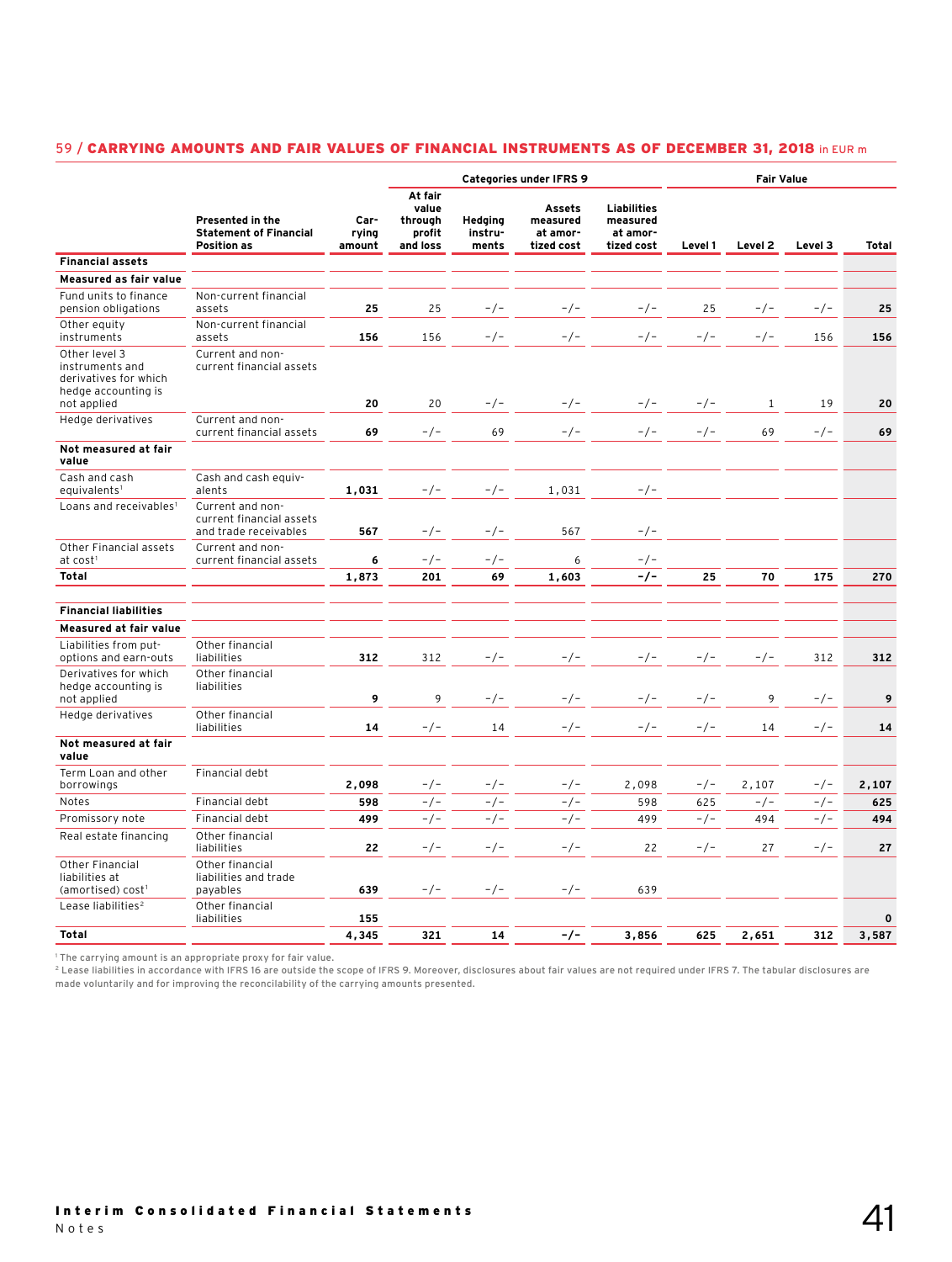The following table shows the reconciliation of the items regularly measured at fair value and assigned to level 3 as of the closing date:

### 60 / RECONCILIATION OF LEVEL 3 FAIR VALUES in EUR m

|                                                       | Other equity<br>instruments | <b>Liabilities from</b><br>put-options and<br>earn-outs | Other Level-3-<br>instruments<br>and derivatives,<br>for which hedge<br>accounting is not<br>applied |
|-------------------------------------------------------|-----------------------------|---------------------------------------------------------|------------------------------------------------------------------------------------------------------|
| <b>January 1, 2019</b>                                | 156                         | 312                                                     | 19                                                                                                   |
| Results included in the income statement <sup>1</sup> | $-13$                       | $-56$                                                   | $\Omega$                                                                                             |
| Additions from acquisitions                           | 50                          |                                                         | $-/-$                                                                                                |
| Disposals/Payments                                    | $-2$                        | $-75$                                                   | $-/-$                                                                                                |
| Other changes                                         | 0                           | $\Omega$                                                | $\Omega$                                                                                             |
| June 30, 2019                                         | 191                         | 188                                                     | 19                                                                                                   |

1 This line item includes unrealized losses on Other equity instruments of EUR 13 million and unrealized gains on Liabilities from put options and earn-outs of EUR 42 million.

Apart from unwinding of interest effects, which are recognized in interest result, any gains or losses on instruments assigned to level 3 are reported in Other financial result.

The gains of EUR 56 million recognized in profit or loss during the period primarily derive from the remeasurement of the put option relating to Digital-Studio Studio71 and the earn-outs relating to the esome advertising technologies GmbH as well as an unwinding of interest effect of EUR 3 million. The additions to Other equity instruments primarily reflect the acquisition of shares in the context of media-for-equity transactions. The decreases of the liabilities from put options and earn-outs mainly result from payments made in the context of the acquisitions of Virtual Minds and Digital-Studio Studio71 in the previous years.

Level-3-instruments are measured on a transaction-by-transaction basis using methods that are described in  $\rightarrow$  [see Notes, Note 32 "Further notes on financial risk management and financial instruments in accordance with IFRS 7"](https://www.prosiebensat1.com/en/investor-relations/publications/annual-reports) in the consolidated financial statements for the financial year 2018.

When measuring liabilities from put options and earn-outs, key inputs that are not observable on the market are the earnings figures on which the valuations of the respective instruments are based and the risk-adjusted discount rates are applied. A 5.0% improvement in the underlying earnings figures would increase the (negative) fair value of the put options as of the closing date by EUR 8 million, while a 5.0% decrease would reduce it by EUR 8 million. In addition, a change in the interest rate by plus or minus one percentage point would result in the fair value of these financial liabilities falling by EUR 10 million or increasing by EUR 12 million.

The fair values of most other equity instruments and other level-3-instruments are based on share prices obtained in the context of financing rounds with external investors. Moreover, geographical revenue shares affect the fair value of certain Other level-3-instruments. An increase in the revenue shares used by 1.5% would lead to an increase of the fair value of these Other level-3-instruments by EUR 2 million, while a decrease by 1.5% would lead to a reduction of EUR 2 million.

ProSiebenSat.1 Group actively manages its financial risk exposure and continuously monitors developments on the money and capital markets. In April 2019, the Group extended the maturities for most of the syndicated credit agreement consisting of a term loan and a revolving credit facility until April 2024.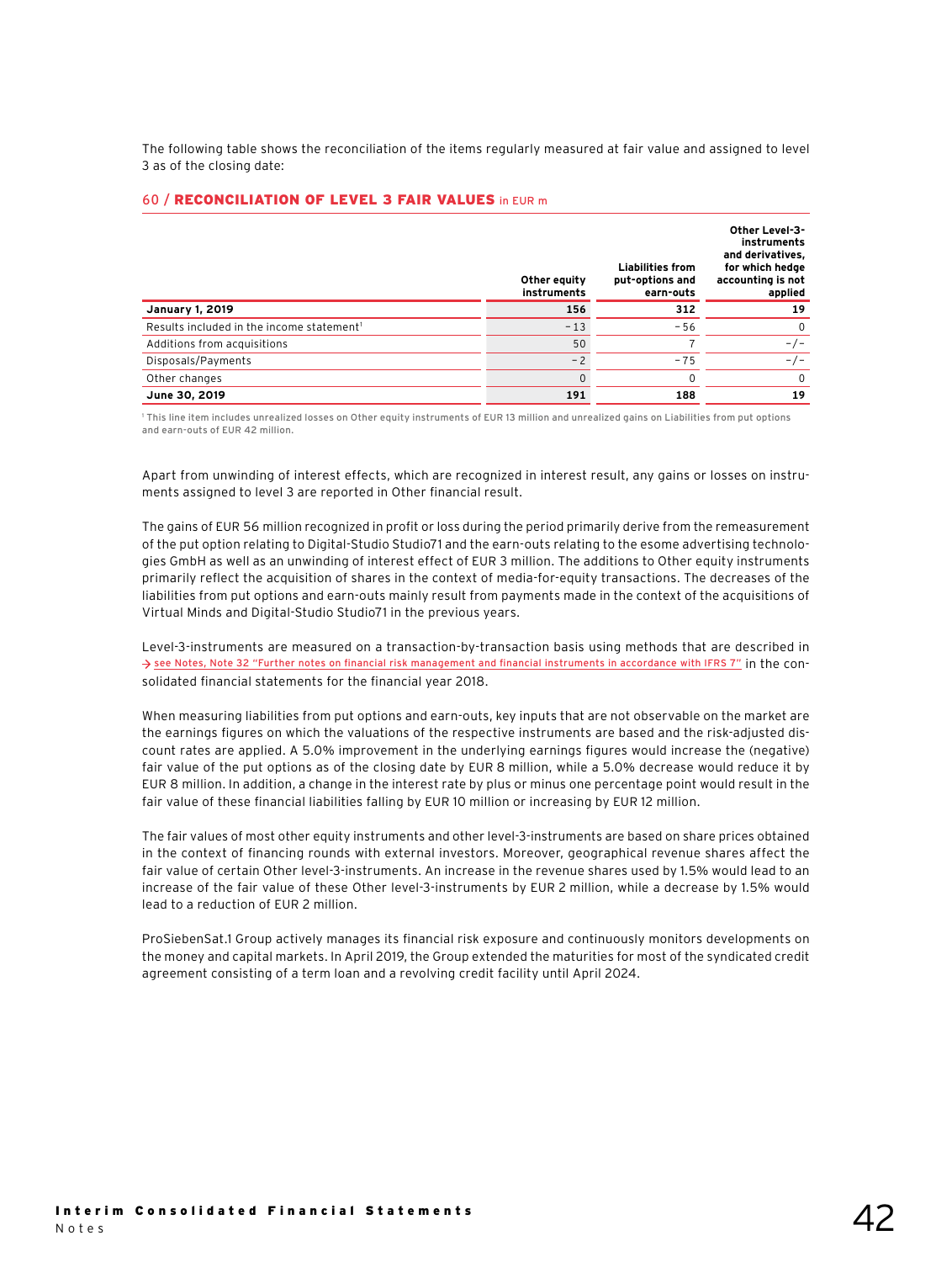# <span id="page-42-1"></span>8 / Share-based payments

The Group Share Plan 2015, which expired at the end of the financial year 2018, was fully paid out in the second quarter of 2019 in the amount of EUR 1.4 million. The plan conditions for the Group Share Plans and Performance Share Plans remain unchanged and continue to be in line with the information presented in the consolidated notes and in the combined Group management report as of December 31, 2018.

Of the performance share units issued under the other Group Share Plans, 6,460 units of the Group Share Plan 2016, 32,080 units of the Group Share Plan 2017, 0 units of the Performance Share Plan 2018 and 39,917 units of the Performance Share Plan 2019 expired in the first six months of the financial year 2019.

# 9 / Related Parties

In the first quarter of 2019, Dr. Jan Kemper, CFO and Executive Board Member Commerce, and Sabine Eckhardt, Executive Board Member Sales & Marketing, have agreed with the Supervisory Board to terminate their contracts. Dr. Jan Kemper left the company on March 31, 2019 and received a severance payment of EUR 3.5 million. Sabine Eckhardt left the company on April 30, 2019 and received a severance payment of EUR 2 million. The severance payments were made as of the termination date or, in the case of pension contributions for the remaining term, continued until the regular end of the contract or, in the case of the regulations on the Group Share Plan, recognized as provision. The Performance Share Units granted in the financial year 2018 under the Performance Share Plan are 100.0% vested and will be settled regularly after the end of the four-year performance period.

Erik Huggers, a member of the Supervisory Board of ProSiebenSat.1 Media SE since May 21, 2015, worked as a consultant for Joyn GmbH, Munich (originally: 7TV Joint Venture GmbH) in the first quarter of 2019. During this period, Joyn GmbH received consulting services on a contractual basis amounting to EUR 25 thousand. The contractual agreement was concluded the first quarter of 2019 and ended on February 8, 2019.

During the first six months of the financial year 2019, deliveries and services in a total amount of EUR 79 million (previous year: EUR 69 million) were rendered to related entities. As of June 30, 2019, the receivables due from the respective entities amounted to EUR 32 million (previous year: EUR 20 million).

In the first six months of the financial year 2019, the Group received deliveries and services from its related entities, for which it recognized expenses in the amount of EUR 15 million (previous year: EUR 13 million). The amounts payable to said entities as of June 30, 2019, totaled EUR 7 million (previous year: EUR 6 million).

In the first six months of the financial year 2019, the members of the Supervisory Board acquired 18,550 shares and the members of the Executive Committee acquired 73,000 shares.

There have been no other major changes or transactions in the first six months of the financial year 2019 compared to the facts regarding related parties as reported in the notes to the consolidated financial statements for the financial year 2018.

# <span id="page-42-0"></span>10 / Events after the interim reporting period

Between the end of the second quarter of 2019 and July 30, 2019 – the release date of this Half-Yearly Financial Report for publication and submission to the Supervisory Board – no other reportable events occurred which are of material significance for the financial position and performance of ProSiebenSat.1 Group or of ProSiebenSat.1 Media SE.

July 30, 2019

The Executive Committee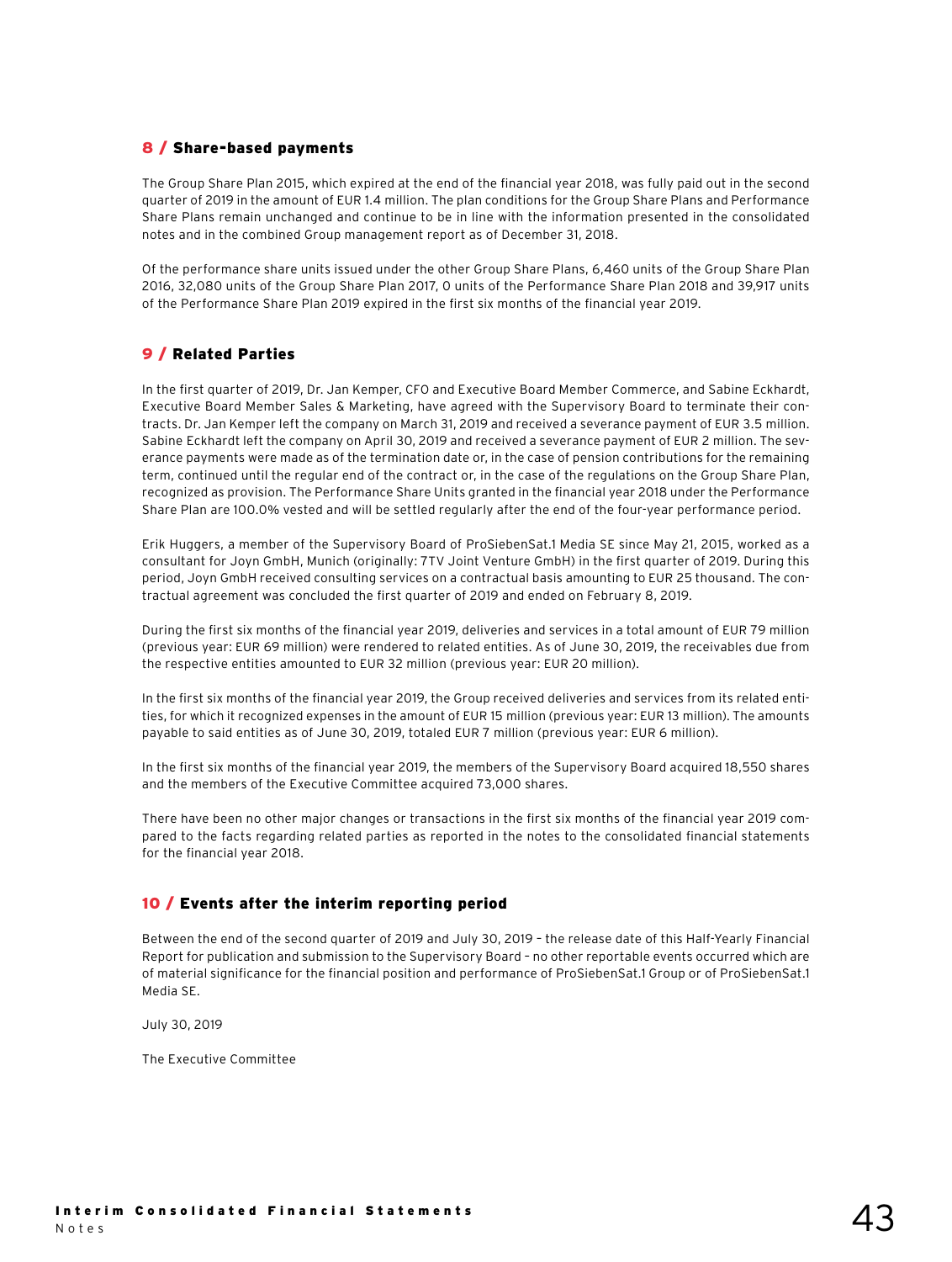# <span id="page-43-0"></span>RESPONSIBILITY STATEMENT

To the best of our knowledge, and in accordance with the applicable reporting principles, the consolidated interim financial statements give a true and fair view of the assets, liabilities, financial position and profit of the Group, and the Group Management Report includes

Unterfoehring July 30, 2019

Max Conze

Chairman of the Executive Committee

a fair review of the development and performance of the business and the position of the Group, together with a description of the principal opportunities and risks associated with the expected development of the Group.

Conrad Albert Deputy Chairman of the Executive Committee, Group General Counsel

Rainer Beaujean Chief Financial Officer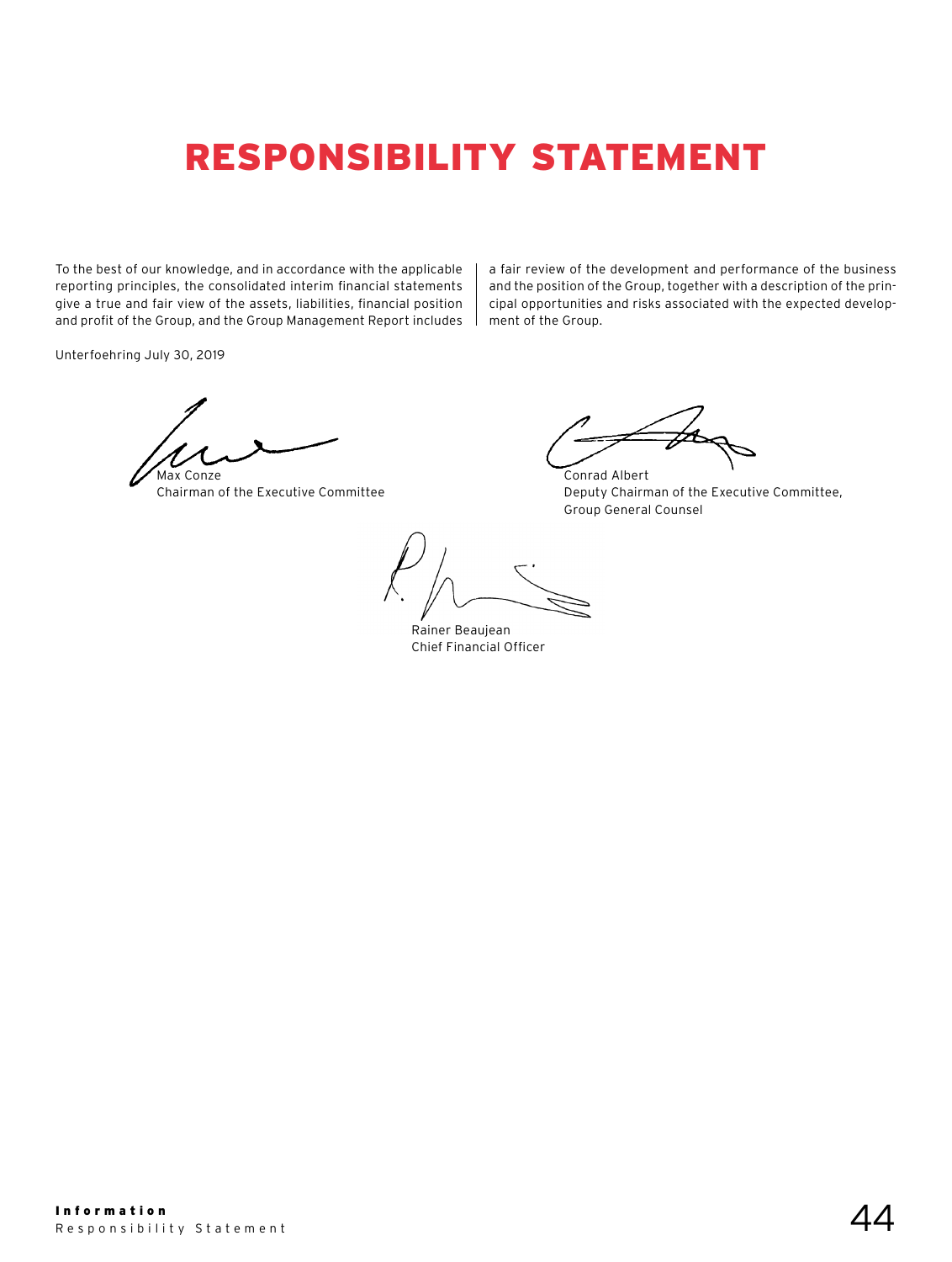# REVIEW REPORT

Translation of the German language review report (Bescheinigung nach prüferischer Durchsicht)

#### <span id="page-44-0"></span>To ProSiebenSat.1 Media SE

We have reviewed the interim condensed consolidated financial statements – comprising the condensed income statement, the condensed statement of comprehensive income, the condensed statement of financial position, the condensed cash flow statement, the condensed statement of changes in equity and selected explanatory notes – and the interim group management report of ProSiebenSat.1 Media SE, Unterföhring, for the period from 1 January to 30 June 2019, which are part of the six-monthly financial report pursuant to Sec. 115 WpHG ["Wertpapierhandelsgesetz": German Securities Trading Act]. The preparation of the interim condensed consolidated financial statements in accordance with IFRSs [International Financial Reporting Standards] on interim financial reporting as adopted by the EU and of the interim group management report in accordance with the requirements of the WpHG applicable to interim group management reports is the responsibility of the Company's management. Our responsibility is to issue a report on the interim condensed consolidated financial statements and the interim group management report based on our review.

We conducted our review of the interim condensed consolidated financial statements and the interim group management report in accordance with German generally accepted standards for the review of financial statements promulgated by the Institut der Wirtschaftsprüfer [Institute of Public Auditors in Germany] (IDW). Those standards require that we plan and perform the review to obtain a certain level of assurance in our critical appraisal to preclude that the interim condensed consolidated financial statements are not prepared, in all material respects, in accordance with IFRSs on interim financial reporting as adopted by the EU and that the interim group management report is not prepared, in all material respects, in accordance with the provisions of the WpHG applicable to interim group management reports. A review is limited primarily to making inquiries of company personnel and applying analytical procedures and thus does not provide the assurance that we would obtain from an audit of financial statements. In accordance with our engagement, we have not performed an audit and, accordingly, we do not express an audit opinion.

Based on our review, nothing has come to our attention that causes us to believe that the interim condensed consolidated financial statements are not prepared, in all material respects, in accordance with IFRSs on interim financial reporting as adopted by the EU or that the interim group management report is not prepared, in all material respects, in accordance with the provisions of the WpHG applicable to interim group management reports.

Munich, 30 July 2019

Ernst & Young GmbH Wirtschaftsprüfungsgesellschaft

[Original German version signed by:]

 $\mathcal{L}/\mathcal{D}$ Barth **V** Mielke

Wirtschaftsprüfer Wirtschaftsprüferin

[German Public Auditor] [German Public Auditor]